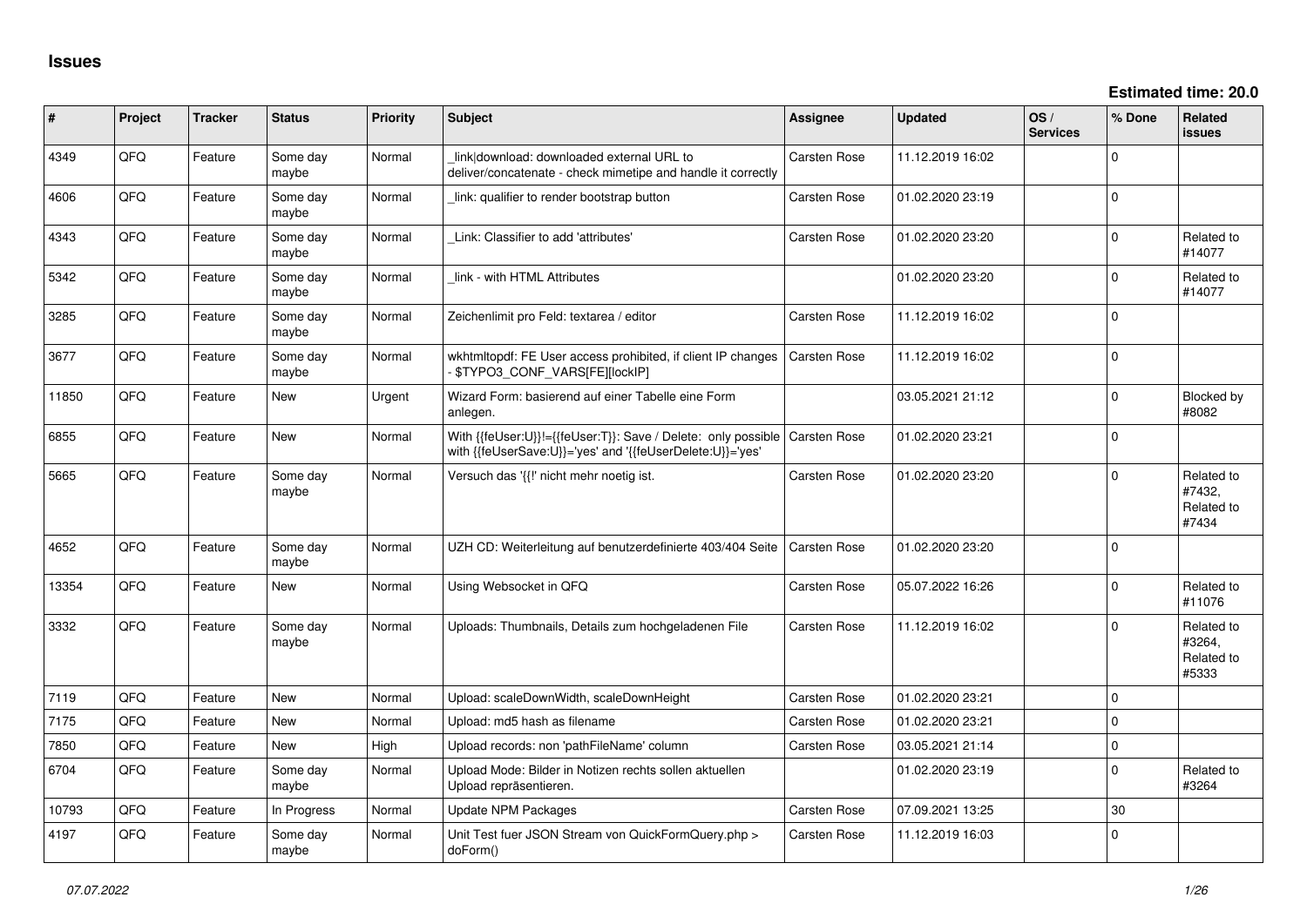| #     | <b>Project</b> | <b>Tracker</b> | <b>Status</b>     | <b>Priority</b> | <b>Subject</b>                                                                                             | <b>Assignee</b>     | <b>Updated</b>   | OS/<br><b>Services</b> | % Done      | <b>Related</b><br><b>issues</b>                                        |
|-------|----------------|----------------|-------------------|-----------------|------------------------------------------------------------------------------------------------------------|---------------------|------------------|------------------------|-------------|------------------------------------------------------------------------|
| 11320 | QFQ            | Feature        | Priorize          | Normal          | Typo3 Version 10 support                                                                                   | <b>Carsten Rose</b> | 05.05.2021 22:09 |                        | $\mathbf 0$ |                                                                        |
| 12440 | QFQ            | Feature        | In Progress       | Normal          | Typo3 V10 upgrade (durchfuehren und testen)                                                                | <b>Carsten Rose</b> | 21.03.2022 09:53 |                        | 50          | Related to<br>#12357,<br>Related to<br>#12067,<br>Related to<br>#10661 |
| 9221  | QFQ            | Feature        | <b>New</b>        | Normal          | typeAhead: Zeichenlimite ausschalten                                                                       | <b>Carsten Rose</b> | 29.06.2022 22:36 |                        | $\mathbf 0$ |                                                                        |
| 10116 | QFQ            | Feature        | Some day<br>maybe | Normal          | TypeAhead: Tag - show inside 'input' element                                                               | Carsten Rose        | 16.09.2021 15:09 |                        | $\Omega$    |                                                                        |
| 10115 | QFQ            | Feature        | New               | Normal          | TypeAhead: static list                                                                                     | <b>Carsten Rose</b> | 26.02.2020 16:42 |                        | 100         |                                                                        |
| 4018  | QFQ            | Feature        | New               | Normal          | typeahead: long query parameter / answer triggers 'Attack<br>detected' and purges current SIP storage.     | Carsten Rose        | 29.06.2022 22:46 |                        | $\mathbf 0$ | Related to<br>#9077                                                    |
| 5805  | QFQ            | Feature        | Some day<br>maybe | Normal          | TypeAHead SQL value instead of key stored                                                                  |                     | 01.02.2020 23:19 |                        | $\mathbf 0$ | Related to<br>#5444                                                    |
| 5894  | QFQ            | Feature        | Feedback          | Normal          | Typeahead in Report: show/hide rows dynamically                                                            | <b>Carsten Rose</b> | 18.02.2022 08:50 |                        | $\mathbf 0$ | Related to<br>#5893,<br>Related to<br>#5885                            |
| 5895  | QFQ            | Feature        | Some day<br>maybe | Normal          | Tutorial: List of all QFQ Features                                                                         |                     | 01.02.2020 23:19 |                        | $\mathbf 0$ |                                                                        |
| 12400 | QFQ            | Feature        | New               | Normal          | Tutorial ist in QFQ Doku, Wird in der Suche gefunden, es<br>gibt aber kein Menupunkt - Inhalt ueberpruefen | Carsten Rose        | 03.05.2021 20:45 |                        | $\mathbf 0$ |                                                                        |
| 8044  | QFQ            | Feature        | Priorize          | Normal          | Transaction: a) Form, b) Report                                                                            | Carsten Rose        | 05.05.2021 22:14 |                        | $\Omega$    | Related to<br>#8043                                                    |
| 9968  | QFQ            | Feature        | Priorize          | Normal          | Tooltip in Links for Developer                                                                             | <b>Carsten Rose</b> | 01.02.2020 23:17 |                        | $\mathbf 0$ |                                                                        |
| 12664 | QFQ            | Feature        | New               | Normal          | TinyMCE: report/remove malicous HTML/JS Code                                                               | <b>Carsten Rose</b> | 19.03.2022 17:47 |                        | $\mathbf 0$ | Related to<br>#14320                                                   |
| 12632 | QFQ            | Feature        | New               | Normal          | TinyMCE: Prepare CSS classes for images                                                                    | Carsten Rose        | 04.06.2021 14:35 |                        | 100         | Blocked by<br>#12186                                                   |
| 7239  | QFQ            | Feature        | <b>New</b>        | Normal          | TinyMCE: html tag whitelist                                                                                | Carsten Rose        | 01.02.2020 23:21 |                        | $\Omega$    | Related to<br>#14320                                                   |
| 12439 | QFQ            | Feature        | In Progress       | Normal          | TinyMCE Paste from Word & Character Count/Limit                                                            | Carsten Rose        | 05.05.2021 22:15 |                        | $\pmb{0}$   |                                                                        |
| 12186 | QFQ            | Feature        | New               | High            | TinyMCE Config für Objekte                                                                                 | Carsten Rose        | 07.12.2021 17:19 |                        | $\mathbf 0$ | <b>Blocks</b><br>#12632                                                |
| 10782 | QFQ            | Feature        | Feedback          | Normal          | Tiny MCE: Image Upload                                                                                     | Enis Nuredini       | 16.05.2022 23:16 |                        | $\Omega$    | Related to<br>#12452                                                   |
| 9704  | QFQ            | Feature        | Some day<br>maybe | Normal          | Thumbnails Generieren beim Splitten von PDF Files                                                          | Carsten Rose        | 11.12.2019 16:01 |                        | $\mathbf 0$ |                                                                        |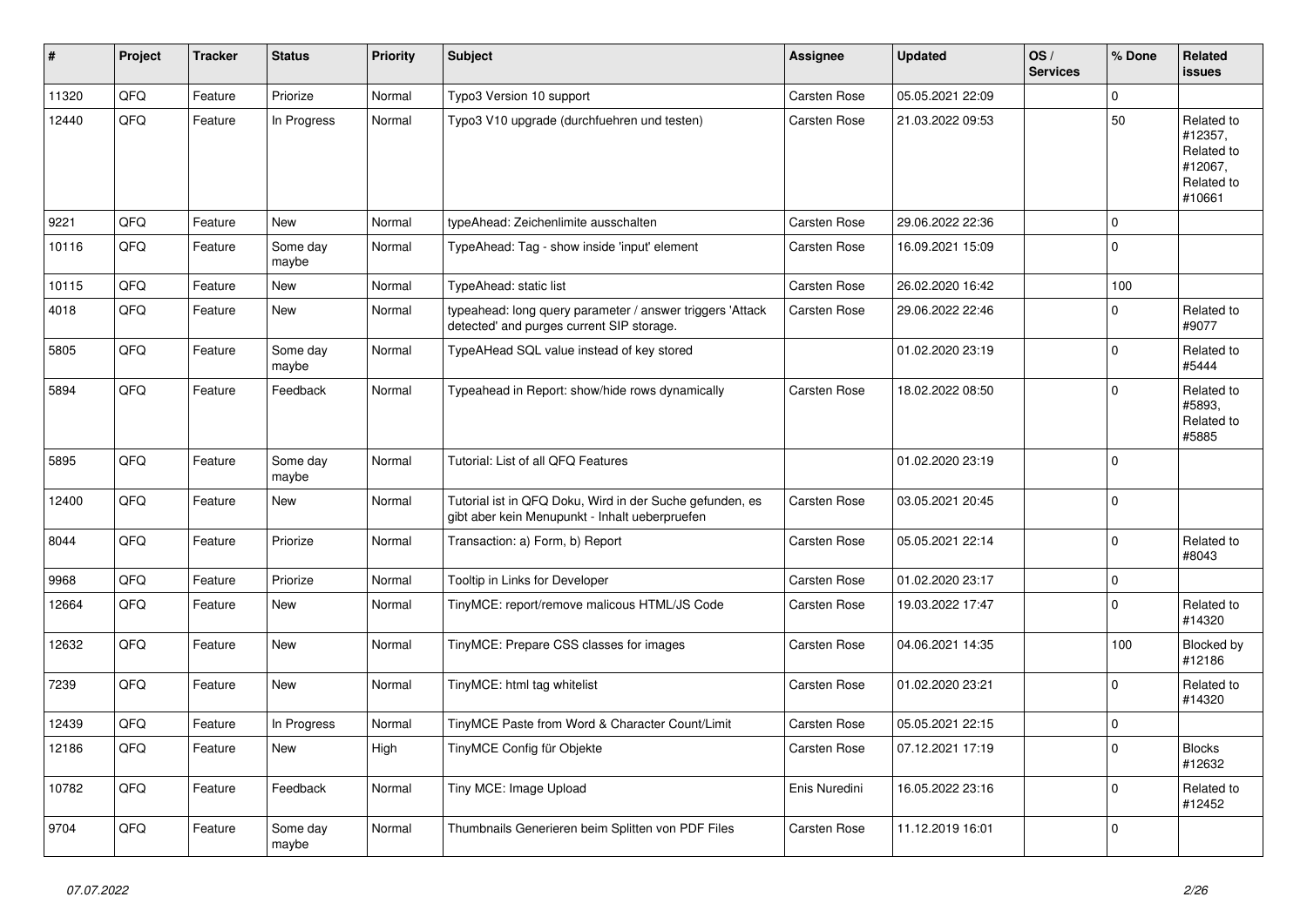| ∦     | Project | <b>Tracker</b> | <b>Status</b>     | <b>Priority</b> | <b>Subject</b>                                                                                       | <b>Assignee</b>                                        | <b>Updated</b>   | OS/<br><b>Services</b> | % Done      | Related<br>issues                           |                      |
|-------|---------|----------------|-------------------|-----------------|------------------------------------------------------------------------------------------------------|--------------------------------------------------------|------------------|------------------------|-------------|---------------------------------------------|----------------------|
| 5452  | QFQ     | Feature        | Some day<br>maybe | Normal          | Thumbnails from PDF: bad quality                                                                     |                                                        | 01.02.2020 23:20 |                        | $\mathbf 0$ |                                             |                      |
| 4757  | QFQ     | Feature        | Some day<br>maybe | Normal          | Test subrecord: download links ok? Links ok?                                                         | <b>Carsten Rose</b>                                    | 01.02.2020 23:20 |                        | $\mathbf 0$ |                                             |                      |
| 8056  | QFQ     | Feature        | Some day<br>maybe | Normal          | Termin Organisation (Reservation)                                                                    |                                                        | 01.02.2020 23:19 |                        | $\mathbf 0$ | Related to<br>#8658                         |                      |
| 4816  | QFQ     | Feature        | Some day<br>maybe | Normal          | Templates for QFQ Reports (Tables, Radios, )                                                         |                                                        | 01.02.2020 23:20 |                        | $\mathbf 0$ |                                             |                      |
| 10345 | QFQ     | Feature        | New               | Normal          | Templates - Patterns QFQ Style                                                                       |                                                        | 03.05.2021 21:01 |                        | $\mathbf 0$ | Related to<br>#10713                        |                      |
| 3385  | QFQ     | Feature        | Some day<br>maybe | Normal          | templateGroup: insert/update/delete non primary records                                              | Carsten Rose                                           | 11.12.2019 16:02 |                        | $\mathbf 0$ |                                             |                      |
| 7521  | QFQ     | Feature        | New               | Normal          | TemplateGroup: fe.type=upload                                                                        | <b>Carsten Rose</b>                                    | 01.02.2020 23:21 |                        | $\mathbf 0$ | Related to<br>#9706                         |                      |
| 4445  | QFQ     | Feature        | Some day<br>maybe | Normal          | template group: Option to simulate fieldset                                                          |                                                        | 28.06.2021 14:11 |                        | $\mathbf 0$ |                                             |                      |
| 6970  | QFQ     | Feature        | Some day<br>maybe | Normal          | tablesorter: default fuer 'sortReset' aendern von 'Ctrl' zu 'Alt'                                    | Benjamin Baer                                          | 01.02.2020 23:21 |                        | $\mathbf 0$ |                                             |                      |
| 12679 | QFQ     | Feature        | New               | Normal          | tablesorter: custom column width                                                                     | Carsten Rose                                           | 16.06.2021 11:10 |                        | $\mathbf 0$ |                                             |                      |
| 11892 | QFQ     | Feature        | New               | Normal          | tablesorter: columns with links are hard to order - new<br>qualifier 'Y: <ord>'</ord>                | Enis Nuredini                                          | 23.03.2022 09:22 |                        | $\mathbf 0$ |                                             |                      |
| 9130  | QFQ     | Feature        | Some day<br>maybe | Normal          | tablesorter: Automatic Row numbering / Zeilenummer                                                   | Benjamin Baer                                          | 01.02.2020 23:22 |                        | $\mathbf 0$ |                                             |                      |
| 10745 | QFQ     | Feature        | Some day<br>maybe | Normal          | <b>Tablesorter Excel Export</b>                                                                      | <b>Carsten Rose</b>                                    | 16.09.2021 15:09 |                        | $\mathbf 0$ |                                             |                      |
| 12584 | QFQ     | Feature        | Feedback          | Normal          | T3 v10 migration script: replace alias-patterns (v11)                                                | <b>Carsten Rose</b>                                    | 28.05.2022 11:12 |                        | 100         |                                             |                      |
| 4258  | QFQ     | Feature        | Some day<br>maybe | High            | <b>System Defaults: Forms</b>                                                                        | <b>Carsten Rose</b>                                    | 03.05.2021 21:14 |                        | $\Omega$    |                                             |                      |
| 3402  | QFQ     | Feature        | Some day<br>maybe | Normal          | Syntax Highlighting via CodeMirror                                                                   | <b>Carsten Rose</b>                                    | 11.12.2019 16:02 |                        | 100         | Related to<br>#3207                         |                      |
| 10114 | QFQ     | Feature        | New               | High            | Symbol (Link): 'G:' (Glyphicon) replaced by 'i:' (icon)                                              |                                                        | 07.12.2021 17:19 |                        | $\mathbf 0$ | Related to<br>#3797,<br>Related to<br>#4194 |                      |
| 12477 | QFQ     | Feature        | New               | Normal          | Support for refactoring: Form, FormElement, diverse<br>Tabellen/Spalten, tt-content Records          | Carsten Rose                                           | 03.05.2021 20:45 |                        | $\mathbf 0$ |                                             |                      |
| 12135 | QFQ     | Feature        | New               | Normal          | Subrecord: Notiz                                                                                     |                                                        | 24.04.2021 16:58 |                        | $\pmb{0}$   |                                             |                      |
| 11955 | QFQ     | Feature        | New               | Normal          | subrecord: new title option to set <th> attributes - e.g. to<br/>customize tablesorter options.</th> | attributes - e.g. to<br>customize tablesorter options. | Carsten Rose     | 03.05.2021 20:47       |             | $\pmb{0}$                                   | Related to<br>#11775 |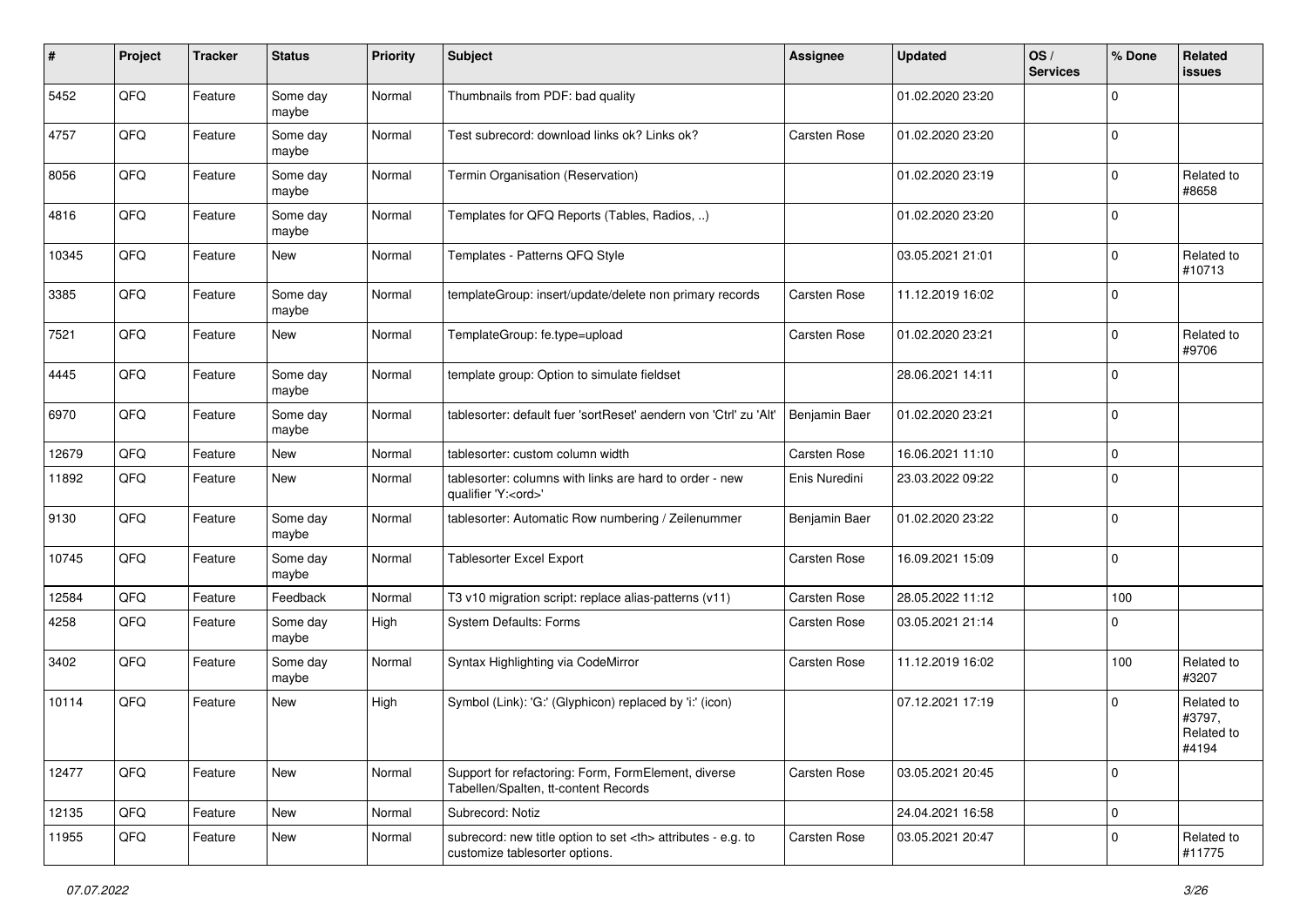| #     | <b>Project</b> | <b>Tracker</b> | <b>Status</b>     | <b>Priority</b> | <b>Subject</b>                                                                                   | Assignee            | <b>Updated</b>   | OS/<br><b>Services</b> | % Done      | Related<br>issues                             |
|-------|----------------|----------------|-------------------|-----------------|--------------------------------------------------------------------------------------------------|---------------------|------------------|------------------------|-------------|-----------------------------------------------|
| 8187  | QFQ            | Feature        | <b>New</b>        | Normal          | Subrecord: enable/hide new button - make new/edit/delete<br>customizeable.                       | <b>Carsten Rose</b> | 06.03.2021 18:44 |                        | $\mathbf 0$ | Related to<br>#11326                          |
| 3432  | QFQ            | Feature        | <b>New</b>        | Normal          | subrecord: dynamicUpdate                                                                         | <b>Carsten Rose</b> | 11.06.2020 21:10 |                        | $\mathbf 0$ | Related to<br>#5691                           |
| 11775 | QFQ            | Feature        | New               | Normal          | Subrecord Tooltip pro Feld                                                                       | <b>Carsten Rose</b> | 18.12.2020 15:22 |                        | $\mathbf 0$ | Related to<br>#11955                          |
| 12413 | QFQ            | Feature        | <b>New</b>        | Normal          | STORE_TYPO3: enhance for {{be_users.email:T}},<br>{{fe users.email:T}}                           | Carsten Rose        | 03.05.2021 20:45 |                        | $\mathbf 0$ | Related to<br>#12412,<br>Related to<br>#10012 |
| 9129  | QFQ            | Feature        | New               | Normal          | sqlValidate: Message as notification, not as error                                               | <b>Carsten Rose</b> | 01.02.2020 23:22 |                        | $\mathbf 0$ | Related to<br>#9128                           |
| 4026  | <b>OFO</b>     | Feature        | Some day<br>maybe | Normal          | sqlLog.sql: log number of FE.id                                                                  | Carsten Rose        | 11.12.2019 16:03 |                        | $\Omega$    | Related to<br>#5458                           |
| 3941  | QFQ            | Feature        | Some day<br>maybe | Normal          | sglAfter: es sollten mehrere moeglich sein                                                       | <b>Carsten Rose</b> | 11.12.2019 16:03 |                        | $\mathbf 0$ | Related to<br>#3942                           |
| 12504 | QFQ            | Feature        | Priorize          | Normal          | sql.log: report fe.id                                                                            | <b>Carsten Rose</b> | 05.05.2021 22:09 |                        | $\pmb{0}$   |                                               |
| 4050  | QFQ            | Feature        | New               | Normal          | sql.log: 1) FormElement ID which causes a specific action,<br>2) Result in the same row.         | <b>Carsten Rose</b> | 15.04.2020 11:35 |                        | $\mathbf 0$ | Related to<br>#5458                           |
| 8806  | QFQ            | Feature        | <b>New</b>        | Normal          | SQL Function nl2br                                                                               | Carsten Rose        | 01.02.2020 23:22 |                        | $\mathbf 0$ |                                               |
| 9928  | QFQ            | Feature        | Priorize          | Normal          | SpecialColumnName: a) Deprecated: ' AS "_+tag " ', b)<br>New: ' AS " <tag1><tag2>"</tag2></tag1> | <b>Carsten Rose</b> | 01.02.2020 23:17 |                        | $\mathbf 0$ | Related to<br>#9929                           |
| 7683  | QFQ            | Feature        | <b>New</b>        | Normal          | Special column names in '{{ SELECT  AS link }}' should<br>be detected                            | Carsten Rose        | 01.02.2020 23:21 |                        | $\mathbf 0$ |                                               |
| 4442  | QFQ            | Feature        | Some day<br>maybe | Normal          | Special Column Name: _link - new symbol G (Glyph) to<br>choose any available symbol              |                     | 11.12.2019 16:02 |                        | $\mathbf 0$ |                                               |
| 12532 | QFQ            | Feature        | <b>New</b>        | High            | SIP-Parameter bei Seitenaufruf in Browser-Console<br>anzeigen                                    | <b>Carsten Rose</b> | 07.12.2021 17:19 |                        | $\Omega$    | Related to<br>#11893.<br>Related to<br>#14187 |
| 9707  | QFQ            | Feature        | New               | Normal          | SIP security: encode pageld and check pageld on decode                                           | Carsten Rose        | 01.02.2020 23:22 |                        | $\pmb{0}$   |                                               |
| 7107  | QFQ            | Feature        | Some day<br>maybe | Normal          | Showcase Registration Tool: Anmeldung / Administration :<br>Liste Anmeldungen / Emaileinaldung   | Carsten Rose        | 11.12.2019 16:01 |                        | $\mathbf 0$ |                                               |
| 3537  | QFQ            | Feature        | Some day<br>maybe | Low             | SHOW COLUMNS FROM tableName - Extend '{{!'<br>definition                                         | Carsten Rose        | 11.12.2019 16:02 |                        | $\pmb{0}$   |                                               |
| 8963  | QFQ            | Feature        | Priorize          | Normal          | Setting values in a store: flexible way                                                          | Carsten Rose        | 05.05.2021 22:10 |                        | $\mathbf 0$ | Related to<br>#8975                           |
| 4551  | QFQ            | Feature        | Some day<br>maybe | Normal          | Set 'pills' via dynamicUpdate to show/hide/disabled                                              |                     | 01.02.2020 23:20 |                        | $\Omega$    | Related to<br>#3752                           |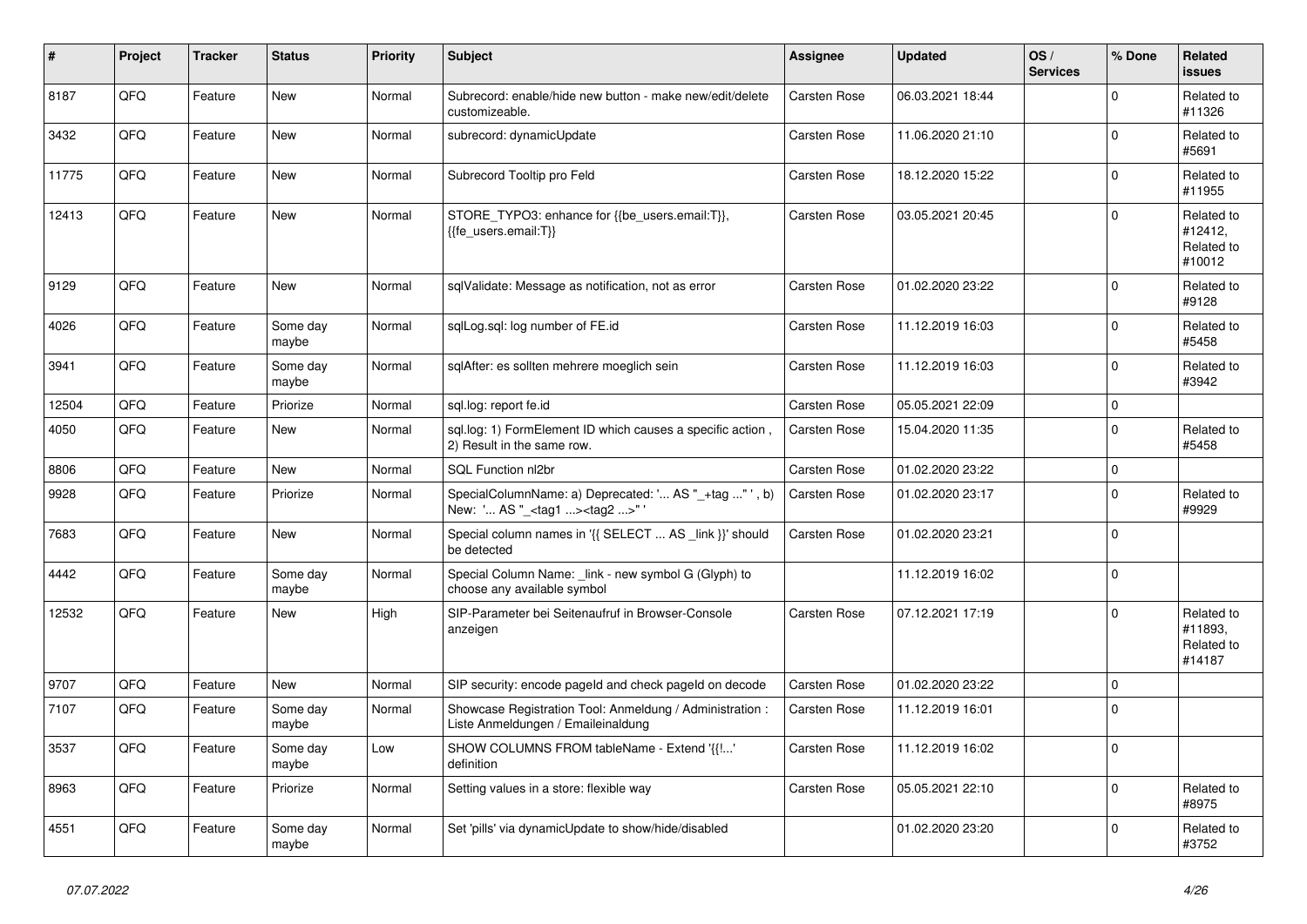| #     | <b>Project</b> | <b>Tracker</b> | <b>Status</b>     | <b>Priority</b> | <b>Subject</b>                                                                                     | <b>Assignee</b>     | <b>Updated</b>   | OS/<br><b>Services</b> | % Done         | Related<br><b>issues</b> |
|-------|----------------|----------------|-------------------|-----------------|----------------------------------------------------------------------------------------------------|---------------------|------------------|------------------------|----------------|--------------------------|
| 4956  | QFQ            | Feature        | Some day<br>maybe | Normal          | Sendmail: Benutzerdefinierte Headers                                                               | <b>Carsten Rose</b> | 11.12.2019 16:02 |                        | $\Omega$       |                          |
| 11080 | QFQ            | Feature        | New               | Normal          | Send MQTT messages                                                                                 | Carsten Rose        | 29.08.2020 19:49 |                        | $\mathbf 0$    |                          |
| 13900 | QFQ            | Feature        | Priorize          | Normal          | Selenium: Check das Cookie/PDF funktioniert                                                        | Enis Nuredini       | 25.03.2022 12:45 |                        | $\mathbf 0$    |                          |
| 14227 | QFQ            | Feature        | New               | Normal          | Selenium Konkurrenz: cypress.io                                                                    | Enis Nuredini       | 28.05.2022 11:02 |                        | $\mathbf 0$    |                          |
| 7519  | QFQ            | Feature        | New               | Normal          | Select: Multi                                                                                      | Carsten Rose        | 01.02.2020 23:22 |                        | $\Omega$       |                          |
| 7730  | QFQ            | Feature        | Priorize          | Normal          | SELECT Box: title in between                                                                       | Benjamin Baer       | 01.02.2020 23:22 |                        | 0              |                          |
| 11076 | QFQ            | Feature        | In Progress       | Normal          | SELECT  AS _websocket                                                                              | Carsten Rose        | 30.08.2020 17:49 |                        | $\Omega$       | Related to<br>#13354     |
| 3727  | QFQ            | Feature        | <b>New</b>        | High            | Security: Session Hijacking erschweren                                                             | Carsten Rose        | 03.05.2021 21:14 |                        | $\mathbf 0$    |                          |
| 880   | QFQ            | Feature        | Some day<br>maybe | Urgent          | Security: PHP, SQL Injection, XSS                                                                  |                     | 03.05.2021 21:14 |                        | $\mathbf 0$    | Related to<br>#14320     |
| 5428  | QFQ            | Feature        | Some day<br>maybe | Normal          | secure thumbnail: late render on access.                                                           | Carsten Rose        | 01.02.2020 23:20 |                        | $\mathbf 0$    |                          |
| 5366  | QFQ            | Feature        | Priorize          | Normal          | Saving with keyboard shortcuts                                                                     | Benjamin Baer       | 21.03.2022 09:47 |                        | $\mathbf 0$    |                          |
| 9394  | QFQ            | Feature        | Priorize          | Normal          | REST: allow for non numerical ids in get requests                                                  | Carsten Rose        | 05.05.2021 22:10 |                        | $\mathbf 0$    |                          |
| 7921  | QFQ            | Feature        | Some day<br>maybe | Normal          | Rest API Export: URL kuerzer machen                                                                |                     | 01.02.2020 23:19 |                        | $\overline{0}$ |                          |
| 14028 | QFQ            | Feature        | New               | Normal          | Required notification: visual nicer                                                                | Enis Nuredini       | 28.05.2022 11:01 |                        | $\mathbf 0$    |                          |
| 5129  | QFQ            | Feature        | Some day<br>maybe | Normal          | Reports: SQL fuer x Achse und y Achse                                                              |                     | 11.12.2019 16:02 |                        | $\Omega$       |                          |
| 5345  | QFQ            | Feature        | New               | Normal          | Report: UPDATE / INSERT / DELETE statements should<br>trigger subqueries, depending on the result. | Carsten Rose        | 27.05.2020 16:11 |                        | $\mathbf 0$    |                          |
| 9811  | QFQ            | Feature        | New               | Normal          | Report: tag every n'th row                                                                         | Carsten Rose        | 01.02.2020 23:22 |                        | $\mathbf 0$    |                          |
| 4435  | QFQ            | Feature        | Some day<br>maybe | Normal          | Report: striptags - specify allowed tags                                                           |                     | 01.02.2020 23:20 |                        | $\overline{0}$ |                          |
| 3991  | QFQ            | Feature        | Some day<br>maybe | Normal          | report: Columnname ' skipWrap' skips 'fbeg', 'fend'                                                | Carsten Rose        | 11.12.2019 16:03 |                        | $\Omega$       |                          |
| 9052  | QFQ            | Feature        | Feedback          | High            | Report: CodeMirror with SQL Syntax Highlight in FE                                                 | Enis Nuredini       | 08.06.2022 10:25 |                        | 0              |                          |
| 3967  | QFQ            | Feature        | Some day<br>maybe | High            | Report: Checkbox, Radio, Dropdown, Input welches ohne<br>Submit funktioniert - 'Inline-Form'       | Carsten Rose        | 03.05.2021 21:14 |                        | $\overline{0}$ |                          |
| 11534 | QFQ            | Feature        | New               | Normal          | Report: Action on selected rows - Table batchprocessing<br>feature                                 |                     | 18.11.2020 08:15 |                        | $\overline{0}$ |                          |
| 10463 | QFQ            | Feature        | New               | Normal          | Report _link: expliztes setzen von HTML Tags (Bedarf fuer<br>'data-selenium' & 'id')               | Enis Nuredini       | 23.03.2022 09:23 |                        | $\overline{0}$ | Related to<br>#7648      |
| 6723  | QFQ            | Feature        | New               | Normal          | Report QFQ Installation and Version                                                                | Carsten Rose        | 12.06.2021 09:07 |                        | $\overline{0}$ |                          |
| 9983  | QFQ            | Feature        | New               | Normal          | Report Notation: new keyword 'range'                                                               | Carsten Rose        | 01.02.2020 15:55 |                        | $\mathbf 0$    |                          |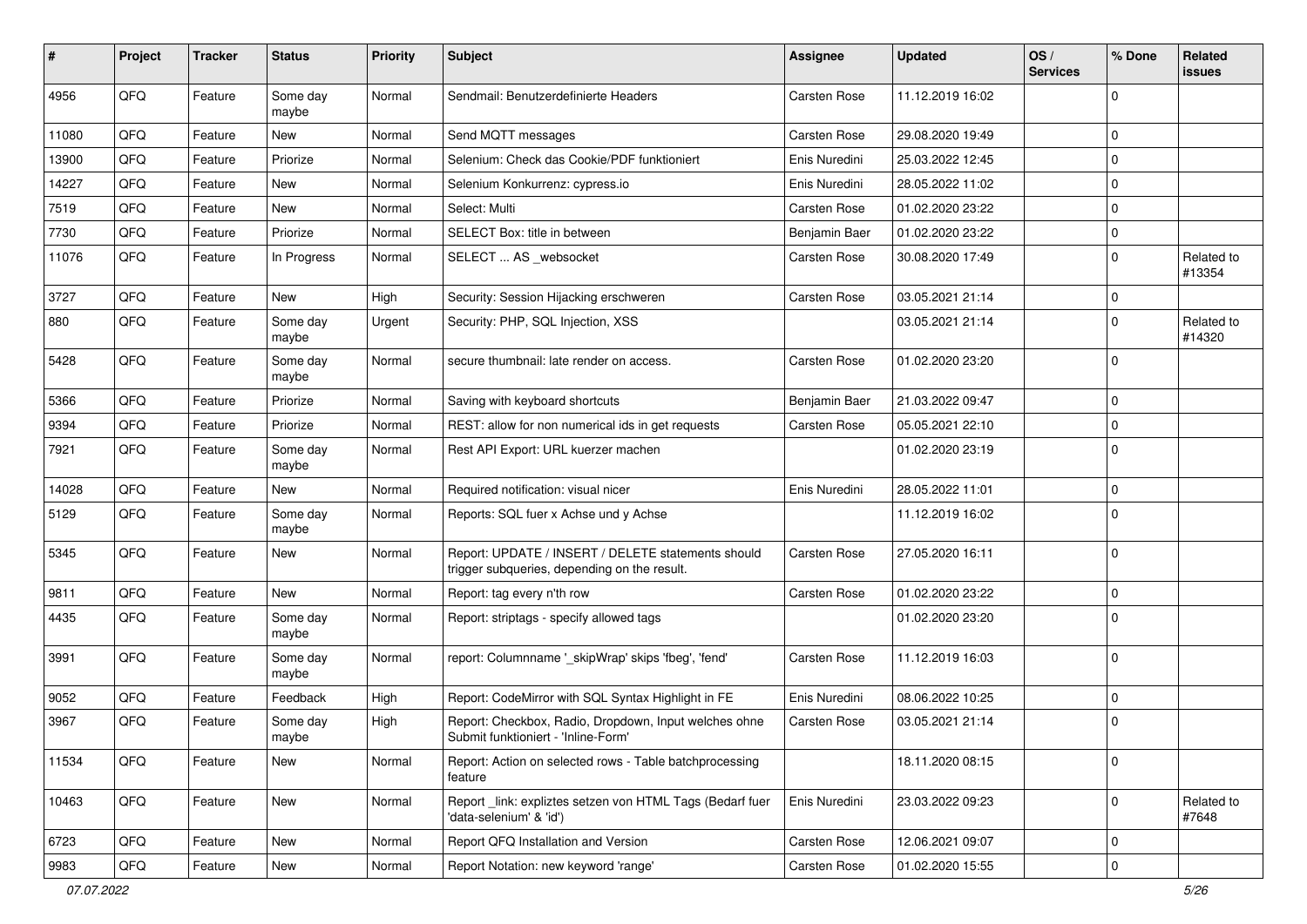| $\sharp$ | Project | <b>Tracker</b> | <b>Status</b>     | <b>Priority</b> | <b>Subject</b>                                              | Assignee            | <b>Updated</b>   | OS/<br><b>Services</b> | % Done         | Related<br><b>issues</b>                                               |
|----------|---------|----------------|-------------------|-----------------|-------------------------------------------------------------|---------------------|------------------|------------------------|----------------|------------------------------------------------------------------------|
| 8975     | QFQ     | Feature        | New               | Normal          | Report Notation: 2.0                                        | Carsten Rose        | 01.02.2020 23:22 |                        | 0              | Related to<br>#8963                                                    |
| 11323    | QFQ     | Feature        | Some day<br>maybe | Normal          | Report Frontend Editor Modal + Codemirror                   | <b>Carsten Rose</b> | 16.09.2021 15:10 |                        | $\Omega$       | Related to<br>#11036                                                   |
| 10005    | QFQ     | Feature        | Priorize          | Normal          | Report / special column name:  AS _calendar                 | Carsten Rose        | 03.06.2020 17:28 |                        | $\mathbf 0$    |                                                                        |
| 4640     | QFQ     | Feature        | Some day<br>maybe | Normal          | Rename System Forms                                         |                     | 01.02.2020 23:20 |                        | $\mathbf 0$    |                                                                        |
| 12611    | QFQ     | Feature        | Some day<br>maybe | Normal          | Refactoring: Bootstrap with Lazy Loading                    | Carsten Rose        | 08.06.2022 10:37 |                        | 0              | Related to<br>#12490,<br>Related to<br>#10013,<br>Related to<br>#7732  |
| 10012    | QFQ     | Feature        | Priorize          | Normal          | redirectAllMailTo: {{beEmail:T}}                            | Carsten Rose        | 08.05.2021 09:54 |                        | $\overline{0}$ | Related to<br>#12412,<br>Related to<br>#12413,<br>Related to<br>#10011 |
| 13700    | QFQ     | Feature        | <b>New</b>        | Normal          | Redesign qfq.io Seite                                       | Carsten Rose        | 19.03.2022 17:43 |                        | $\mathbf 0$    |                                                                        |
| 7099     | QFQ     | Feature        | New               | Normal          | Redesign FormEditor                                         | <b>Carsten Rose</b> | 01.02.2020 23:21 |                        | 0              |                                                                        |
| 7480     | QFQ     | Feature        | New               | Normal          | Record History (Undo / Redo)                                | Carsten Rose        | 11.12.2019 16:16 |                        | $\mathbf 0$    | Related to<br>#2361                                                    |
| 7280     | QFQ     | Feature        | <b>New</b>        | Normal          | recently used table                                         | Carsten Rose        | 01.02.2020 23:21 |                        | $\Omega$       |                                                                        |
| 1623     | QFQ     | Feature        | Some day<br>maybe | Normal          | RealURL                                                     |                     | 11.12.2019 16:03 |                        | 30             |                                                                        |
| 3867     | QFQ     | Feature        | Priorize          | Normal          | Readonly Formular: Template Groups add/delete<br>ausbeldnen | Carsten Rose        | 05.05.2021 22:12 |                        | $\Omega$       |                                                                        |
| 7924     | QFQ     | Feature        | New               | Normal          | Radio/Checkbox with Tooltip                                 | Carsten Rose        | 01.02.2020 23:22 |                        | 0              |                                                                        |
| 5851     | QFQ     | Feature        | Some day<br>maybe | Normal          | Queue System implementieren: MQTT, RabbitMQ                 |                     | 01.02.2020 23:20 |                        | $\overline{0}$ | Related to<br>#5715                                                    |
| 7520     | QFQ     | Feature        | New               | Normal          | QR Code:  AS _qr ( AS _link)                                | Carsten Rose        | 01.02.2020 23:22 |                        | $\mathbf 0$    |                                                                        |
| 13757    | QFQ     | Feature        | New               | High            | QR / Bar-Code Plugin                                        | Enis Nuredini       | 19.03.2022 17:43 |                        | $\mathbf 0$    |                                                                        |
| 8586     | QFQ     | Feature        | Some day<br>maybe | Normal          | QFQ: Enhance Error message for 'record not found'           | Carsten Rose        | 16.09.2021 15:10 |                        | $\Omega$       |                                                                        |
| 5480     | QFQ     | Feature        | Some day<br>maybe | Normal          | QFQ: Dokumentation mit Screenshots versehen                 | Carsten Rose        | 01.02.2020 23:20 |                        | 0              | Related to<br>#9879                                                    |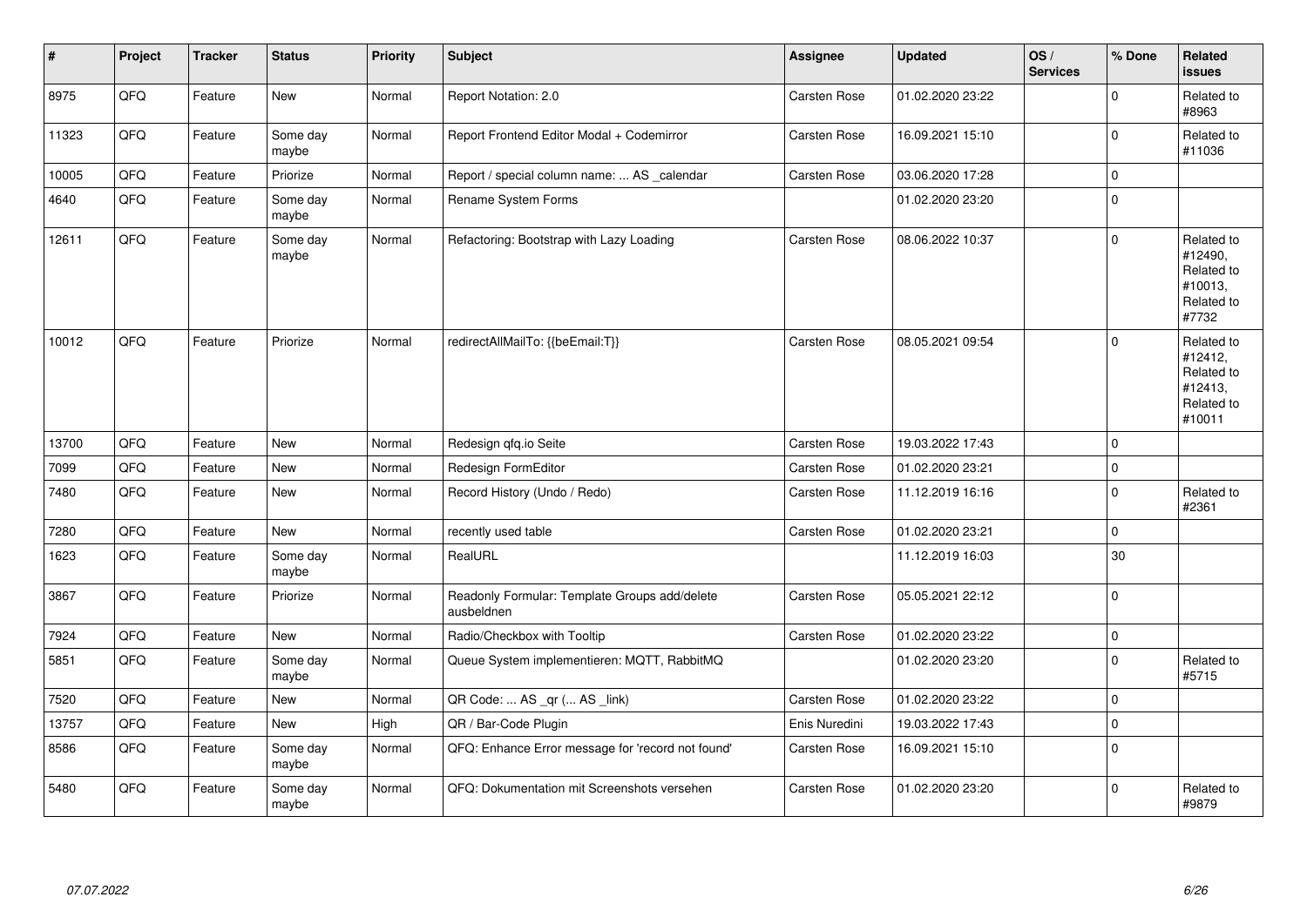| ∦     | Project | <b>Tracker</b> | <b>Status</b>     | <b>Priority</b> | <b>Subject</b>                                                                                                                        | <b>Assignee</b>        | <b>Updated</b>   | OS/<br><b>Services</b> | % Done      | Related<br>issues                                                      |
|-------|---------|----------------|-------------------|-----------------|---------------------------------------------------------------------------------------------------------------------------------------|------------------------|------------------|------------------------|-------------|------------------------------------------------------------------------|
| 14187 | QFQ     | Feature        | New               | High            | qfq.log: show current URL                                                                                                             | Carsten Rose           | 28.05.2022 11:02 |                        | $\Omega$    | Related to<br>#13933,<br>Related to<br>#12532,<br>Related to<br>#11893 |
| 4839  | QFQ     | Feature        | Some day<br>maybe | Normal          | qfq-handle in <head> Abschnitt</head>                                                                                                 | <b>Carsten Rose</b>    | 11.12.2019 16:02 |                        | $\Omega$    |                                                                        |
| 7108  | QFQ     | Feature        | Some day<br>maybe | Normal          | <b>QFQ Wrap Elements</b>                                                                                                              |                        | 11.12.2019 16:01 |                        | $\mathbf 0$ |                                                                        |
| 3692  | QFQ     | Feature        | Some day<br>maybe | Normal          | QFQ Webseite                                                                                                                          | Benjamin Baer          | 11.12.2019 16:02 |                        | $\Omega$    | Related to<br>#5033                                                    |
| 9927  | QFQ     | Feature        | New               | Normal          | QFQ Update: a) Update nur machen wenn BE User<br>eingeloggt ist., b) Bei Fehler genaue Meldung welcher<br>Updateschritt Probleme hat. | Carsten Rose           | 22.01.2020 12:59 |                        | $\Omega$    |                                                                        |
| 5892  | QFQ     | Feature        | Some day<br>maybe | Normal          | QFQ should use T3 API to manipulate FE GROUP<br>membership                                                                            |                        | 01.02.2020 23:20 |                        | $\Omega$    |                                                                        |
| 13609 | QFQ     | Feature        | New               | Normal          | QFQ Introduction: Seite aufloesen                                                                                                     | Philipp<br>Gröbelbauer | 28.05.2022 11:02 |                        | $\Omega$    |                                                                        |
| 12465 | QFQ     | Feature        | New               | Normal          | QFQ Function: use in FE to fill StoreRecord                                                                                           | Carsten Rose           | 05.05.2021 21:58 |                        | $\Omega$    |                                                                        |
| 1635  | QFQ     | Feature        | Some day<br>maybe | Normal          | QFQ Extension content record: weitere Optionen<br>einblenden.                                                                         | Carsten Rose           | 11.12.2019 16:03 |                        | $\Omega$    |                                                                        |
| 5389  | QFQ     | Feature        | Some day<br>maybe | Normal          | QFQ Design: Multline label / note                                                                                                     | Benjamin Baer          | 01.02.2020 23:19 |                        | $\Omega$    |                                                                        |
| 5160  | QFQ     | Feature        | Some day<br>maybe | Normal          | QFQ collaborative / together.js, ShareJS, y-js, collaborative,                                                                        |                        | 11.12.2019 16:02 |                        | $\Omega$    |                                                                        |
| 14376 | QFQ     | Feature        | New               | Normal          | QFQ Bootstrap: if missing, create stored procedures                                                                                   | Enis Nuredini          | 19.06.2022 16:37 |                        | $\Omega$    |                                                                        |
| 10124 | QFQ     | Feature        | Feedback          | Normal          | qfq AAI-Login                                                                                                                         | Karin Niffeler         | 07.05.2020 09:36 |                        | $\Omega$    |                                                                        |
| 1234  | QFQ     | Feature        | Some day<br>maybe | Normal          | QF: Record numbering: Im Grid soll in Spalte 1 optional die<br>laufende Nummer der Records angezeigt werden.                          |                        | 01.02.2020 23:20 |                        | $\Omega$    |                                                                        |
| 955   | QFQ     | Feature        | Some day<br>maybe | Normal          | QF: Notizen vor/nach dem Form                                                                                                         |                        | 01.02.2020 23:20 |                        | $\Omega$    |                                                                        |
| 1251  | QFQ     | Feature        | Some day<br>maybe | Normal          | QF: Combo                                                                                                                             |                        | 11.12.2019 16:03 |                        | $\Omega$    |                                                                        |
| 1253  | QFG     | Feature        | Some day<br>maybe | Normal          | QF: Colorpicker                                                                                                                       |                        | 11.12.2019 16:03 |                        | 0           |                                                                        |
| 11980 | QFG     | Feature        | In Progress       | Normal          | protected verzeichnis MUSS geschützt werden                                                                                           | Carsten Rose           | 07.09.2021 13:30 |                        | $\pmb{0}$   |                                                                        |
| 9135  | QFQ     | Feature        | Priorize          | Normal          | Progress Bar generic / replace old hourglass download<br>popup                                                                        | Benjamin Baer          | 03.01.2022 07:43 |                        | $\mathbf 0$ |                                                                        |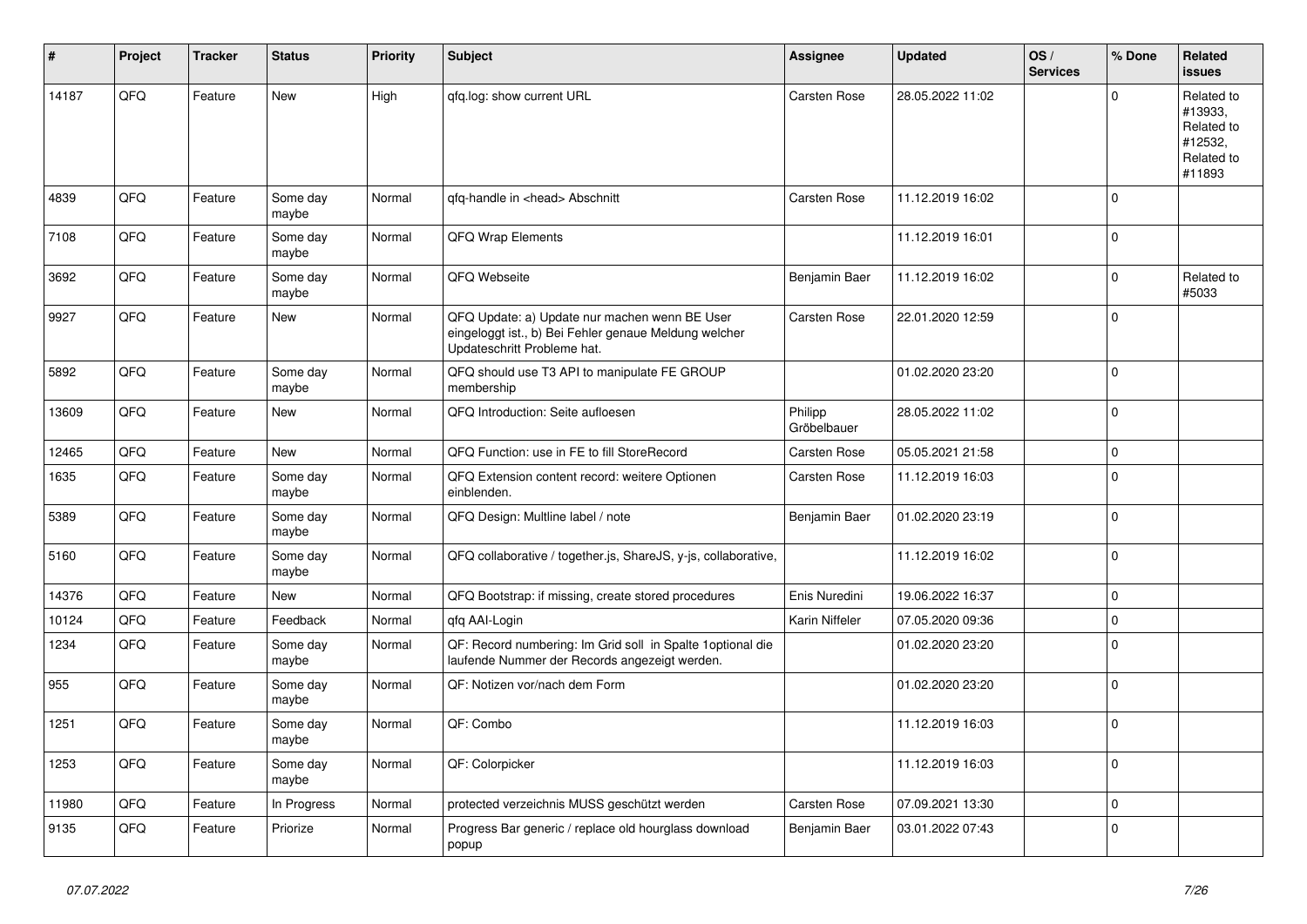| $\vert$ # | Project | <b>Tracker</b> | <b>Status</b>     | <b>Priority</b> | <b>Subject</b>                                                                                    | <b>Assignee</b>     | <b>Updated</b>   | OS/<br><b>Services</b> | % Done      | Related<br><b>issues</b>                      |
|-----------|---------|----------------|-------------------|-----------------|---------------------------------------------------------------------------------------------------|---------------------|------------------|------------------------|-------------|-----------------------------------------------|
| 4023      | QFQ     | Feature        | New               | Normal          | prepared statements - FE action: salveld, sqlInsert,<br>sqlUpdate, sqlDelete, sqlBefore, sqlAfter | Carsten Rose        | 11.12.2019 16:15 |                        | $\Omega$    |                                               |
| 3495      | QFQ     | Feature        | Some day<br>maybe | Normal          | Predifined Parameter werden nicht in '+' (add new record)<br>SIP gerendert.                       |                     | 11.12.2019 16:02 |                        | $\pmb{0}$   |                                               |
| 8204      | QFQ     | Feature        | Priorize          | High            | Position 'required mark'                                                                          | Carsten Rose        | 16.06.2021 13:44 |                        | $\pmb{0}$   |                                               |
| 10080     | QFQ     | Feature        | New               | Normal          | Popup on 'save' / 'close': configure dialog (answer<br>yes/no/cancle/)                            | <b>Carsten Rose</b> | 28.03.2021 20:52 |                        | $\pmb{0}$   | Is duplicate<br>of #12262                     |
| 12556     | QFQ     | Feature        | <b>New</b>        | Normal          | Pills Title: colored = static or dynamic on allrequiredgiven                                      | Benjamin Baer       | 19.03.2022 17:49 |                        | $\pmb{0}$   |                                               |
| 10819     | QFQ     | Feature        | New               | Normal          | Persistent SIP - second try                                                                       | Carsten Rose        | 29.06.2020 23:02 |                        | $\pmb{0}$   | Related to<br>#6261                           |
| 6261      | QFQ     | Feature        | New               | Normal          | Persistent SIP                                                                                    | Carsten Rose        | 12.06.2021 09:07 |                        | $\mathbf 0$ | Related to<br>#10819                          |
| 7336      | QFQ     | Feature        | Some day<br>maybe | Normal          | PDF Upload: disallow PDFs with specific Meta information                                          | <b>Carsten Rose</b> | 11.12.2019 16:01 |                        | $\pmb{0}$   |                                               |
| 5715      | QFQ     | Feature        | New               | High            | PDF Caching                                                                                       | Carsten Rose        | 03.05.2021 21:14 |                        | $\mathbf 0$ | Related to<br>#5851,<br>Related to<br>#6357   |
| 8101      | QFQ     | Feature        | Some day<br>maybe | Normal          | Password hash: support further hashing methods                                                    | <b>Carsten Rose</b> | 16.09.2021 15:10 |                        | $\mathbf 0$ |                                               |
| 10384     | QFQ     | Feature        | New               | Normal          | Parameter Exchange QFQ Instances                                                                  |                     | 07.05.2020 09:38 |                        | $\mathbf 0$ |                                               |
| 7681      | QFQ     | Feature        | <b>New</b>        | Normal          | Optional switch off 'check for modified record'                                                   | <b>Carsten Rose</b> | 01.02.2020 23:21 |                        | $\mathbf 0$ |                                               |
| 10011     | QFQ     | Feature        | Priorize          | Normal          | Offer new STORE_TYPO3 Variable 'beUser', 'beEmail'                                                | Carsten Rose        | 08.05.2021 09:51 |                        | $\mathbf 0$ | Related to<br>#10012,<br>Related to<br>#12511 |
| 14090     | QFQ     | Feature        | <b>New</b>        | Normal          | Nützliche _script funktionen                                                                      | Carsten Rose        | 28.05.2022 11:03 |                        | $\mathbf 0$ |                                               |
| 5782      | QFQ     | Feature        | New               | Normal          | NextCloud API                                                                                     | <b>Carsten Rose</b> | 01.02.2020 10:02 |                        | $\pmb{0}$   |                                               |
| 7229      | QFQ     | Feature        | Some day<br>maybe | Normal          | New FormElement.type: Button                                                                      |                     | 01.02.2021 12:32 |                        | $\pmb{0}$   |                                               |
| 4446      | QFQ     | Feature        | Some day<br>maybe | Normal          | New FE get same feldContainerId as last modifed FE                                                |                     | 01.02.2020 23:20 |                        | $\pmb{0}$   |                                               |
| 6084      | QFQ     | Feature        | Some day<br>maybe | Normal          | New escape type: 'D' - convert date                                                               |                     | 01.02.2020 23:19 |                        | $\pmb{0}$   |                                               |
| 6437      | QFQ     | Feature        | New               | Normal          | Neuer Mode Button bei FormElementen                                                               | <b>Carsten Rose</b> | 01.02.2020 23:21 |                        | $\mathbf 0$ | Related to<br>#9668,<br>Blocked by<br>#9678   |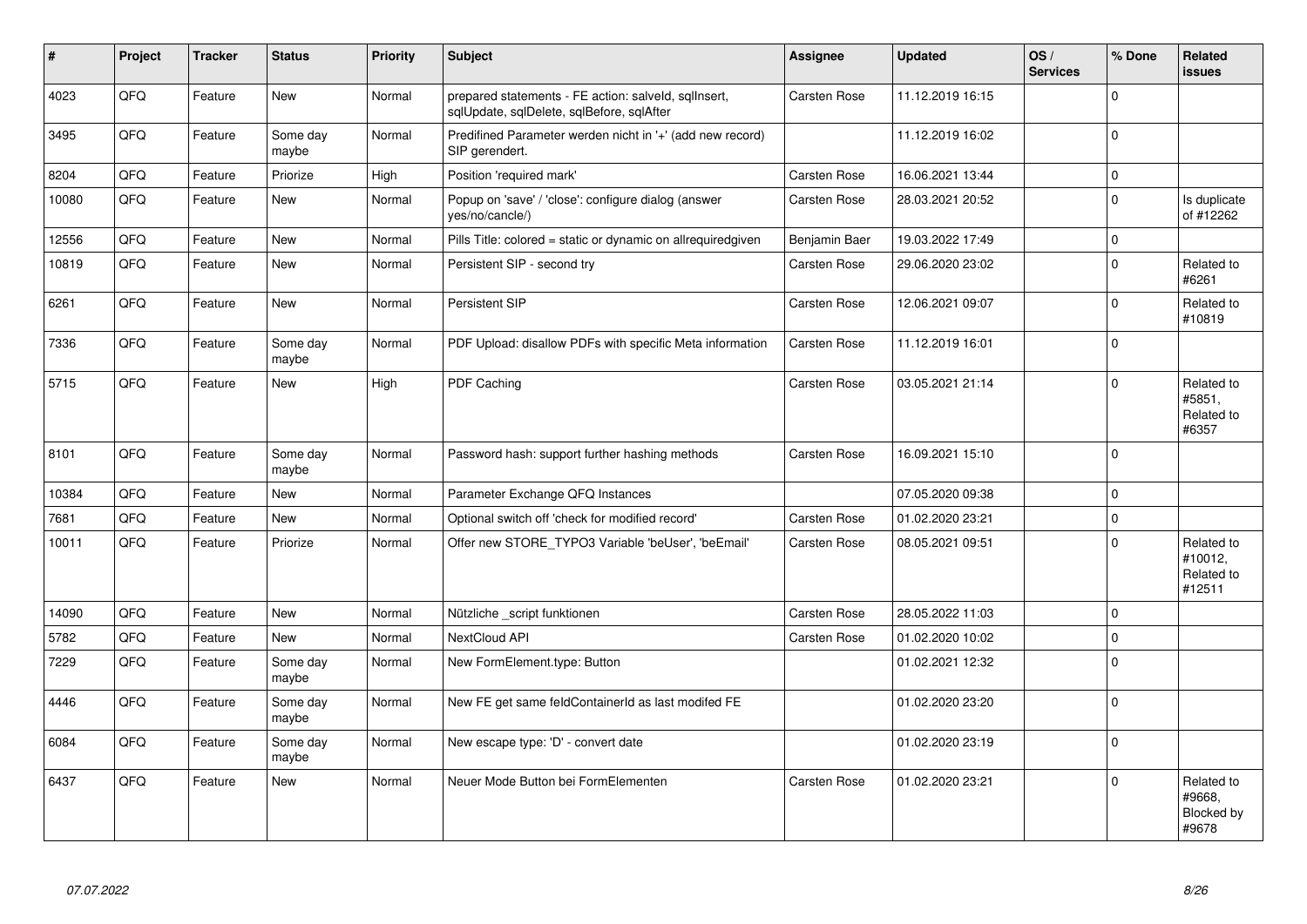| #     | Project | <b>Tracker</b> | <b>Status</b>     | <b>Priority</b> | <b>Subject</b>                                                                           | <b>Assignee</b>     | <b>Updated</b>   | OS/<br><b>Services</b> | % Done      | Related<br>issues                                                    |
|-------|---------|----------------|-------------------|-----------------|------------------------------------------------------------------------------------------|---------------------|------------------|------------------------|-------------|----------------------------------------------------------------------|
| 12023 | QFQ     | Feature        | New               | Normal          | MySQL Stored Precdure: QDECODESPECIALCHAR()                                              | Carsten Rose        | 16.02.2021 11:16 |                        | $\Omega$    | Related to<br>#12022                                                 |
| 9579  | QFQ     | Feature        | Some day<br>maybe | Normal          | Multiform with Process Row                                                               | Carsten Rose        | 11.12.2019 16:01 |                        | $\Omega$    |                                                                      |
| 5695  | QFQ     | Feature        | In Progress       | Normal          | Multiform                                                                                | Carsten Rose        | 02.01.2021 18:38 |                        | $\Omega$    |                                                                      |
| 10714 | QFQ     | Feature        | <b>New</b>        | Normal          | multi Table Form                                                                         | Carsten Rose        | 16.03.2021 18:44 |                        | $\Omega$    |                                                                      |
| 7602  | QFQ     | Feature        | ToDo              | High            | Multi Select: with checkboxes                                                            | Benjamin Baer       | 22.03.2022 09:07 |                        | $\mathbf 0$ |                                                                      |
| 11516 | QFQ     | Feature        | <b>New</b>        | Normal          | Multi Page Form (Previous/Next Buttons)                                                  | Carsten Rose        | 16.03.2021 17:52 |                        | $\Omega$    |                                                                      |
| 4365  | QFQ     | Feature        | Some day<br>maybe | Normal          | Multi Language: new way of config                                                        | Carsten Rose        | 01.02.2020 23:20 |                        | $\Omega$    |                                                                      |
| 13330 | QFQ     | Feature        | In Progress       | Normal          | Multi Form: Upload                                                                       | Carsten Rose        | 07.11.2021 12:40 |                        | 50          | Related to<br>#9706                                                  |
| 9706  | QFQ     | Feature        | <b>New</b>        | Normal          | Multi File Upload (hidden template group)                                                | Carsten Rose        | 01.02.2020 23:22 |                        | $\Omega$    | Related to<br>#7521,<br>Related to<br>#5562,<br>Related to<br>#13330 |
| 10015 | QFQ     | Feature        | Priorize          | Normal          | Monospace in Textarea                                                                    | <b>Carsten Rose</b> | 03.02.2020 13:40 |                        | $\Omega$    |                                                                      |
| 6765  | QFQ     | Feature        | <b>New</b>        | Normal          | Moeglichkeit via QFQ eigene Logs zu schreiben                                            | Carsten Rose        | 01.02.2020 23:21 |                        | $\mathbf 0$ |                                                                      |
| 3646  | QFQ     | Feature        | Some day<br>maybe | Normal          | Moeglichkeit HTML Tags in Reports auszugeben (zu<br>enkodieren: htmlspecialchars)        |                     | 11.12.2019 16:02 |                        | 0           | Related to<br>#14320                                                 |
| 4626  | QFQ     | Feature        | Some day<br>maybe | Normal          | Mobile View: 'classBody=qfq-form-right' makes no sense                                   |                     | 01.02.2020 23:20 |                        | $\Omega$    |                                                                      |
| 11523 | QFQ     | Feature        | <b>New</b>        | Normal          | Mit dynamic Update erkennen, ob Upload gemacht wurde                                     | <b>Carsten Rose</b> | 13.11.2020 15:07 |                        | $\Omega$    | Related to<br>#9533                                                  |
| 4027  | QFQ     | Feature        | Some day<br>maybe | Normal          | Missing: orange 'check' / 'bullet'                                                       |                     | 11.12.2019 16:03 |                        | $\Omega$    |                                                                      |
| 12039 | QFQ     | Feature        | New               | Normal          | Missing htmlSpecialChar() in pre processing on form submit                               |                     | 18.02.2021 00:09 |                        | $\Omega$    | Related to<br>#14320                                                 |
| 7104  | QFQ     | Feature        | Some day<br>maybe | Normal          | Manual: hint about escaping if '\r' appears in mail body                                 |                     | 11.12.2019 16:01 |                        | $\Omega$    |                                                                      |
| 4440  | QFQ     | Feature        | Some day<br>maybe | Normal          | Manual.rst: explain how to. expand PHP Session to 4h                                     |                     | 11.12.2019 16:02 |                        | $\mathbf 0$ |                                                                      |
| 10014 | QFQ     | Feature        | New               | Normal          | Manual.rst: describe behaviour and process order of<br>fillStoreVar, slaveId, sqlBefore, | Carsten Rose        | 01.02.2020 22:31 |                        | 0           |                                                                      |
| 9208  | QFQ     | Feature        | New               | Normal          | Manage 'recent' records                                                                  | Carsten Rose        | 01.02.2020 23:22 |                        | 0           |                                                                      |
| 11747 | QFQ     | Feature        | New               | Normal          | Maintenance Page with Redirect                                                           | Carsten Rose        | 03.05.2021 20:47 |                        | 0           | Related to<br>#11741                                                 |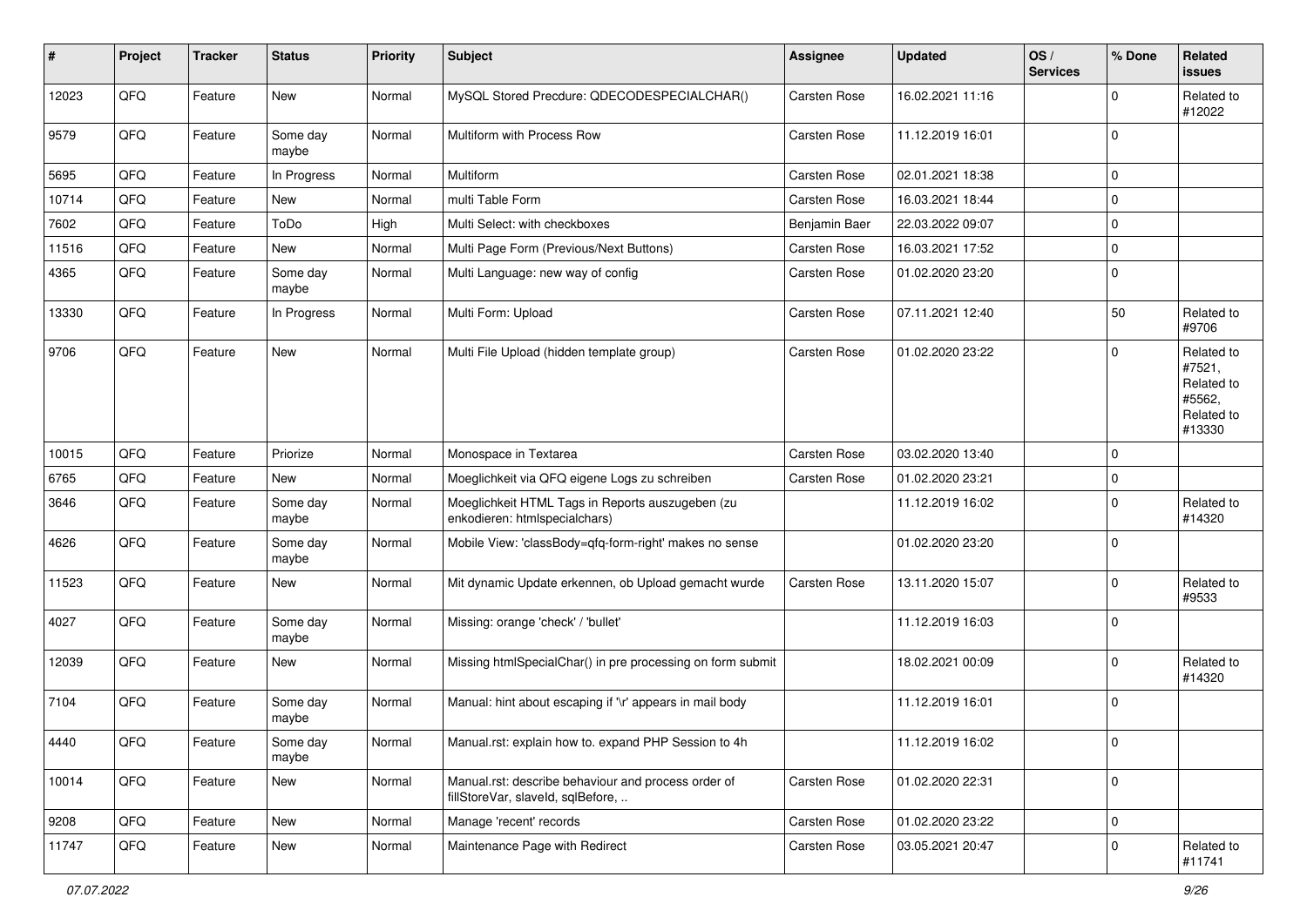| #     | Project | <b>Tracker</b> | <b>Status</b>     | <b>Priority</b> | <b>Subject</b>                                                                                         | Assignee      | <b>Updated</b>   | OS/<br><b>Services</b> | % Done      | <b>Related</b><br>issues                                              |
|-------|---------|----------------|-------------------|-----------------|--------------------------------------------------------------------------------------------------------|---------------|------------------|------------------------|-------------|-----------------------------------------------------------------------|
| 2084  | QFQ     | Feature        | Some day<br>maybe | Normal          | Mailto mit encryption: Subrecord                                                                       | Carsten Rose  | 11.12.2019 16:03 |                        | $\mathbf 0$ | Related to<br>#2082                                                   |
| 5455  | QFQ     | Feature        | Some day<br>maybe | Normal          | Mail Redirects grld abhaengig                                                                          |               | 01.02.2020 23:20 |                        | $\mathbf 0$ |                                                                       |
| 4974  | QFQ     | Feature        | Some day<br>maybe | Normal          | Long polling - inform all listening clients of changes                                                 |               | 11.12.2019 16:02 |                        | $\mathbf 0$ |                                                                       |
| 3504  | QFQ     | Feature        | New               | Normal          | Logging: welche Action FEs werden wann wie ausgefuehrt                                                 | Carsten Rose  | 01.02.2020 23:21 |                        | $\mathbf 0$ | Related to<br>#5458,<br>Related to<br>#4092                           |
| 5852  | QFQ     | Feature        | Some day<br>maybe | Normal          | Logging: mail.log / sql.log - im FE anzeigen und via AJAX<br>aktualisieren                             | Carsten Rose  | 01.02.2020 23:19 |                        | $\mathbf 0$ | Related to<br>#5885                                                   |
| 2361  | QFQ     | Feature        | New               | Normal          | Logging wer/wann/wo welches Formular aufgerufen hat                                                    | Carsten Rose  | 11.12.2019 16:15 |                        | $\mathbf 0$ | Related to<br>#4432,<br>Related to<br>#7480                           |
| 9777  | QFQ     | Feature        | New               | Normal          | Logging QFQ Variables                                                                                  | Carsten Rose  | 16.12.2019 17:17 |                        | $\mathbf 0$ |                                                                       |
| 4439  | QFQ     | Feature        | Some day<br>maybe | Normal          | Log: report all actions fired by an FE Element, incl. the<br>original directive (slaveld, sqlInsert, ) |               | 01.02.2020 23:20 |                        | $\Omega$    | Related to<br>#4432,<br>Related to<br>#5458                           |
| 4433  | QFQ     | Feature        | Some day<br>maybe | Normal          | Log when SIP will be destroyed by QFQ for any (security)<br>reason                                     |               | 01.02.2020 23:20 |                        | $\mathbf 0$ | Related to<br>#4432,<br>Related to<br>#5458                           |
| 12490 | QFQ     | Feature        | <b>New</b>        | Normal          | Loading Plugins in QFQ - see what tinymce does. (lazy<br>loading)                                      | Benjamin Baer | 08.06.2022 10:37 |                        | $\Omega$    | Related to<br>#12611,<br>Related to<br>#10013,<br>Related to<br>#7732 |
| 8702  | QFQ     | Feature        | New               | Normal          | Load Record which is locked: missing user info                                                         | Carsten Rose  | 11.12.2019 16:16 |                        | $\mathbf 0$ | Related to<br>#9789                                                   |
| 3617  | QFQ     | Feature        | Some day<br>maybe | Normal          | Load javascripts at bottom                                                                             |               | 11.12.2019 16:02 |                        | $\mathbf 0$ |                                                                       |
| 10569 | QFQ     | Feature        | Priorize          | Normal          | link_blank more safe                                                                                   | Enis Nuredini | 25.03.2022 12:44 |                        | 0           |                                                                       |
| 3457  | QFQ     | Feature        | Some day<br>maybe | Normal          | LDAP: concat multi values to one single entry                                                          | Carsten Rose  | 11.12.2019 16:02 |                        | 0           |                                                                       |
| 14371 | QFQ     | Feature        | Priorize          | Normal          | LDAP via REPORT                                                                                        | Carsten Rose  | 19.06.2022 16:37 |                        | 0           |                                                                       |
| 10593 | QFQ     | Feature        | New               | Normal          | label2: text behind input element                                                                      | Carsten Rose  | 16.05.2020 10:57 |                        | 0           |                                                                       |
| 10443 | QFQ     | Feature        | In Progress       | Normal          | Konzept_api / _live                                                                                    | Carsten Rose  | 07.05.2020 09:39 |                        | $\mathbf 0$ |                                                                       |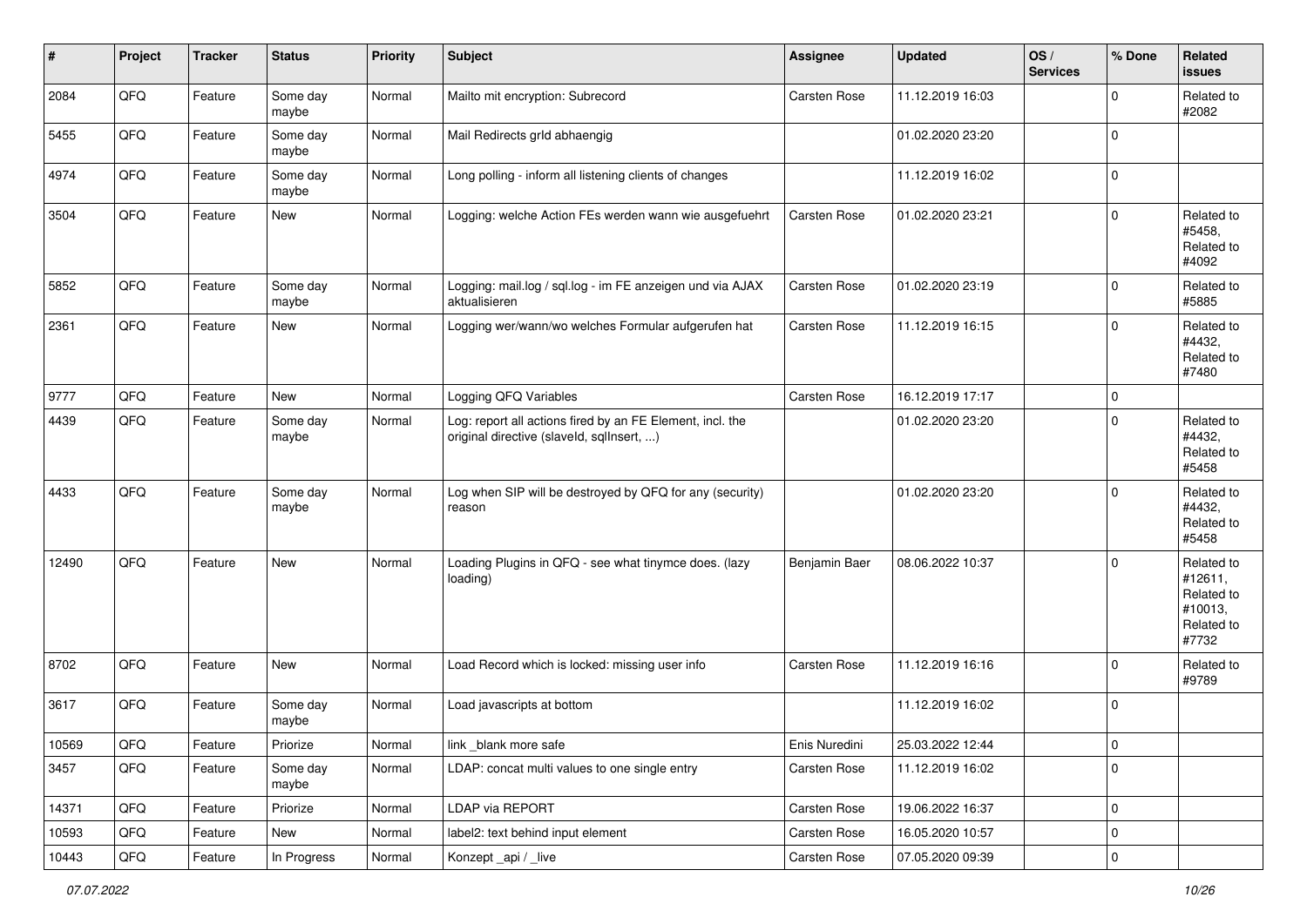| $\sharp$ | Project | <b>Tracker</b> | <b>Status</b>     | <b>Priority</b> | <b>Subject</b>                                                                         | <b>Assignee</b>     | <b>Updated</b>   | OS/<br><b>Services</b> | % Done       | <b>Related</b><br>issues                                               |
|----------|---------|----------------|-------------------|-----------------|----------------------------------------------------------------------------------------|---------------------|------------------|------------------------|--------------|------------------------------------------------------------------------|
| 1946     | QFQ     | Feature        | Some day<br>maybe | Normal          | Kontrolle ob der ReadOnly Modus bei den<br>Formularelementen korrekt implementiert ist | Carsten Rose        | 11.12.2019 16:03 |                        | $\mathbf 0$  |                                                                        |
| 1510     | QFQ     | Feature        | Some day<br>maybe | Normal          | jquery von google laden, falls das nicht geht lokal                                    |                     | 11.12.2019 16:03 |                        | $\pmb{0}$    |                                                                        |
| 7732     | QFQ     | Feature        | Some day<br>maybe | Normal          | Javascript: Lazy Loading der add on libs                                               | Benjamin Baer       | 08.06.2022 10:38 |                        | $\pmb{0}$    | Related to<br>#12611,<br>Related to<br>#12490,<br>Related to<br>#10013 |
| 4259     | QFQ     | Feature        | Some day<br>maybe | Normal          | Instant trigger a cron job                                                             | <b>Carsten Rose</b> | 11.12.2019 16:03 |                        | $\pmb{0}$    |                                                                        |
| 7522     | QFQ     | Feature        | Priorize          | Normal          | Inserting default index.html to folder (Avoid Apache<br>Indexing)                      | Carsten Rose        | 01.02.2020 10:13 |                        | $\pmb{0}$    |                                                                        |
| 7965     | QFQ     | Feature        | Priorize          | Normal          | Input type 'text' with visual format - currency                                        | Benjamin Baer       | 03.01.2022 07:45 |                        | $\mathbf 0$  |                                                                        |
| 9517     | QFQ     | Feature        | In Progress       | High            | Input multiple tags with typeahead                                                     | <b>Carsten Rose</b> | 03.05.2021 21:14 |                        | 40           | Related to<br>#10150                                                   |
| 11036    | QFQ     | Feature        | Some day<br>maybe | Normal          | inline report editor permissions                                                       | Carsten Rose        | 16.09.2021 15:09 |                        | $\mathbf 0$  | Related to<br>#11323                                                   |
| 2950     | QFQ     | Feature        | Some day<br>maybe | Normal          | Inhalt QFQ Records als File                                                            |                     | 11.12.2019 16:03 |                        | $\mathbf 0$  |                                                                        |
| 7453     | QFQ     | Feature        | Some day<br>maybe | Normal          | import / export forms QFQ                                                              | Carsten Rose        | 16.09.2021 15:10 |                        | $\mathbf{0}$ |                                                                        |
| 7660     | QFQ     | Feature        | <b>New</b>        | Normal          | IMAP: import mails to DB, move / delete mails                                          | <b>Carsten Rose</b> | 01.02.2020 09:52 |                        | $\pmb{0}$    |                                                                        |
| 8217     | QFQ     | Feature        | New               | Normal          | if-elseif-else construct                                                               | <b>Carsten Rose</b> | 16.03.2021 18:41 |                        | $\pmb{0}$    | Related to<br>#10716                                                   |
| 12480    | QFQ     | Feature        | <b>New</b>        | Normal          | If QFQ upgrade is running, block further request                                       | <b>Carsten Rose</b> | 03.05.2021 20:45 |                        | $\mathbf 0$  |                                                                        |
| 11702    | QFQ     | Feature        | <b>New</b>        | Normal          | HTML Special Char makes no sense for 'allbut' if '&' is<br>forbidden                   | Carsten Rose        | 07.12.2021 16:35 |                        | $\mathbf 0$  | Related to<br>#5112,<br>Related to<br>#14320                           |
| 10095    | QFQ     | Feature        | Some day<br>maybe | Normal          | Generic Gitlab Integration into QFQ                                                    | <b>Carsten Rose</b> | 16.09.2021 15:10 |                        | $\pmb{0}$    |                                                                        |
| 9900     | QFQ     | Feature        | Priorize          | Normal          | Generic API Call: tt-content record >> JSON                                            | Carsten Rose        | 01.02.2020 10:13 |                        | $\mathbf 0$  |                                                                        |
| 6515     | QFQ     | Feature        | Some day<br>maybe | Normal          | Formular: Felder dynamisch ein/ausblenden                                              |                     | 11.12.2019 16:02 |                        | $\pmb{0}$    |                                                                        |
| 6609     | QFQ     | Feature        | <b>New</b>        | Normal          | Formlet: JSON API erweitern                                                            | <b>Carsten Rose</b> | 01.02.2020 23:21 |                        | 50           |                                                                        |
| 6602     | QFQ     | Feature        | New               | Normal          | Formlet: in Report auf Mausklick ein mini-form oeffnen                                 | <b>Carsten Rose</b> | 11.12.2019 16:16 |                        | $\pmb{0}$    |                                                                        |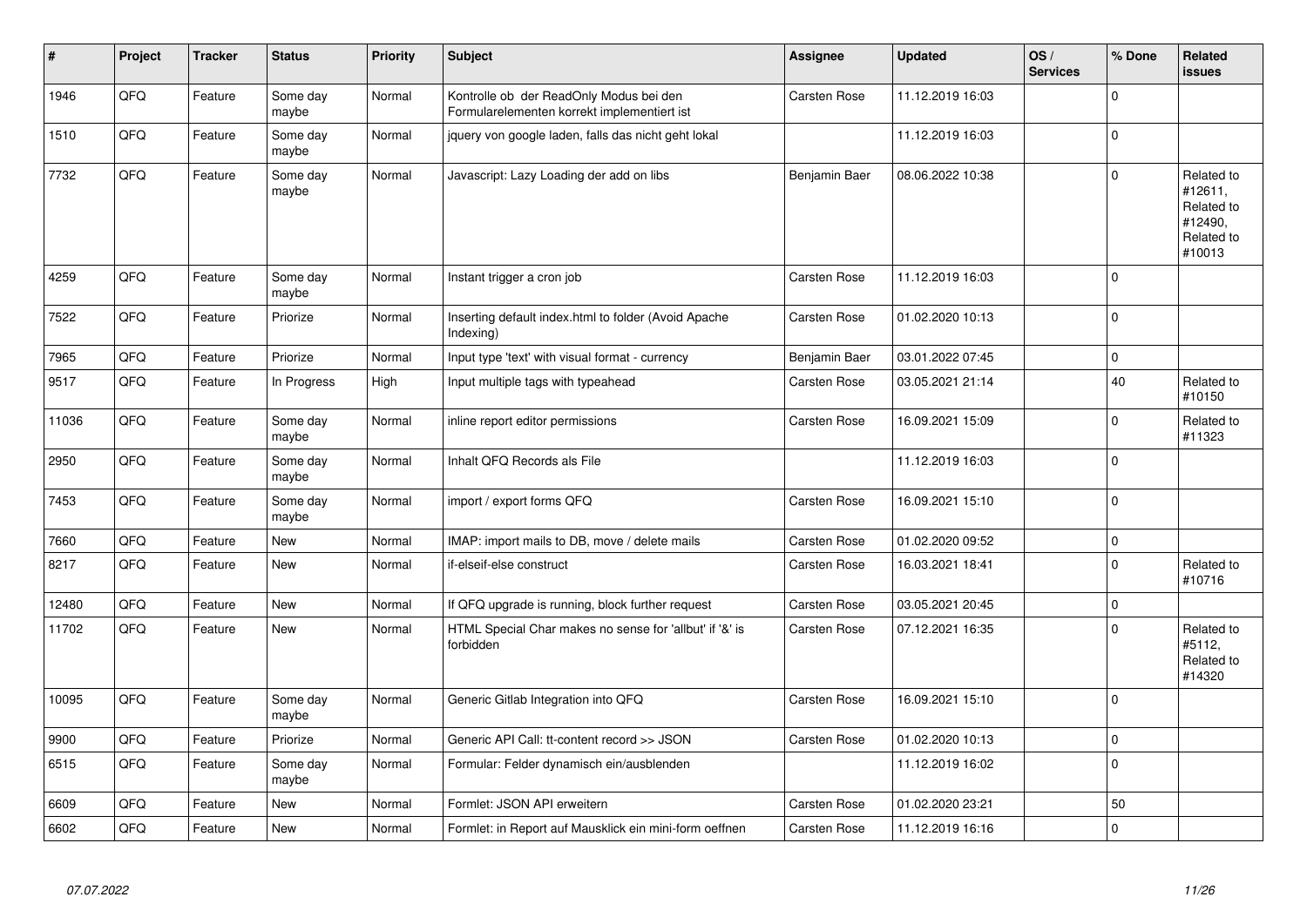| #     | Project | <b>Tracker</b> | <b>Status</b>     | Priority | Subject                                                                                                                             | <b>Assignee</b>     | <b>Updated</b>   | OS/<br><b>Services</b> | % Done         | <b>Related</b><br><b>issues</b> |
|-------|---------|----------------|-------------------|----------|-------------------------------------------------------------------------------------------------------------------------------------|---------------------|------------------|------------------------|----------------|---------------------------------|
| 9548  | QFQ     | Feature        | Feedback          | High     | FormElement: Pattern mismatch - optional report only on<br>focus lost                                                               | Benjamin Baer       | 03.05.2021 21:14 |                        | $\mathbf 0$    |                                 |
| 8034  | QFQ     | Feature        | Priorize          | Normal   | FormElement 'data': 22.22.2222 should not be accepted                                                                               | Carsten Rose        | 01.02.2020 10:13 |                        | $\pmb{0}$      |                                 |
| 7290  | QFQ     | Feature        | Priorize          | Normal   | FormEditor: title as textarea if LEN(title)>60                                                                                      | Carsten Rose        | 01.02.2020 10:13 |                        | $\mathbf 0$    | Blocked by<br>#7682             |
| 14290 | QFQ     | Feature        | Priorize          | Normal   | FormEditor: Show Table Definition                                                                                                   | Carsten Rose        | 19.06.2022 16:37 |                        | $\mathbf 0$    |                                 |
| 3350  | QFQ     | Feature        | Some day<br>maybe | Normal   | FormEditor: Hilfetext hinter 'checktype'                                                                                            | Carsten Rose        | 11.12.2019 16:02 |                        | $\mathbf 0$    |                                 |
| 9537  | QFQ     | Feature        | <b>New</b>        | Normal   | FormEditor: Edit fieldset in FrontEnd                                                                                               | Carsten Rose        | 01.02.2020 23:22 |                        | $\mathbf 0$    |                                 |
| 3877  | QFQ     | Feature        | Some day<br>maybe | Normal   | FormEditor: die Felder die aktuell nicht gebraucht werden<br>nur auf readonly/disabled setzen (nicht ausblenden > das<br>irritiert. | Carsten Rose        | 11.12.2019 16:03 |                        | $\Omega$       |                                 |
| 6998  | QFQ     | Feature        | Priorize          | Normal   | Form: with debug=on show column information as tooltip of<br>column label                                                           | Carsten Rose        | 01.02.2020 10:13 |                        | $\Omega$       |                                 |
| 7278  | QFQ     | Feature        | Some day<br>maybe | Normal   | Form: Wert vordefinieren der immer gesetzt wird                                                                                     |                     | 02.05.2021 09:27 |                        | $\Omega$       |                                 |
| 12156 | QFQ     | Feature        | New               | Normal   | Form: Optional disable 'leave page'                                                                                                 |                     | 03.05.2021 20:45 |                        | $\overline{0}$ |                                 |
| 4443  | QFQ     | Feature        | Some day<br>maybe | Normal   | Form: multiple secondary tables                                                                                                     |                     | 01.02.2020 23:20 |                        | $\Omega$       |                                 |
| 6289  | QFQ     | Feature        | New               | Normal   | Form: Log                                                                                                                           | Carsten Rose        | 01.02.2020 23:21 |                        | $\mathbf 0$    |                                 |
| 3708  | QFQ     | Feature        | Some day<br>maybe | Normal   | Form: input - 'specialchars', 'none'  gewisse tags<br>erlauben, andere verbieten                                                    | <b>Carsten Rose</b> | 11.12.2019 16:02 |                        | $\Omega$       | Related to<br>#14320            |
| 9668  | QFQ     | Feature        | Priorize          | Normal   | Form.mode: rename 'hidden' to 'hide'                                                                                                | <b>Carsten Rose</b> | 05.05.2021 22:14 |                        | $\mathbf 0$    | Related to<br>#6437             |
| 5983  | QFQ     | Feature        | Some day<br>maybe | Normal   | Form Submit (save & update): normalize date/-time FE                                                                                | Carsten Rose        | 01.02.2020 23:19 |                        | $\mathbf 0$    |                                 |
| 13572 | QFQ     | Feature        | Feedback          | Normal   | Form Load: misleading error message on trying to load non<br>existent primary record                                                | Enis Nuredini       | 16.05.2022 23:16 |                        | 100            |                                 |
| 12315 | QFQ     | Feature        | Some day<br>maybe | Normal   | Form History (Diffs) / Backups                                                                                                      | Carsten Rose        | 16.09.2021 15:10 |                        | $\overline{0}$ |                                 |
| 11322 | QFQ     | Feature        | Some day<br>maybe | Normal   | Form Element JSON - (multiline parameter field)                                                                                     | Carsten Rose        | 16.09.2021 15:10 |                        | $\overline{0}$ |                                 |
| 9602  | QFQ     | Feature        | New               | Normal   | Form definition as JSON                                                                                                             | Carsten Rose        | 01.02.2020 23:21 |                        | $\Omega$       | Related to<br>#9600             |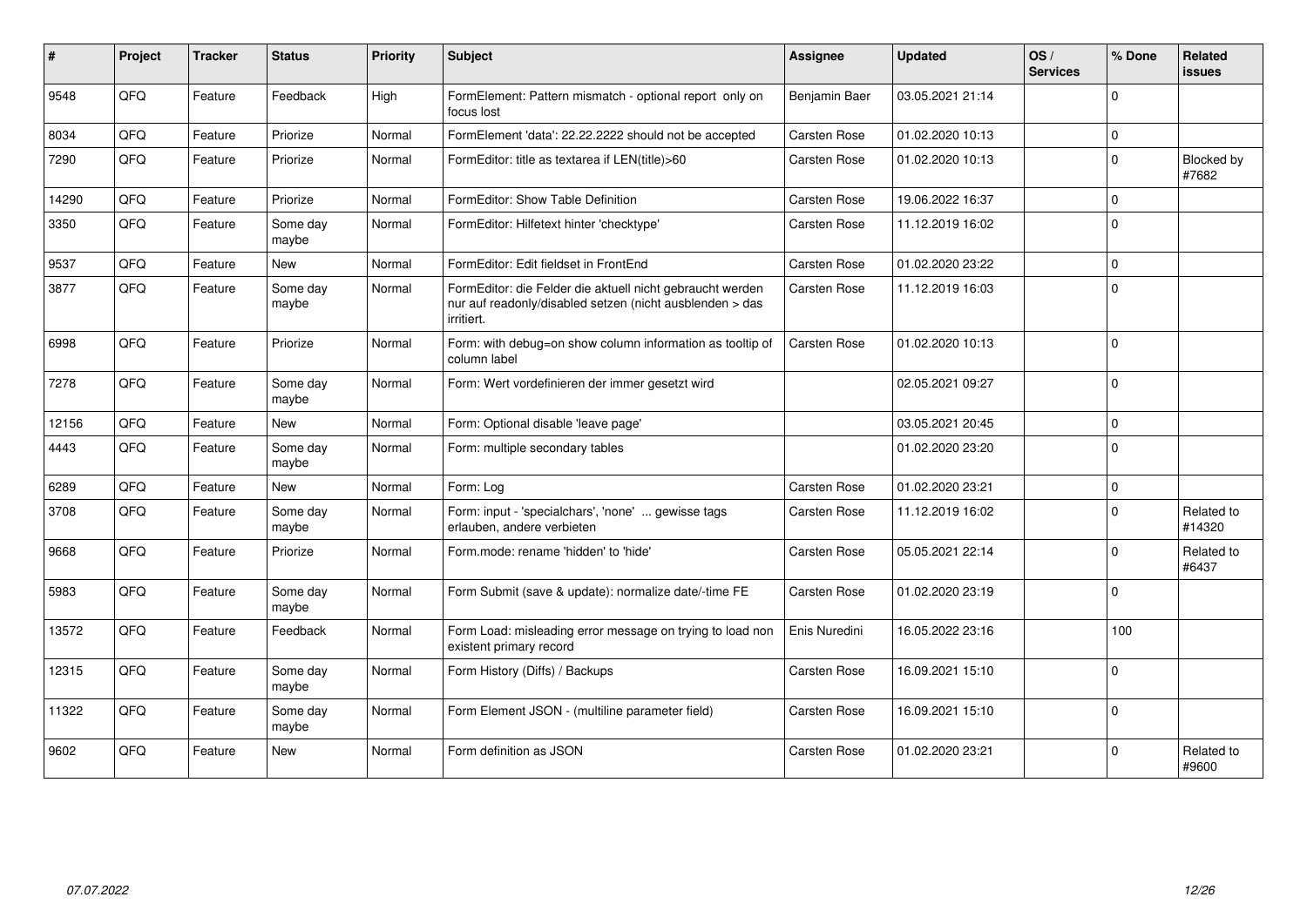| ∦     | Project | <b>Tracker</b> | <b>Status</b>     | <b>Priority</b> | <b>Subject</b>                                                                                                                                           | <b>Assignee</b>     | <b>Updated</b>   | OS/<br><b>Services</b> | % Done      | Related<br>issues                                                           |
|-------|---------|----------------|-------------------|-----------------|----------------------------------------------------------------------------------------------------------------------------------------------------------|---------------------|------------------|------------------------|-------------|-----------------------------------------------------------------------------|
| 12262 | QFQ     | Feature        | ToDo              | Normal          | Form buttons on top: more customable                                                                                                                     | Enis Nuredini       | 17.06.2022 10:44 |                        | $\mathbf 0$ | Related to<br>#13945, Has<br>duplicate<br>#4046, Has<br>duplicate<br>#10080 |
| 11716 | QFQ     | Feature        | New               | Normal          | Form an beliebiger Stelle im Report anzeigen                                                                                                             |                     | 09.12.2020 09:47 |                        | $\mathbf 0$ |                                                                             |
| 10763 | QFQ     | Feature        | New               | Normal          | form accessed and submitted despite logout?                                                                                                              |                     | 16.06.2020 11:43 |                        | $\mathbf 0$ |                                                                             |
| 8336  | QFQ     | Feature        | New               | Normal          | Form > modified > Close New: a) Optional disable popup, b)<br>custom text, c) mode on save: close stay                                                   | Carsten Rose        | 01.02.2020 23:22 |                        | $\pmb{0}$   | Related to<br>#8335                                                         |
| 3878  | QFQ     | Feature        | Some day<br>maybe | Normal          | Form 'FormElement': Spalte 'name' typeAhead mit<br>Spaltennamen der Primarytable.                                                                        |                     | 11.12.2019 16:03 |                        | 0           |                                                                             |
| 3879  | QFQ     | Feature        | Some day<br>maybe | Normal          | Form 'FormElement': Beim Feld 'name' rechts in der Notiz<br>einen Link einblenden - a) aktuelle Definition anzeigen, b)<br>Spalte in der Tabelle anlegen |                     | 11.12.2019 16:03 |                        | $\mathbf 0$ |                                                                             |
| 3880  | QFQ     | Feature        | Some day<br>maybe | Normal          | Form 'Form': anlegen einer Tabelle                                                                                                                       |                     | 14.01.2021 10:12 |                        | $\mathbf 0$ |                                                                             |
| 5923  | QFQ     | Feature        | Some day<br>maybe | Normal          | fillStoreSystemBySqlLate                                                                                                                                 |                     | 01.02.2020 23:19 |                        | $\mathbf 0$ |                                                                             |
| 10003 | QFQ     | Feature        | Priorize          | Normal          | fieldset: stronger visualize group                                                                                                                       | Benjamin Baer       | 12.02.2020 08:13 |                        | $\pmb{0}$   |                                                                             |
| 4413  | QFQ     | Feature        | New               | Normal          | fieldset: show/hidden, modeSql, dynamicUpdate                                                                                                            | Carsten Rose        | 09.02.2022 15:19 |                        | $\pmb{0}$   |                                                                             |
| 4872  | QFQ     | Feature        | Some day<br>maybe | Normal          | Fields of Typo3 page available in STORE_TYPO3                                                                                                            | Carsten Rose        | 01.02.2020 23:19 |                        | $\mathbf 0$ |                                                                             |
| 7920  | QFQ     | Feature        | New               | Normal          | FE: Syntax Highlight, Zeinlenumbruch                                                                                                                     | Carsten Rose        | 01.02.2020 10:03 |                        | $\pmb{0}$   |                                                                             |
| 4444  | QFQ     | Feature        | Some day<br>maybe | Normal          | FE.type=upload: detect mime type                                                                                                                         |                     | 11.12.2019 16:02 |                        | $\mathbf 0$ | Related to<br>#4303                                                         |
| 12162 | QFQ     | Feature        | New               | Normal          | FE.type=sendmail: personalized mailing (several mails) via<br>template                                                                                   | Carsten Rose        | 03.05.2021 20:45 |                        | $\pmb{0}$   |                                                                             |
| 10013 | QFQ     | Feature        | Some day<br>maybe | Normal          | FE.typ=editor: CodeMirror                                                                                                                                | <b>Carsten Rose</b> | 08.06.2022 10:37 |                        | $\mathbf 0$ | Related to<br>#12611.<br>Related to<br>#12490,<br>Related to<br>#7732       |
| 8277  | QFO     | Feature        | Priorize          | Normal          | fe.parameter.default=                                                                                                                                    | Carsten Rose        | 01.02.2020 23:17 |                        | $\pmb{0}$   | Related to<br>#8113                                                         |
| 4536  | QFO     | Feature        | Some day<br>maybe | Normal          | FE upload: problem with delete if mutliple uploads an<br>FE.name="                                                                                       |                     | 01.02.2020 23:20 |                        | $\pmb{0}$   |                                                                             |
| 3415  | QFO     | Feature        | Some day<br>maybe | Normal          | FE Login Box Templatefile                                                                                                                                | Benjamin Baer       | 11.12.2019 16:02 |                        | $\pmb{0}$   |                                                                             |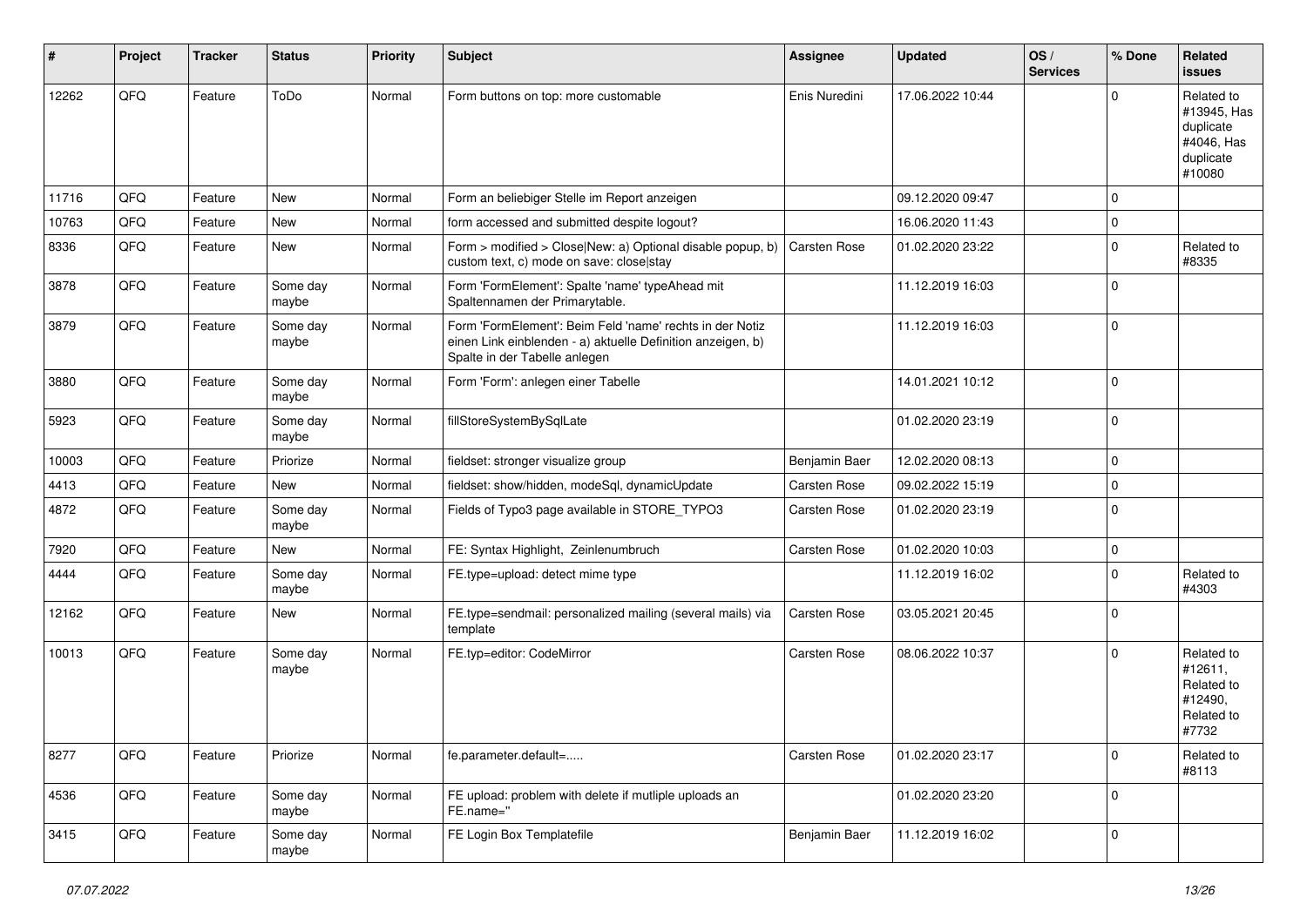| #     | Project | <b>Tracker</b> | <b>Status</b>     | <b>Priority</b> | Subject                                                                                                                 | <b>Assignee</b>     | <b>Updated</b>   | OS/<br><b>Services</b> | % Done      | Related<br>issues    |
|-------|---------|----------------|-------------------|-----------------|-------------------------------------------------------------------------------------------------------------------------|---------------------|------------------|------------------------|-------------|----------------------|
| 7812  | QFQ     | Feature        | New               | Normal          | FE 'Subrecord' - new option 'subrecordShowFilter',<br>'subrecordPaging'                                                 | <b>Carsten Rose</b> | 01.02.2020 23:22 |                        | $\mathbf 0$ |                      |
| 9352  | QFQ     | Feature        | New               | Normal          | FE 'Native' fire slaveld, sqlAfter, sqlIns                                                                              | Carsten Rose        | 01.02.2020 23:22 |                        | $\mathbf 0$ |                      |
| 8584  | QFQ     | Feature        | Priorize          | Normal          | FE 'Action' - never assign to Container (except Template<br>Group)                                                      | Carsten Rose        | 01.02.2020 10:13 |                        | $\mathbf 0$ |                      |
| 6801  | QFQ     | Feature        | Priorize          | Normal          | Fabric: Maximize / FullIscreen                                                                                          | Benjamin Baer       | 21.03.2022 09:56 |                        | $\mathbf 0$ |                      |
| 5024  | QFQ     | Feature        | Some day<br>maybe | Normal          | Fabric: Generate PDF with edits                                                                                         | Benjamin Baer       | 01.02.2020 23:20 |                        | $\mathbf 0$ | Related to<br>#10704 |
| 6972  | QFQ     | Feature        | Some day<br>maybe | Normal          | Fabric Clipboard / cross browser tab                                                                                    | Benjamin Baer       | 01.02.2020 23:21 |                        | $\mathbf 0$ |                      |
| 8719  | QFQ     | Feature        | New               | Normal          | extraButtonLock: add support for 0/1                                                                                    | Carsten Rose        | 01.02.2020 23:22 |                        | $\mathbf 0$ |                      |
| 14185 | QFQ     | Feature        | New               | Normal          | External/Autocron.php - better suitable directory                                                                       | Support: System     | 28.05.2022 11:03 |                        | $\mathbf 0$ |                      |
| 11217 | QFQ     | Feature        | Some day<br>maybe | Normal          | <b>Extend Script Functionality</b>                                                                                      | <b>Carsten Rose</b> | 16.09.2021 15:10 |                        | $\mathbf 0$ |                      |
| 3900  | QFQ     | Feature        | Some day<br>maybe | Normal          | Extend documentation of 'Copy / Paste'                                                                                  | Carsten Rose        | 11.12.2019 16:03 |                        | $\mathbf 0$ | Related to<br>#3899  |
| 6594  | QFQ     | Feature        | <b>New</b>        | Normal          | Excel: on download, check if there is a valid sip                                                                       | <b>Carsten Rose</b> | 01.02.2020 23:21 |                        | $\mathbf 0$ |                      |
| 12024 | QFQ     | Feature        | New               | Normal          | Excel Export: text columns by default decode<br>htmlspeciachar()                                                        | Carsten Rose        | 17.02.2021 23:55 |                        | 0           | Related to<br>#12022 |
| 10976 | QFQ     | Feature        | New               | Normal          | Excel Export Verbesserungen                                                                                             | <b>Carsten Rose</b> | 06.08.2020 10:56 |                        | $\mathbf 0$ |                      |
| 10874 | QFQ     | Feature        | New               | Normal          | Erstellen eines Foreign Keys in der Tabelle "FormElement"                                                               |                     | 13.07.2020 10:11 |                        | $\mathbf 0$ |                      |
| 4330  | QFQ     | Feature        | Some day<br>maybe | Normal          | Error Message: report missing {{ / }} in sqlUpdate, sqlInsert,<br>sqlDelete, sqlAfter, sqlBefore in FE action elements. | Carsten Rose        | 01.02.2020 23:20 |                        | $\mathbf 0$ |                      |
| 9128  | QFQ     | Feature        | New               | Normal          | Error Message: not replaced variables- a) replace back to<br>'{{', b) underline                                         | <b>Carsten Rose</b> | 01.02.2020 23:22 |                        | $\mathbf 0$ | Related to<br>#9129  |
| 5132  | QFQ     | Feature        | Some day<br>maybe | Normal          | Error Message sendmail missing attachment: more details                                                                 | Carsten Rose        | 01.02.2020 23:19 |                        | $\mathbf 0$ |                      |
| 6250  | QFQ     | Feature        | In Progress       | Normal          | Enhance layout: a) Subrecord, b) Subrecord-Title                                                                        | <b>Carsten Rose</b> | 01.02.2020 23:22 |                        | $\mathbf 0$ | Related to<br>#5391  |
| 8585  | QFQ     | Feature        | Priorize          | Normal          | Enhance Error message for 'unknown form'                                                                                | <b>Carsten Rose</b> | 01.02.2020 10:13 |                        | $\mathbf 0$ |                      |
| 5579  | QFQ     | Feature        | Some day<br>maybe | Normal          | Enhance Doc / Presentation: variable type 'link column type'                                                            | Carsten Rose        | 01.02.2020 23:19 |                        | $\mathbf 0$ |                      |
| 3864  | QFQ     | Feature        | New               | Normal          | Encrypt / decrypt field                                                                                                 | Enis Nuredini       | 30.06.2022 16:29 |                        | $\pmb{0}$   |                      |
| 5893  | QFQ     | Feature        | Some day<br>maybe | Normal          | Edit on double-click                                                                                                    |                     | 01.02.2020 23:19 |                        | $\pmb{0}$   | Related to<br>#5894  |
| 11460 | QFQ     | Feature        | New               | Normal          | Easier creation of changelog: gitchangelog                                                                              | Carsten Rose        | 12.06.2021 10:20 |                        | $\mathbf 0$ | Related to<br>#13467 |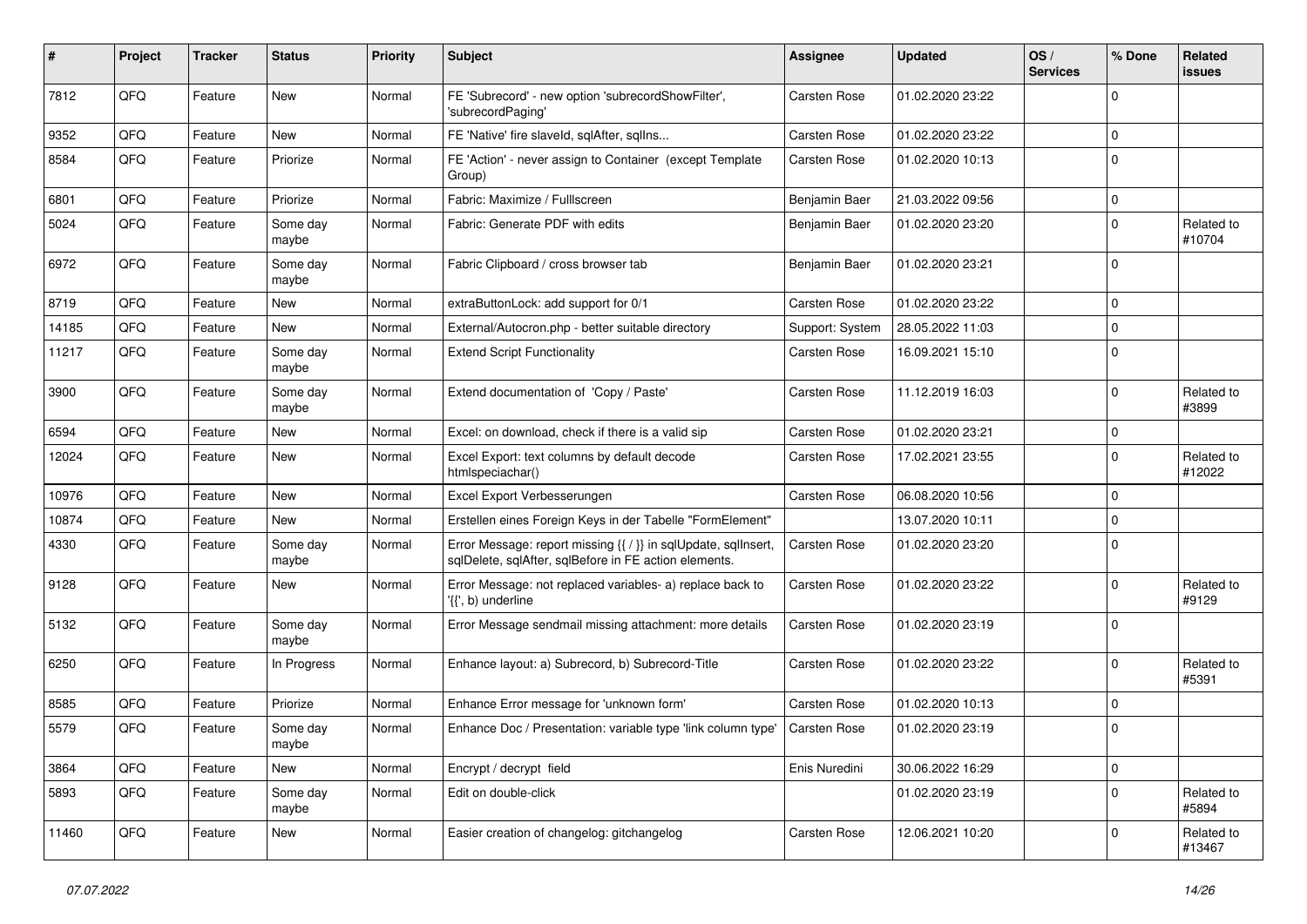| $\vert$ # | Project | <b>Tracker</b> | <b>Status</b>     | <b>Priority</b> | <b>Subject</b>                                                                                                     | Assignee            | <b>Updated</b>   | OS/<br><b>Services</b> | % Done       | <b>Related</b><br>issues |
|-----------|---------|----------------|-------------------|-----------------|--------------------------------------------------------------------------------------------------------------------|---------------------|------------------|------------------------|--------------|--------------------------|
| 7109      | QFQ     | Feature        | <b>New</b>        | Normal          | Dynamic Updates: row/element hide                                                                                  | Carsten Rose        | 01.02.2020 23:22 |                        | $\mathbf 0$  | Has duplicate<br>#4081   |
| 6083      | QFQ     | Feature        | Some day<br>maybe | Normal          | Dynamic Update: Value Check via SQL                                                                                |                     | 11.12.2019 16:02 |                        | $\mathbf{0}$ |                          |
| 4082      | QFQ     | Feature        | New               | Normal          | Dynamic Update: modeSgl - useful default                                                                           | <b>Carsten Rose</b> | 01.02.2020 23:22 |                        | $\mathbf 0$  |                          |
| 6224      | QFQ     | Feature        | Priorize          | Normal          | Dynamic update: fade in/out fields                                                                                 | Benjamin Baer       | 21.03.2022 09:50 |                        | $\mathbf 0$  |                          |
| 11504     | QFQ     | Feature        | New               | Normal          | Dynamic Update: Button text update for 'Save',' Close' &<br>'Delete'                                               | <b>Carsten Rose</b> | 12.11.2020 23:44 |                        | $\Omega$     |                          |
| 3216      | QFQ     | Feature        | Some day<br>maybe | Normal          | dynamic update für checkbox label2                                                                                 | Carsten Rose        | 11.12.2019 16:03 |                        | $\mathbf 0$  | Related to<br>#2081      |
| 4869      | QFQ     | Feature        | Some day<br>maybe | Normal          | Dynamic Update (show, hide, readonly?, required?) for<br><b>Template Group Elements</b>                            | <b>Carsten Rose</b> | 01.02.2020 23:19 |                        | $\mathbf{0}$ | Related to<br>#4865      |
| 2995      | QFQ     | Feature        | Some day<br>maybe | Normal          | Dropdown JQuery Plugin: 'chosen' - Moeglichkeit um Select<br>Listen mehr Funktion zu geben. Kein Bootstrap noetig. | Carsten Rose        | 11.12.2019 16:03 |                        | $\Omega$     |                          |
| 10119     | QFQ     | Feature        | <b>New</b>        | Normal          | Dropdown (selectlist) & Type Ahead: format and catagorize<br>list                                                  | Carsten Rose        | 07.05.2020 09:36 |                        | $\mathbf 0$  |                          |
| 12603     | QFQ     | Feature        | New               | Normal          | Dropdown (Select), Radio, checkbox:<br>itemListAlways={{!SELECT key, value}}                                       | Carsten Rose        | 19.03.2022 17:47 |                        | $\mathbf 0$  |                          |
| 5562      | QFQ     | Feature        | Priorize          | Normal          | Drag'n'Drop fuer Uploads                                                                                           | Benjamin Baer       | 21.03.2022 09:52 |                        | $\mathbf 0$  | Related to<br>#9706      |
| 7217      | QFQ     | Feature        | Priorize          | Normal          | Download: notice User if `_sip=?` is missing                                                                       | <b>Carsten Rose</b> | 01.02.2020 10:13 |                        | $\mathbf 0$  |                          |
| 7100      | QFQ     | Feature        | Some day<br>maybe | Normal          | Download: log access, max downloads, time limit                                                                    |                     | 01.02.2020 23:19 |                        | $\Omega$     |                          |
| 6292      | QFQ     | Feature        | <b>New</b>        | Normal          | Download: File speichern mit Hash aber original Filename in<br>der Datenbank vermerken fuer Downloads              | <b>Carsten Rose</b> | 01.02.2020 23:21 |                        | $\mathbf 0$  |                          |
| 10996     | QFQ     | Feature        | New               | Normal          | Download video via sip: no seek                                                                                    | Carsten Rose        | 12.08.2020 14:18 |                        | $\pmb{0}$    |                          |
| 12109     | QFQ     | Feature        | New               | Normal          | Donwload Link: Plain, SIP, Persistent Link, Peristent SIP -<br>new notation                                        | Carsten Rose        | 03.05.2021 20:45 |                        | $\mathbf 0$  | Related to<br>#12085     |
| 3905      | QFQ     | Feature        | Some day<br>maybe | Normal          | Documentation: Best Practice anhand eines Online<br>Bewerbungstools                                                | Carsten Rose        | 11.12.2019 16:03 |                        | $\pmb{0}$    |                          |
| 8894      | QFQ     | Feature        | Some day<br>maybe | Normal          | Documentation Tags Usable in QFQ Application                                                                       | <b>Carsten Rose</b> | 11.12.2019 16:01 |                        | $\mathbf 0$  |                          |
| 8892      | QFQ     | Feature        | Some day<br>maybe | Normal          | Display and Edit SQL Comments in Form Editor                                                                       | <b>Carsten Rose</b> | 11.12.2019 16:01 |                        | $\mathbf 0$  |                          |
| 3458      | QFQ     | Feature        | Some day<br>maybe | Normal          | Display 'Edit Form Element'-Checkbox on form: should<br>depend on FE Group                                         | <b>Carsten Rose</b> | 11.12.2019 16:02 |                        | $\mathbf 0$  | Related to<br>#3447      |
| 3273      | QFQ     | Feature        | Some day<br>maybe | Low             | Dirty Flag in Form                                                                                                 | <b>Carsten Rose</b> | 11.12.2019 16:02 |                        | $\pmb{0}$    |                          |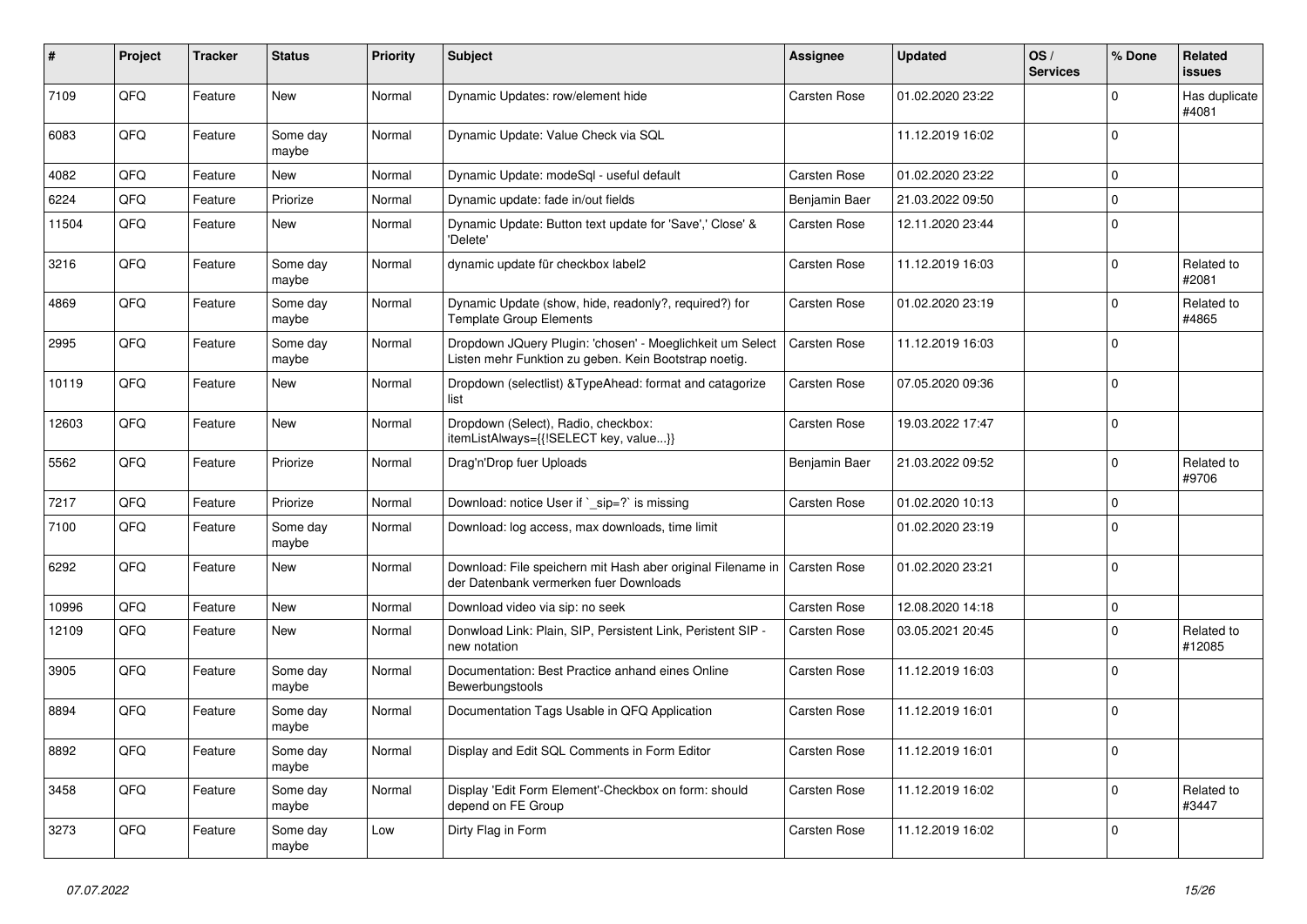| #     | Project | <b>Tracker</b> | <b>Status</b>              | <b>Priority</b> | <b>Subject</b>                                                                                                                                                | <b>Assignee</b>     | <b>Updated</b>   | OS/<br><b>Services</b> | % Done      | Related<br><b>issues</b>                        |
|-------|---------|----------------|----------------------------|-----------------|---------------------------------------------------------------------------------------------------------------------------------------------------------------|---------------------|------------------|------------------------|-------------|-------------------------------------------------|
| 12503 | QFQ     | Feature        | Priorize                   | Normal          | Detect dangerous UPDATE statement with missing WHERE                                                                                                          | Carsten Rose        | 05.05.2021 22:09 |                        | $\Omega$    |                                                 |
| 7481  | QFQ     | Feature        | <b>New</b>                 | Normal          | Detect 'BaseUrl' automatically                                                                                                                                | Carsten Rose        | 01.02.2020 23:21 |                        | $\Omega$    |                                                 |
| 7630  | QFQ     | Feature        | Priorize                   | Normal          | detailed error message for simple upload                                                                                                                      | Carsten Rose        | 01.02.2020 10:13 |                        | $\mathbf 0$ |                                                 |
| 5850  | QFQ     | Feature        | Some dav<br>maybe          | Normal          | Deployment: In QFQ Doc best practice fuer zeitgemaesses<br>Deployment beschreiben                                                                             |                     | 01.02.2020 23:20 |                        | $\Omega$    |                                                 |
| 13566 | QFQ     | Feature        | Ready to sync<br>(develop) | Normal          | Delete config-example.qfq.php file                                                                                                                            | Carsten Rose        | 23.12.2021 09:25 |                        | $\Omega$    |                                                 |
| 9348  | QFQ     | Feature        | <b>New</b>                 | Normal          | defaultThumbnailSize: pre render thumbnails                                                                                                                   | <b>Carsten Rose</b> | 12.06.2021 09:05 |                        | $\mathbf 0$ |                                                 |
| 3331  | QFQ     | Feature        | Some day<br>maybe          | Normal          | Default Tooltip fuer _page? Links: mit Form und Record ID                                                                                                     | Carsten Rose        | 11.12.2019 16:02 |                        | $\mathbf 0$ |                                                 |
| 4627  | QFQ     | Feature        | Some day<br>maybe          | Normal          | dbupdate: all tables - check 'create', 'modified' if it is<br>possible to change to default 'CURRENT_TIMESTAMP' and<br>modified 'ON UPDATE CURRENT_TIMESTAMP' |                     | 01.02.2020 23:20 |                        | $\Omega$    |                                                 |
| 6992  | QFQ     | Feature        | Some day<br>maybe          | Normal          | DB exception: Syntax Highlight                                                                                                                                |                     | 11.12.2019 16:01 |                        | $\Omega$    | Related to<br>#5450                             |
| 12337 | QFQ     | Feature        | Some day<br>maybe          | Normal          | Database.php: better caching                                                                                                                                  | Carsten Rose        | 16.09.2021 15:10 |                        | $\mathbf 0$ |                                                 |
| 4719  | QFQ     | Feature        | Some day<br>maybe          | Normal          | Custom Message in Client in case of 'Browser tab close,<br>modification will be lost'                                                                         |                     | 01.02.2020 23:20 |                        | $\mathbf 0$ |                                                 |
| 3990  | QFQ     | Feature        | Some dav<br>maybe          | High            | custom class definition: add space automatically                                                                                                              | <b>Carsten Rose</b> | 03.05.2021 21:14 |                        | $\Omega$    |                                                 |
| 9136  | QFQ     | Feature        | <b>New</b>                 | Normal          | Create ZIP files with dynamic PDFs                                                                                                                            | <b>Carsten Rose</b> | 06.07.2022 13:21 |                        | $\Omega$    |                                                 |
| 13841 | QFQ     | Feature        | <b>New</b>                 | Normal          | Create PDF via iText - evaluate                                                                                                                               | Carsten Rose        | 19.03.2022 17:42 |                        | $\Omega$    |                                                 |
| 13843 | QFQ     | Feature        | <b>New</b>                 | Normal          | Create JWT via QFQ                                                                                                                                            | <b>Carsten Rose</b> | 19.03.2022 17:42 |                        | $\mathbf 0$ |                                                 |
| 10738 | QFQ     | Feature        | Some day<br>maybe          | Normal          | CORS headers for external API requests                                                                                                                        |                     | 10.06.2020 14:00 |                        | $\Omega$    |                                                 |
| 8089  | QFQ     | Feature        | <b>New</b>                 | Normal          | Copy/Paste for FormElements                                                                                                                                   | <b>Carsten Rose</b> | 01.02.2020 23:22 |                        | $\Omega$    |                                                 |
| 12330 | QFQ     | Feature        | <b>New</b>                 | Normal          | Copy to input field / text area / TinyMCE                                                                                                                     | Carsten Rose        | 07.04.2021 09:01 |                        | $\mathbf 0$ |                                                 |
| 4650  | QFQ     | Feature        | Some day<br>maybe          | Normal          | Convert html to doc/rtf                                                                                                                                       | Carsten Rose        | 01.02.2020 23:20 |                        | $\Omega$    | Related to<br>#10704                            |
| 8082  | QFQ     | Feature        | Priorize                   | High            | Contact form without saving record                                                                                                                            | Carsten Rose        | 07.12.2021 15:20 |                        | $\Omega$    | Related to<br>#8587,<br><b>Blocks</b><br>#11850 |
| 7102  | QFQ     | Feature        | <b>New</b>                 | Normal          | Comment sign in report: '#' and '--'                                                                                                                          | <b>Carsten Rose</b> | 01.02.2020 23:21 |                        | $\mathbf 0$ |                                                 |
| 6715  | QFQ     | Feature        | Some dav<br>maybe          | Normal          | Code-Refactoring: dbArray vereinheitlichen                                                                                                                    | Carsten Rose        | 11.12.2019 16:02 |                        | $\Omega$    |                                                 |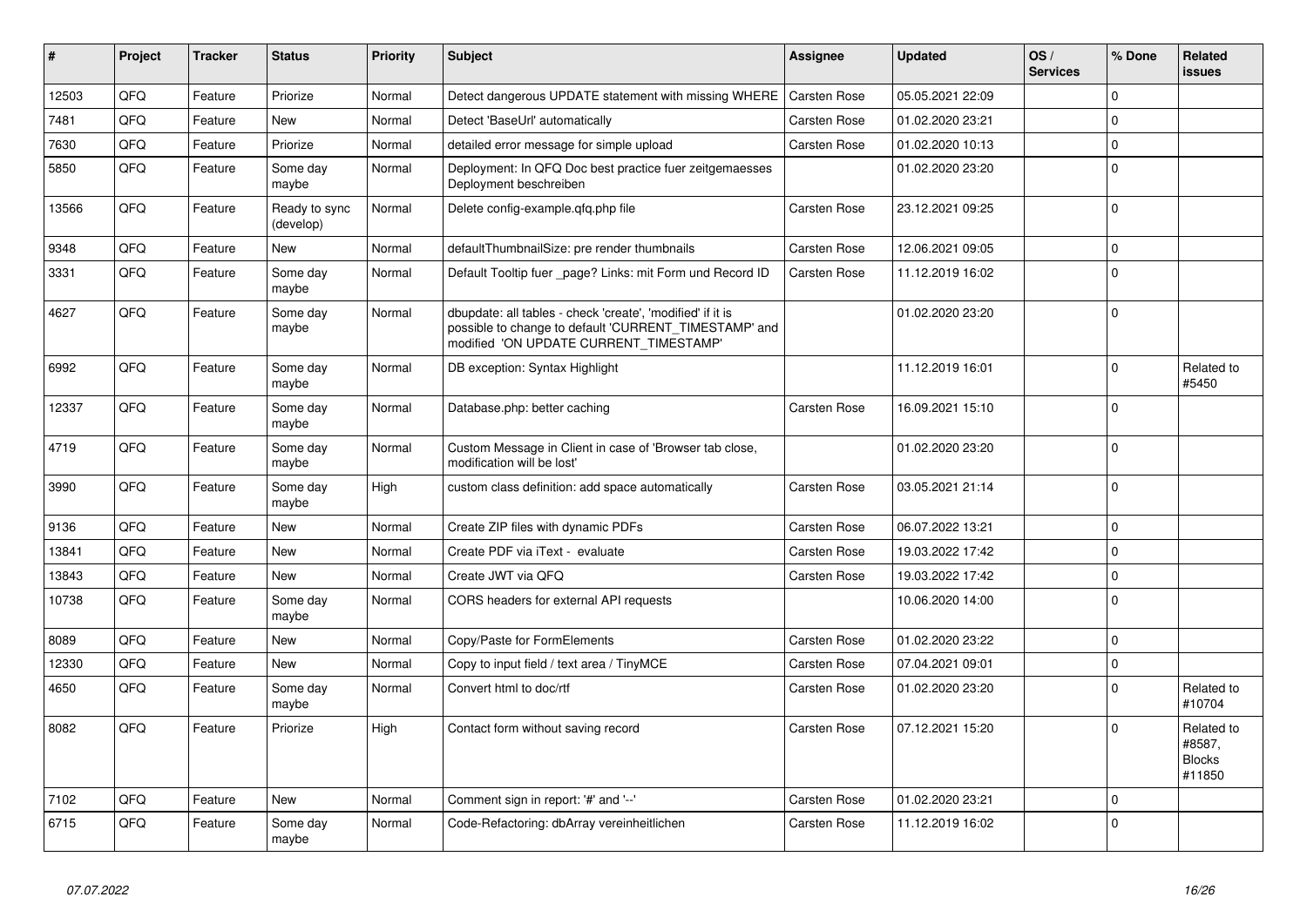| #     | Project | <b>Tracker</b> | <b>Status</b>     | <b>Priority</b> | <b>Subject</b>                                                                  | Assignee            | <b>Updated</b>   | OS/<br><b>Services</b> | % Done         | Related<br>issues                             |
|-------|---------|----------------|-------------------|-----------------|---------------------------------------------------------------------------------|---------------------|------------------|------------------------|----------------|-----------------------------------------------|
| 4420  | QFQ     | Feature        | Some day<br>maybe | Normal          | Client: Local Storage - store the changes of a form, local in<br>the browser.   | Benjamin Baer       | 11.12.2019 16:02 |                        | $\mathbf 0$    |                                               |
| 6870  | QFQ     | Feature        | Priorize          | Normal          | Click on '_link' triggers an API call                                           | Benjamin Baer       | 03.01.2022 08:25 |                        | $\mathbf 0$    |                                               |
| 12476 | QFQ     | Feature        | New               | Normal          | clearMe: a) should trigger 'dirty', b) sticky on textarea resize                | Benjamin Baer       | 04.01.2022 08:40 |                        | $\mathbf 0$    | Related to<br>#9528                           |
| 12163 | QFQ     | Feature        | <b>New</b>        | Normal          | Checkbox: table wrap                                                            | <b>Carsten Rose</b> | 03.05.2021 20:51 |                        | $\mathbf{0}$   |                                               |
| 9853  | QFQ     | Feature        | New               | Normal          | Check das SQL / QFQ / Mail Logfile geschrieben wird                             |                     | 09.01.2020 11:15 |                        | $\pmb{0}$      |                                               |
| 12474 | QFQ     | Feature        | New               | Normal          | Check BaseConfigURL if it is given and the the last char is                     | <b>Carsten Rose</b> | 03.05.2021 20:45 |                        | $\mathbf 0$    |                                               |
| 13467 | QFQ     | Feature        | New               | Normal          | ChangeLog Generator                                                             | Carsten Rose        | 19.03.2022 17:46 |                        | $\mathbf 0$    | Related to<br>#11460                          |
| 9781  | QFQ     | Feature        | New               | Normal          | Button: CSS class to make buttons smaller                                       | <b>Carsten Rose</b> | 01.02.2020 23:22 |                        | $\mathbf 0$    |                                               |
| 10716 | QFQ     | Feature        | Some day<br>maybe | Normal          | Business Logic mit Externen Skripten                                            | Carsten Rose        | 16.09.2021 15:10 |                        | $\mathbf 0$    | Related to<br>#10713,<br>Related to<br>#8217  |
| 8522  | QFQ     | Feature        | Some day<br>maybe | Normal          | build QFQ - npm warnings                                                        | Benjamin Baer       | 01.02.2020 23:19 |                        | 50             |                                               |
| 11893 | QFQ     | Feature        | New               | High            | Broken SIP: a) only report one time, b) only report in main<br>column           | <b>Carsten Rose</b> | 12.05.2021 12:13 |                        | $\mathbf 0$    | Related to<br>#12532,<br>Related to<br>#14187 |
| 8520  | QFQ     | Feature        | Some day<br>maybe | Normal          | Bring QFQ to Composer                                                           | Carsten Rose        | 16.09.2021 15:10 |                        | $\mathbf 0$    |                                               |
| 5783  | QFQ     | Feature        | Some day<br>maybe | Normal          | <b>BPMN View/Edit</b>                                                           |                     | 11.12.2019 16:02 |                        | $\pmb{0}$      |                                               |
| 4194  | QFQ     | Feature        | In Progress       | Normal          | Bootstrap 4 ist jetzt offiziel                                                  |                     | 03.05.2021 20:47 |                        | $\mathbf 0$    | Related to<br>#10114                          |
| 6288  | QFQ     | Feature        | Some day<br>maybe | Normal          | Best Practice: Erklaeren wie man ein Formular ganz in<br>'weiss' erstellen kann |                     | 11.12.2019 16:02 |                        | $\mathbf 0$    |                                               |
| 7105  | QFQ     | Feature        | Some day<br>maybe | Normal          | Beispiel wie man in einer zweiten Tabelle speichert.                            |                     | 11.12.2019 16:01 |                        | $\mathbf 0$    |                                               |
| 7106  | QFQ     | Feature        | Some day<br>maybe | Normal          | Beispiel Nummerierung von Rows in Report                                        |                     | 11.12.2019 16:01 |                        | $\overline{0}$ |                                               |
| 9346  | QFO     | Feature        | Priorize          | Normal          | beforeSave: check if an upload is given                                         | Carsten Rose        | 11.06.2021 21:18 |                        | $\pmb{0}$      |                                               |
| 12452 | QFQ     | Feature        | Priorize          | Normal          | BaseURL: alsways with '/' at the end                                            | Carsten Rose        | 19.06.2022 13:45 |                        | $\pmb{0}$      | Related to<br>#10782                          |
| 13608 | QFQ     | Feature        | Some day<br>maybe | Normal          | Automatic Browser Language Redirect                                             | Enis Nuredini       | 17.06.2022 08:35 |                        | $\pmb{0}$      |                                               |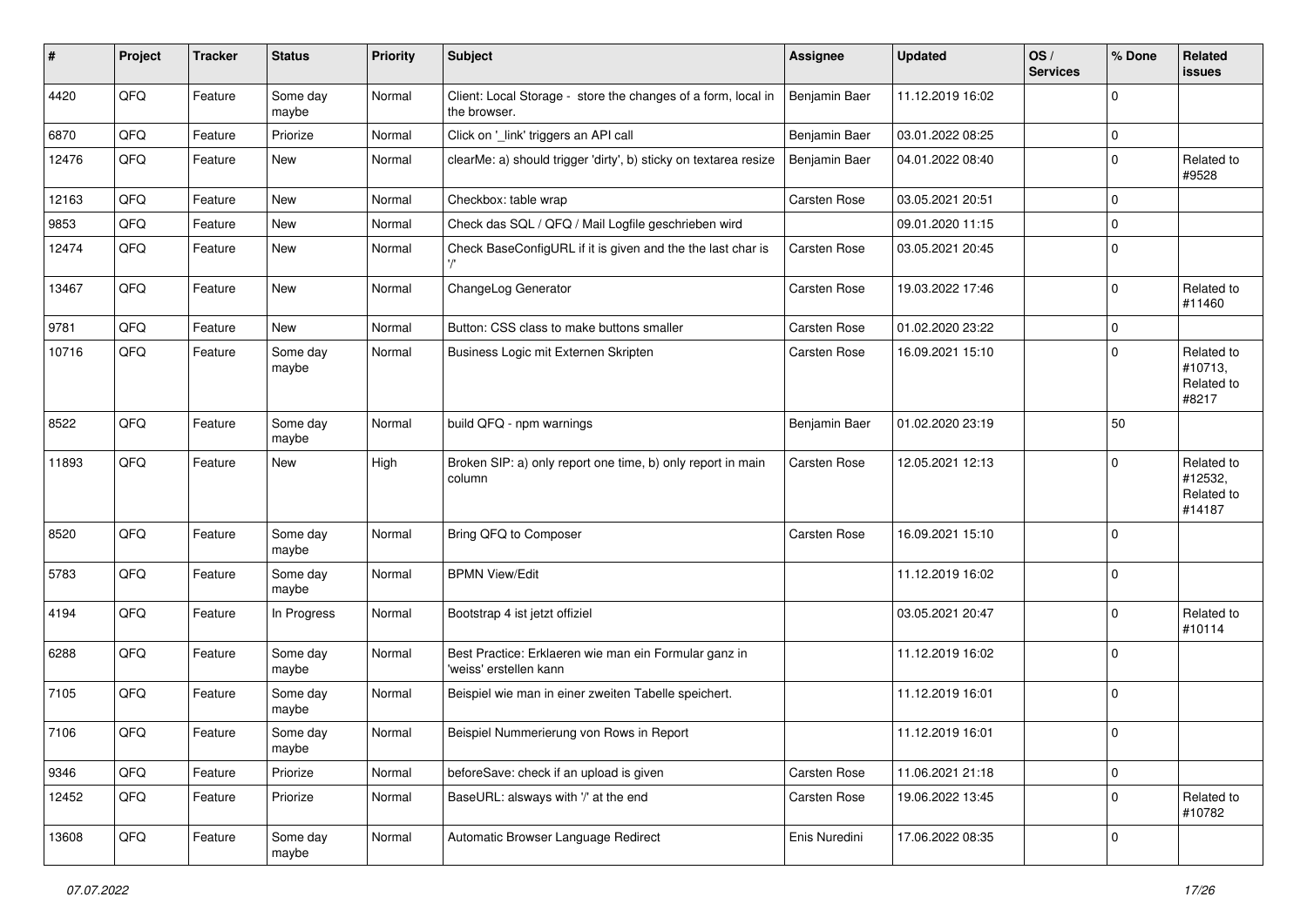| $\vert$ # | Project | <b>Tracker</b> | <b>Status</b>     | <b>Priority</b> | <b>Subject</b>                                                                                       | <b>Assignee</b>     | <b>Updated</b>   | OS/<br><b>Services</b> | % Done      | Related<br><b>issues</b>                                                                                                                                              |
|-----------|---------|----------------|-------------------|-----------------|------------------------------------------------------------------------------------------------------|---------------------|------------------|------------------------|-------------|-----------------------------------------------------------------------------------------------------------------------------------------------------------------------|
| 7452      | QFQ     | Feature        | Some day<br>maybe | Normal          | automate deployment new QFQ version                                                                  | <b>Carsten Rose</b> | 16.09.2021 15:10 |                        | $\pmb{0}$   |                                                                                                                                                                       |
| 3291      | QFO     | Feature        | Some day<br>maybe | Normal          | AutoCron websiteToken                                                                                | Carsten Rose        | 11.12.2019 16:02 |                        | $\pmb{0}$   | Related to<br>#4250                                                                                                                                                   |
| 12146     | QFQ     | Feature        | <b>New</b>        | Normal          | Autocron Job: Anzeigen wann der naechste Job<br>ausgefuehrt wird, resp das er nicht ausgefuehrt wird | <b>Carsten Rose</b> | 15.03.2021 15:23 |                        | $\pmb{0}$   |                                                                                                                                                                       |
| 4250      | QFQ     | Feature        | New               | Normal          | AutoCron in QFQ via PHP                                                                              | Carsten Rose        | 01.02.2020 23:21 |                        | $\pmb{0}$   | Related to<br>#3292,<br>Related to<br>#3291                                                                                                                           |
| 6299      | QFO     | Feature        | Some day<br>maybe | Normal          | Attack detection: log table with invalid SIP access                                                  |                     | 11.12.2019 16:02 |                        | $\mathbf 0$ | Related to<br>#3947                                                                                                                                                   |
| 3947      | QFQ     | Feature        | Some day<br>maybe | Normal          | Attack detectect: logout current user                                                                | <b>Carsten Rose</b> | 11.12.2019 16:03 |                        | $\mathbf 0$ | Related to<br>#5458,<br>Related to<br>#6299                                                                                                                           |
| 13945     | QFQ     | Feature        | New               | Normal          | As link: content before/after link                                                                   | Enis Nuredini       | 28.05.2022 11:01 |                        | $\mathbf 0$ | Related to<br>#12262                                                                                                                                                  |
| 12119     | QFQ     | Feature        | <b>New</b>        | Normal          | AS paged: error message missing if there ist no 'r'<br>argument.                                     | Carsten Rose        | 03.05.2021 20:51 |                        | $\mathbf 0$ |                                                                                                                                                                       |
| 3848      | QFQ     | Feature        | Some day<br>maybe | High            | Antivirus check fuer Upload files in qfq?                                                            | Carsten Rose        | 03.05.2021 21:14 |                        | $\pmb{0}$   | Related to<br>#4131                                                                                                                                                   |
| 14320     | QFQ     | Feature        | In Progress       | Normal          | Allow specific HTML Tags and Attributes: general, TinyMCE                                            | Enis Nuredini       | 04.07.2022 14:09 |                        | $\Omega$    | Related to<br>#12664,<br>Related to<br>#12039,<br>Related to<br>#11702,<br>Related to<br>#7239,<br>Related to<br>#3708,<br>Related to<br>#3646,<br>Related to<br>#880 |
| 8962      | QFQ     | Feature        | New               | High            | allow for form fields with identical names                                                           | <b>Carsten Rose</b> | 03.05.2021 21:14 |                        | $\pmb{0}$   |                                                                                                                                                                       |
| 10979     | QFQ     | Feature        | New               | Normal          | Ajax Calls an API - dataReport                                                                       | <b>Carsten Rose</b> | 11.05.2022 12:15 |                        | $\pmb{0}$   |                                                                                                                                                                       |
| 7342      | QFQ     | Feature        | <b>New</b>        | Normal          | add content = hide_this                                                                              | Carsten Rose        | 01.02.2020 23:21 |                        | $\pmb{0}$   |                                                                                                                                                                       |
| 5131      | QFQ     | Feature        | New               | Normal          | Activate Spin Gear ('wait/busy' indicator) via LINK attribute                                        | <b>Carsten Rose</b> | 01.02.2020 23:21 |                        | $\pmb{0}$   |                                                                                                                                                                       |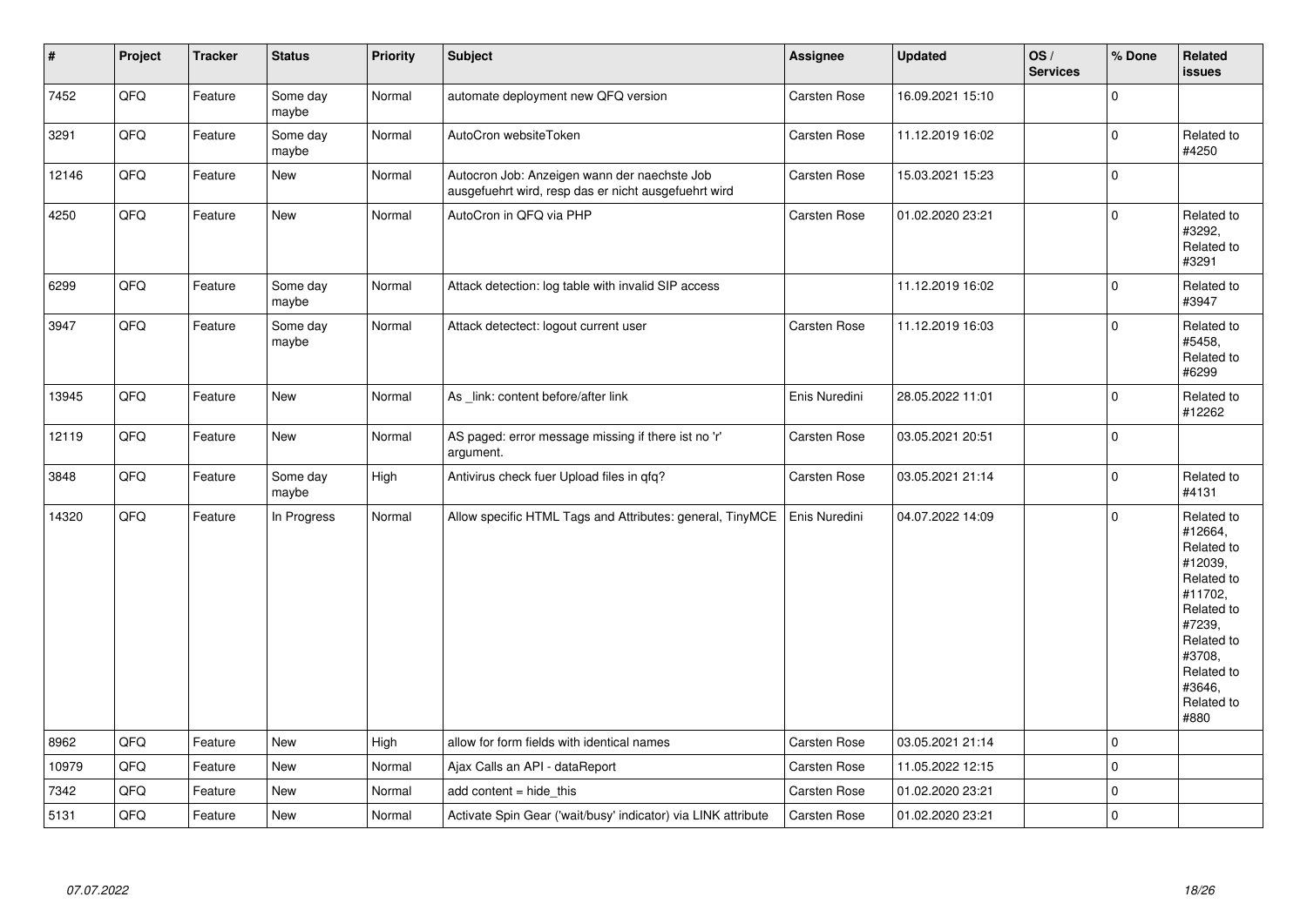| #     | Project | <b>Tracker</b> | <b>Status</b>     | <b>Priority</b> | <b>Subject</b>                                                                                                                               | Assignee            | <b>Updated</b>   | OS/<br><b>Services</b> | % Done         | Related<br>issues                                                    |
|-------|---------|----------------|-------------------|-----------------|----------------------------------------------------------------------------------------------------------------------------------------------|---------------------|------------------|------------------------|----------------|----------------------------------------------------------------------|
| 12412 | QFQ     | Feature        | New               | Normal          | Action/Escape qualifier 'e' (empty), '0': if given, an empty<br>string (or '0') will be treated as 'not found'                               | <b>Carsten Rose</b> | 08.05.2021 09:40 |                        | $\mathbf 0$    | Related to<br>#12413,<br>Related to<br>#10012                        |
| 3942  | QFQ     | Feature        | Some day<br>maybe | Normal          | Action Elemente: neu generierte IDs via FE weitergeben                                                                                       | <b>Carsten Rose</b> | 11.12.2019 16:03 |                        | $\mathbf 0$    | Related to<br>#3941                                                  |
| 11535 | QFQ     | Feature        | New               | Normal          | Ability to create SQL columns in frontend QFQ forms                                                                                          |                     | 17.11.2020 12:11 |                        | $\mathbf 0$    |                                                                      |
| 12038 | QFQ     | Feature        | New               | Normal          | a) STORE VAR: filenameOnlyStripUniq, b) SP:<br>QSTRIPUNIQ()                                                                                  |                     | 17.02.2021 23:55 |                        | $\mathbf 0$    |                                                                      |
| 3666  | QFQ     | Feature        | Some day<br>maybe | Normal          | a) Performance Messung: mysql_real_escape_string() im<br>Vergleich zu str_replace(), b) doppeltes Aufrufen von<br>mysql_real_escape_string() | <b>Carsten Rose</b> | 11.12.2019 16:02 |                        | $\mathbf 0$    |                                                                      |
| 12544 | QFQ     | Feature        | New               | High            | a) ' AS _link' new also as ' AS _format', b) sortierung via<br>'display: none;', c) '_format' benoeitgt nicht zwingend<br>u/U/p/m/z/d        | Carsten Rose        | 14.12.2021 16:03 |                        | $\mathbf 0$    |                                                                      |
| 5548  | QFQ     | Feature        | Some day<br>maybe | Normal          | 801 Textfiles/Scriptfiles als Thumbnail                                                                                                      | Carsten Rose        | 07.03.2022 16:26 |                        | $\mathbf 0$    |                                                                      |
| 12269 | QFQ     | Feature        | New               | Normal          | 2FA - Login                                                                                                                                  | <b>Carsten Rose</b> | 03.05.2021 20:45 |                        | $\mathbf 0$    |                                                                      |
| 3267  | QFQ     | Feature        | Some day<br>maybe | Normal          | 2 Forms auf einer Seite: real + Read only                                                                                                    | <b>Carsten Rose</b> | 11.12.2019 16:03 |                        | $\mathbf 0$    |                                                                      |
| 3567  | QFQ     | Feature        | Some day<br>maybe | Low             | 'Save', 'Close', 'New' als FormElement                                                                                                       |                     | 11.12.2019 16:02 |                        | $\mathbf 0$    |                                                                      |
| 5942  | QFQ     | Feature        | Priorize          | Normal          | 'L' and 'type': append to links, generate via '_link' by using<br>'u:' .                                                                     | Carsten Rose        | 01.02.2020 10:13 |                        | $\mathbf 0$    |                                                                      |
| 4138  | QFQ     | Bug            | Some day<br>maybe | Normal          | _style fehlt                                                                                                                                 |                     | 11.12.2019 16:03 |                        | 0              |                                                                      |
| 4122  | QFQ     | Bug            | Some day<br>maybe | Normal          | file: Render Mode hat keinen Effekt                                                                                                          |                     | 11.12.2019 16:03 |                        | $\mathbf 0$    |                                                                      |
| 2643  | QFQ     | <b>Bug</b>     | Some day<br>maybe | Normal          | Zend / PHP Webinars anschauen                                                                                                                | Carsten Rose        | 01.02.2020 15:56 |                        | $\mathbf 0$    |                                                                      |
| 13659 | QFQ     | Bug            | New               | Normal          | wrong sanitize class applied to R-store                                                                                                      | Carsten Rose        | 15.01.2022 14:23 |                        | $\mathbf 0$    |                                                                      |
| 13706 | QFQ     | Bug            | New               | Normal          | Wrong CheckType in FieldElement LastStatus of Form Cron                                                                                      | Carsten Rose        | 21.01.2022 18:20 |                        | $\mathbf 0$    |                                                                      |
| 10704 | QFQ     | Bug            | New               | Normal          | wkhtml problem rendering fullCalendar.js / fabric.js >><br>successor: puppeteer                                                              | <b>Carsten Rose</b> | 12.11.2020 23:45 |                        | $\overline{0}$ | Related to<br>#5024,<br>Related to<br>#4650,<br>Related to<br>#10715 |
| 3061  | QFO     | <b>Bug</b>     | Some day<br>maybe | High            | winstitute: mysql connection durcheinander - nmhp17<br>(ag7)/QFQ arbeitet mit DB/Tabellen von biostat.                                       | Carsten Rose        | 03.05.2021 21:14 |                        | $\mathbf 0$    |                                                                      |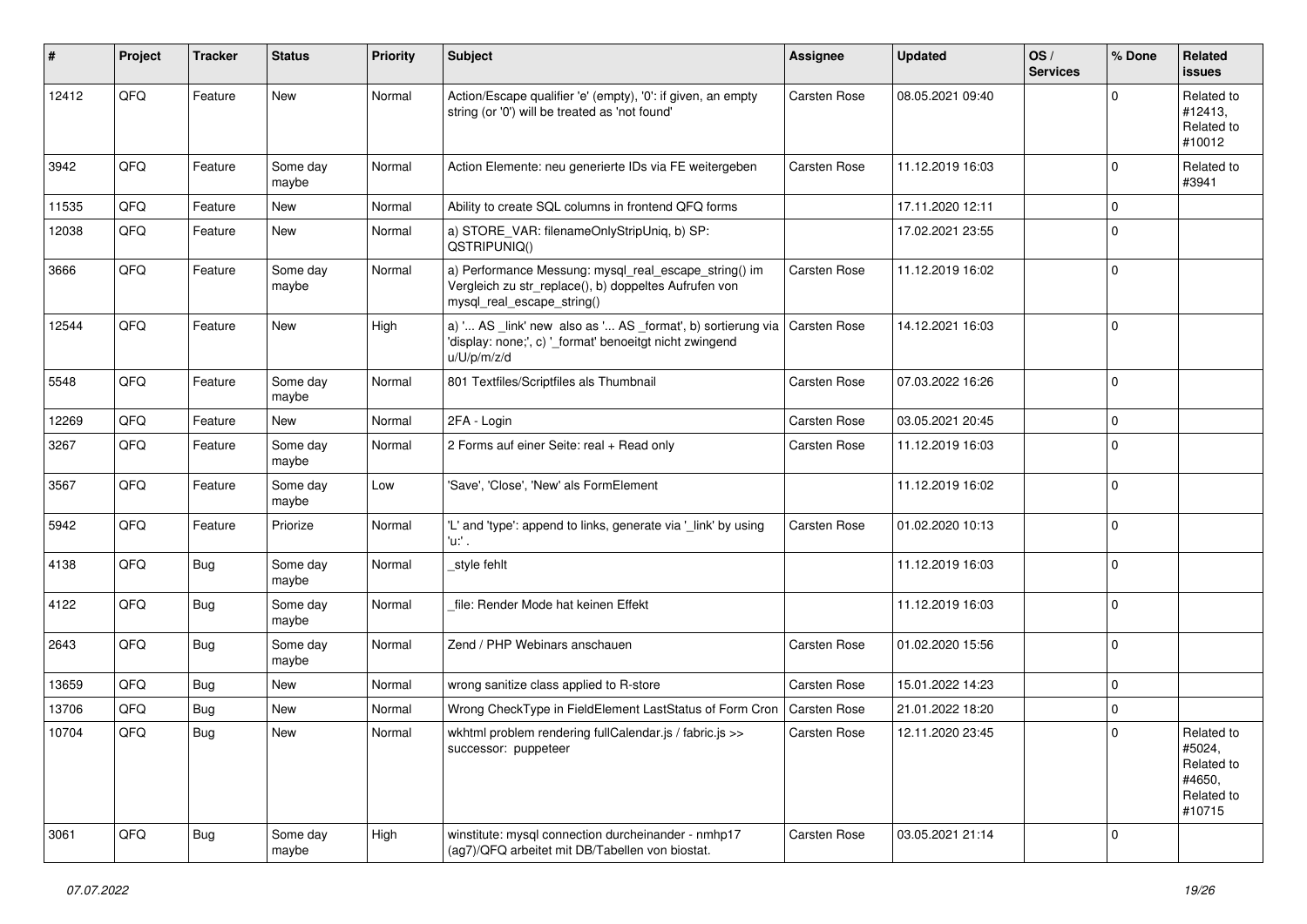| #     | Project | <b>Tracker</b> | <b>Status</b>     | <b>Priority</b> | <b>Subject</b>                                                                                                                                           | Assignee            | <b>Updated</b>   | OS/<br><b>Services</b> | % Done       | Related<br>issues                           |
|-------|---------|----------------|-------------------|-----------------|----------------------------------------------------------------------------------------------------------------------------------------------------------|---------------------|------------------|------------------------|--------------|---------------------------------------------|
| 6116  | QFQ     | <b>Bug</b>     | Priorize          | High            | value of checkbox not saved                                                                                                                              | Carsten Rose        | 07.12.2021 17:19 |                        | $\mathbf 0$  |                                             |
| 5991  | QFQ     | Bug            | Some day<br>maybe | Normal          | URLs with 'I' or long parameter are problematic                                                                                                          | Carsten Rose        | 01.02.2020 23:19 |                        | $\mathbf{0}$ |                                             |
| 5706  | QFQ     | <b>Bug</b>     | Some day<br>maybe | Normal          | upload: fileDestination needs to be sanatized                                                                                                            | Carsten Rose        | 01.02.2020 23:19 |                        | $\Omega$     |                                             |
| 5305  | QFQ     | Bug            | <b>New</b>        | Normal          | Upload FormElement: nicht disabled by readonly Form                                                                                                      | Carsten Rose        | 16.06.2021 13:43 |                        | $\mathbf 0$  | Related to<br>#9347,<br>Related to<br>#9834 |
| 9947  | QFQ     | Bug            | Priorize          | Normal          | Unwanted error message if missing 'typeAheadSqlPrefetch'                                                                                                 | Carsten Rose        | 01.02.2020 10:13 |                        | $\Omega$     |                                             |
| 13943 | QFQ     | Bug            | Priorize          | Normal          | unable to find formgroup                                                                                                                                 | Enis Nuredini       | 28.05.2022 11:03 |                        | $\pmb{0}$    |                                             |
| 10661 | QFQ     | Bug            | In Progress       | Normal          | Typo3 Warnungen                                                                                                                                          | Carsten Rose        | 07.09.2021 13:23 |                        | $\mathbf 0$  | Related to<br>#12440                        |
| 7219  | QFQ     | Bug            | <b>New</b>        | Normal          | typeSheadSql / typeAheadSqlPrefetch: change to curly<br>braces                                                                                           | Carsten Rose        | 01.02.2020 23:21 |                        | $\mathbf{0}$ |                                             |
| 10588 | QFQ     | Bug            | New               | Normal          | typeahed Tag: Doku anpassen                                                                                                                              | <b>Carsten Rose</b> | 12.11.2020 23:45 |                        | $\pmb{0}$    |                                             |
| 9077  | QFQ     | Bug            | New               | Normal          | typeAheadSql: report broken SQL                                                                                                                          | Carsten Rose        | 29.06.2022 22:35 |                        | $\mathbf 0$  | Related to<br>#4018                         |
| 4457  | QFQ     | Bug            | Priorize          | Normal          | typeahead: pressing return to select an item, saves the form<br>and closes the form.                                                                     | Benjamin Baer       | 03.01.2022 08:01 |                        | $\pmb{0}$    | Related to<br>#4398                         |
| 4398  | QFQ     | Bug            | Some day<br>maybe | Normal          | Typeahead: mouse click in a prefilled input opens a single<br>item dropdown with the current value - click on it seems to<br>set the value, not the key. | Benjamin Baer       | 01.02.2020 23:20 |                        | $\mathbf 0$  | Related to<br>#4457                         |
| 10640 | QFQ     | Bug            | New               | High            | TypeAhead Tag: FE editierbar trotz readOnly                                                                                                              | Carsten Rose        | 03.05.2021 21:12 |                        | $\mathbf 0$  | Related to<br>#7795                         |
| 3895  | QFQ     | Bug            | Some day<br>maybe | Normal          | typeahead pedantic: on lehrkredit Idap webpass - if only one<br>person is in dropdown, such person can't be selected                                     | <b>Carsten Rose</b> | 11.12.2019 16:03 |                        | $\Omega$     |                                             |
| 12187 | QFQ     | <b>Bug</b>     | <b>New</b>        | Normal          | Trigger FormAsFile() via Report: probably problem with<br>multi DB setup                                                                                 | Carsten Rose        | 20.03.2021 21:20 |                        | $\mathbf 0$  |                                             |
| 7456  | QFQ     | <b>Bug</b>     | Some day<br>maybe | Low             | Todos in Code: solve or make ticket                                                                                                                      | Carsten Rose        | 16.09.2021 15:10 |                        | $\mathbf 0$  |                                             |
| 7402  | QFQ     | Bug            | Some day<br>maybe | Normal          | thumbnail cache: outdated picture when permission denied<br>and permission resolved.                                                                     |                     | 01.02.2020 23:20 |                        | $\mathbf{0}$ |                                             |
| 4549  | QFQ     | <b>Bug</b>     | Some day<br>maybe | Normal          | TemplateGroups: FE.type SELECT loose selected value<br>after save                                                                                        | Carsten Rose        | 01.02.2020 23:20 |                        | $\Omega$     | Related to<br>#4548.<br>Related to<br>#4771 |
| 3588  | QFQ     | Bug            | Some day<br>maybe | Normal          | templateGroup: versteckte Elemente werden weiterhin<br>gespeichert.                                                                                      | <b>Carsten Rose</b> | 11.12.2019 16:02 |                        | $\mathbf 0$  |                                             |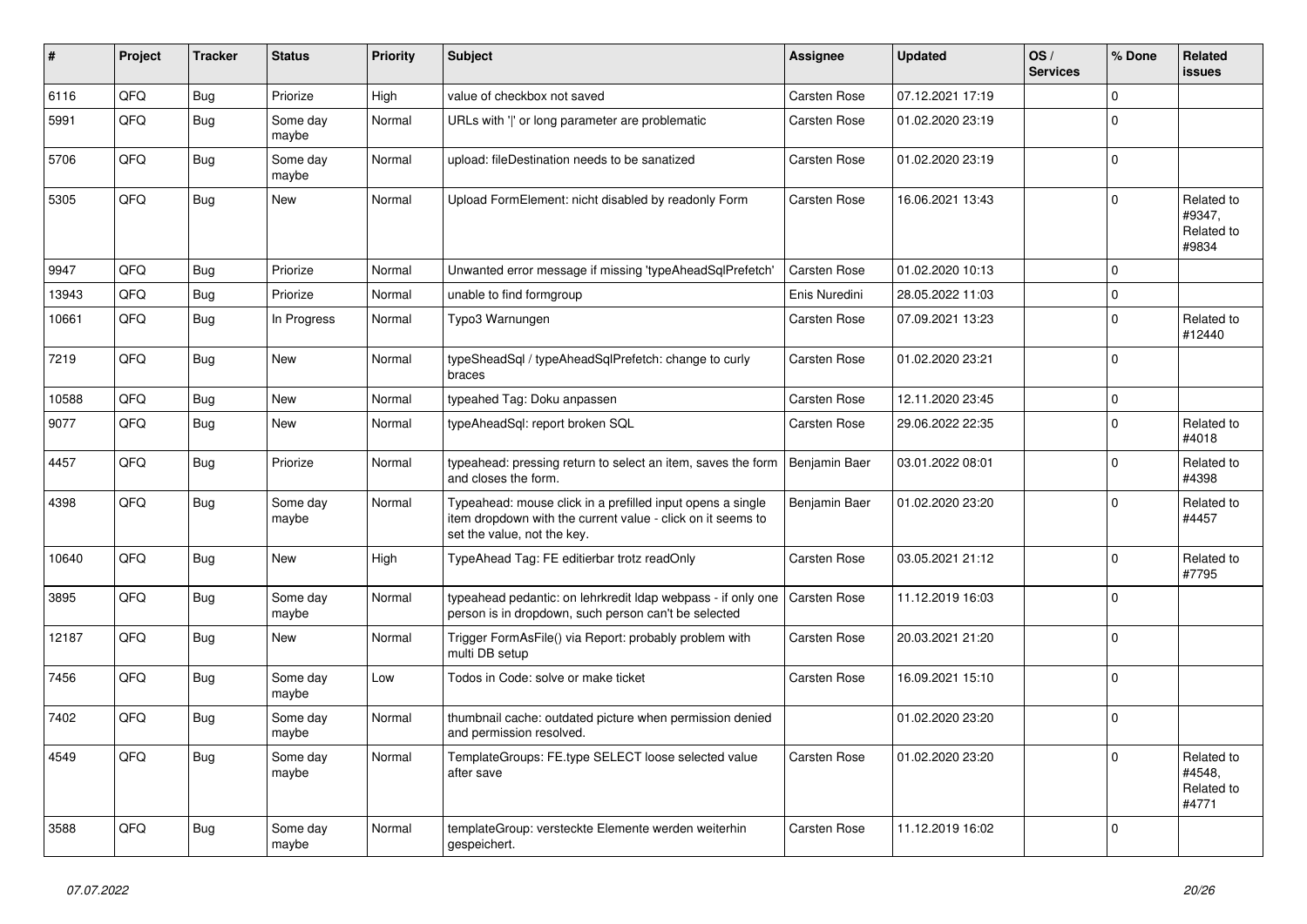| #     | <b>Project</b> | <b>Tracker</b> | <b>Status</b>     | <b>Priority</b> | <b>Subject</b>                                                                                            | Assignee            | <b>Updated</b>   | OS/<br><b>Services</b> | % Done      | Related<br><b>issues</b>                     |
|-------|----------------|----------------|-------------------|-----------------|-----------------------------------------------------------------------------------------------------------|---------------------|------------------|------------------------|-------------|----------------------------------------------|
| 3882  | QFQ            | <b>Bug</b>     | Some day<br>maybe | Normal          | templateGroup: disable 'add' if limit is reached - funktioniert<br>nicht wenn bereits records existierten | Carsten Rose        | 11.12.2019 16:03 |                        | $\Omega$    |                                              |
| 12702 | QFQ            | Bug            | <b>New</b>        | High            | templateGroup: broken in multiDb Setup                                                                    | Carsten Rose        | 14.12.2021 16:02 |                        | $\mathbf 0$ |                                              |
| 12045 | QFQ            | <b>Bug</b>     | <b>New</b>        | Normal          | templateGroup afterSave FE: Aufruf ohne<br>sglHonorFormElements funktioniert nicht                        | Carsten Rose        | 18.02.2021 16:33 |                        | $\Omega$    |                                              |
| 12716 | QFQ            | Bug            | <b>New</b>        | Normal          | template group: Pattern only applied to first instance                                                    | <b>Carsten Rose</b> | 19.03.2022 17:47 |                        | $\pmb{0}$   |                                              |
| 10506 | QFQ            | <b>Bug</b>     | <b>New</b>        | High            | Template Group broken on MultiDB instance                                                                 | Carsten Rose        | 03.05.2021 21:12 |                        | $\Omega$    | Related to<br>#10505                         |
| 14304 | QFQ            | <b>Bug</b>     | <b>New</b>        | Normal          | table sorter view safer does not work                                                                     | Carsten Rose        | 10.06.2022 11:49 |                        | $\mathbf 0$ |                                              |
| 12520 | QFQ            | Bug            | <b>New</b>        | Normal          | Switch FE User: still active even FE User session expired                                                 | <b>Carsten Rose</b> | 19.03.2022 17:48 |                        | $\Omega$    |                                              |
| 7574  | QFQ            | Bug            | <b>New</b>        | Normal          | Substitute error: form element not reported / dont parse<br>Form.note                                     | Carsten Rose        | 01.02.2020 23:21 |                        | $\Omega$    |                                              |
| 7281  | QFQ            | Bug            | Some day<br>maybe | Normal          | Subrecords: on large screen separator line too short                                                      |                     | 01.02.2020 23:19 |                        | $\Omega$    |                                              |
| 9173  | QFQ            | Bug            | Priorize          | Urgent          | Stale Record Lock: Firefox                                                                                | Carsten Rose        | 03.05.2021 21:14 |                        | $\Omega$    | Related to<br>#9789                          |
| 10081 | QFQ            | Bug            | <b>New</b>        | High            | Stale record lock after 'forbidden' character                                                             | Carsten Rose        | 03.05.2021 21:12 |                        | $\Omega$    | Related to<br>#10082,<br>Related to<br>#9789 |
| 12545 | QFQ            | Bug            | <b>New</b>        | Urgent          | sql.log not created / updated                                                                             | Carsten Rose        | 14.12.2021 16:02 |                        | $\Omega$    |                                              |
| 12512 | QFQ            | Bug            | <b>New</b>        | Normal          | Some MySQL Installation can't use 'stored procedures'                                                     | Carsten Rose        | 19.03.2022 17:48 |                        | $\Omega$    |                                              |
| 9121  | QFQ            | Bug            | Priorize          | High            | sip links have r and dblndexData set                                                                      | Carsten Rose        | 12.06.2021 10:41 |                        | $\Omega$    |                                              |
| 7014  | QFQ            | Bug            | New               | Normal          | Sending invalid emails succeeds when<br>debug.redirectAllMailTo is set                                    | <b>Carsten Rose</b> | 01.02.2020 23:21 |                        | $\Omega$    |                                              |
| 13899 | QFQ            | Bug            | ToDo              | Normal          | Selenium: zum laufen bringen                                                                              | Enis Nuredini       | 25.03.2022 10:24 |                        | $\mathbf 0$ |                                              |
| 7616  | QFQ            | <b>Bug</b>     | Priorize          | Normal          | Selectlist with Enum & Dynamic Update                                                                     | Carsten Rose        | 01.02.2020 10:13 |                        | $\mathbf 0$ |                                              |
| 12974 | QFQ            | <b>Bug</b>     | <b>New</b>        | High            | Sanitize Queries in Action-Elements                                                                       | Carsten Rose        | 07.12.2021 17:19 |                        | $\Omega$    |                                              |
| 4454  | QFQ            | Bug            | Some day<br>maybe | Normal          | Required Elements: multiple elements in a row - whole row<br>marked if only one input is empty.           | Benjamin Baer       | 01.02.2020 23:20 |                        | $\Omega$    |                                              |
| 9855  | QFQ            | Bug            | <b>New</b>        | Normal          | <b>Required Check</b>                                                                                     |                     | 01.02.2020 15:56 |                        | $\Omega$    |                                              |
| 14323 | QFQ            | Bug            | In Progress       | Normal          | Report: render=both single - no impact                                                                    | Carsten Rose        | 19.06.2022 18:31 |                        | $\Omega$    |                                              |
| 9535  | QFQ            | Bug            | Feedback          | Normal          | Report:  AS ' vertical' - column to wide - vertical >> rot45,<br>rot <sub>90</sub>                        | Benjamin Baer       | 01.02.2020 15:56 |                        | $\Omega$    |                                              |
| 7261  | QFQ            | <b>Bug</b>     | <b>New</b>        | Normal          | Report pathFilename for user without path, only the<br>filename                                           | Carsten Rose        | 01.02.2020 23:21 |                        | $\Omega$    |                                              |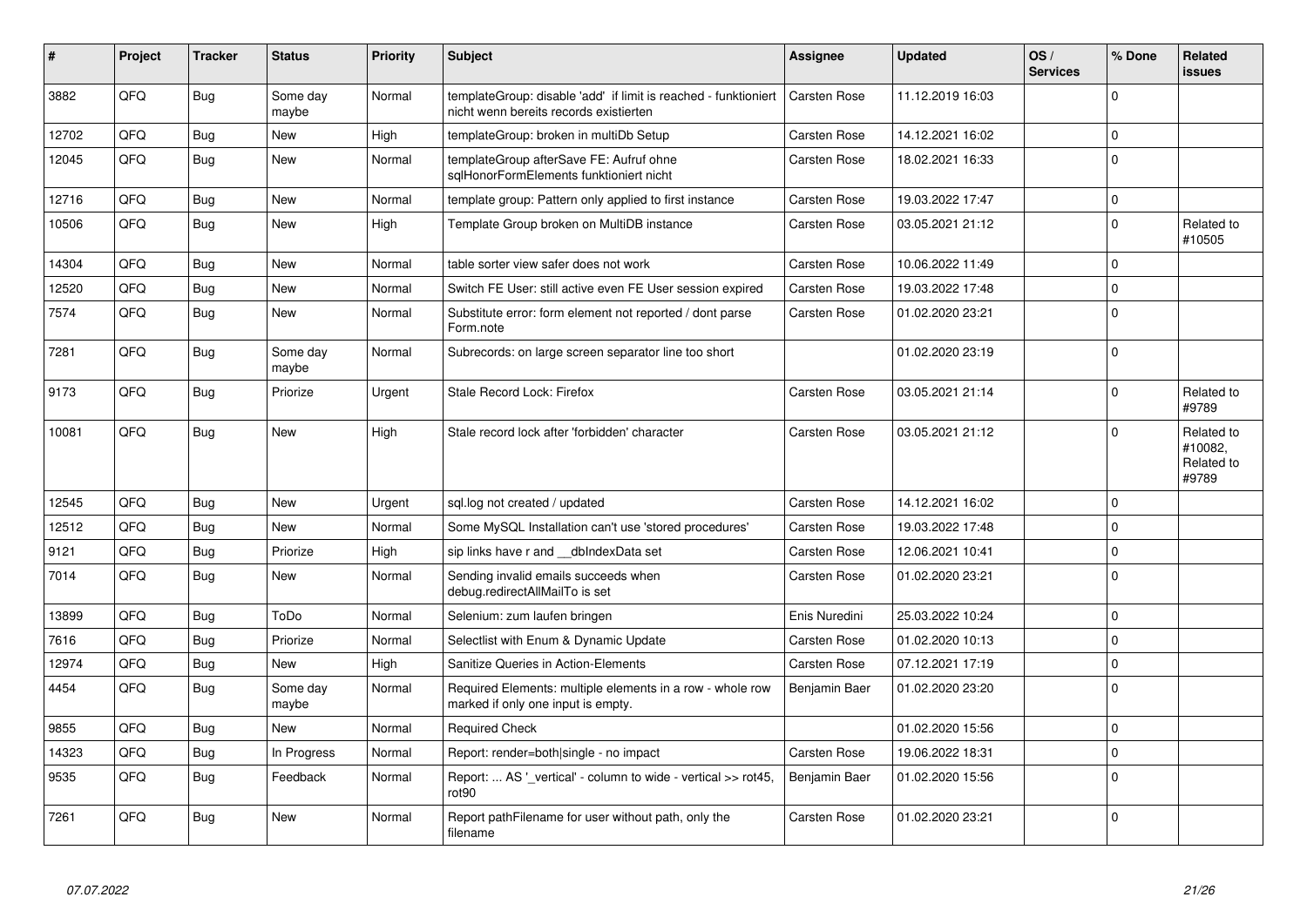| #     | Project | <b>Tracker</b> | <b>Status</b>     | <b>Priority</b> | Subject                                                                                  | <b>Assignee</b>     | <b>Updated</b>   | OS/<br><b>Services</b> | % Done      | <b>Related</b><br>issues                                             |
|-------|---------|----------------|-------------------|-----------------|------------------------------------------------------------------------------------------|---------------------|------------------|------------------------|-------------|----------------------------------------------------------------------|
| 9789  | QFQ     | <b>Bug</b>     | In Progress       | High            | Record Lock: release to early on 'leave page'                                            | Carsten Rose        | 10.01.2022 09:25 |                        | 100         | Related to<br>#10081,<br>Related to<br>#9173,<br>Related to<br>#8702 |
| 3109  | QFQ     | <b>Bug</b>     | Some day<br>maybe | High            | RealUrl: Links werden nicht korrekt gerendert                                            | Carsten Rose        | 03.05.2021 21:14 |                        | $\mathbf 0$ |                                                                      |
| 7795  | QFQ     | Bug            | New               | Normal          | Readonly Form: Typeahead-Felder                                                          | Carsten Rose        | 01.02.2020 23:22 |                        | $\mathbf 0$ | Related to<br>#10640                                                 |
| 7513  | QFQ     | <b>Bug</b>     | <b>New</b>        | Normal          | Radios not correct aligned                                                               | Carsten Rose        | 01.02.2020 23:22 |                        | $\mathbf 0$ |                                                                      |
| 10766 | QFQ     | Bug            | New               | High            | Radiobutton / parameter.buttonClass=btn-default: dynamic<br>update                       |                     | 03.05.2021 21:12 |                        | $\mathbf 0$ | Related to<br>#11237                                                 |
| 11237 | QFQ     | <b>Bug</b>     | <b>New</b>        | High            | Radiobutton / parameter.buttonClass= btn-default - kein<br>dirty Trigger                 | Benjamin Baer       | 03.05.2021 21:12 |                        | 0           | Related to<br>#10766                                                 |
| 11239 | QFQ     | <b>Bug</b>     | <b>New</b>        | Normal          | Radiobutton (plain): horizontales Rendern abhängig vom<br>Datentyp in der Datenbank      | Carsten Rose        | 30.09.2020 18:37 |                        | $\Omega$    |                                                                      |
| 9020  | QFQ     | <b>Bug</b>     | Some day<br>maybe | Normal          | radio mit buttonClass und dynamicUpdate lassen sich nicht<br>kombinieren                 |                     | 11.12.2019 16:01 |                        | $\mathbf 0$ |                                                                      |
| 6483  | QFQ     | Bug            | New               | Normal          | R Store funktioniert nicht bei 'Report Notation' im FE                                   | Carsten Rose        | 01.02.2020 23:21 |                        | $\mathbf 0$ |                                                                      |
| 4771  | QFQ     | <b>Bug</b>     | Some day<br>maybe | Normal          | qfq: select-down-values empty after save (edit-form for<br>program administrators)       | <b>Carsten Rose</b> | 01.02.2020 23:20 |                        | $\Omega$    | Related to<br>#4549, Has<br>duplicate<br>#4282                       |
| 6574  | QFQ     | Bug            | Priorize          | Normal          | qfq.log: Fehlermeldung wurde angezeigt, aber nicht geloggt                               | Carsten Rose        | 01.02.2020 10:13 |                        | 0           |                                                                      |
| 13528 | QFQ     | Bug            | New               | Normal          | qfq.io > releases: es wird kein neues Release angelegt                                   | Benjamin Baer       | 19.03.2022 17:46 |                        | $\mathbf 0$ |                                                                      |
| 7524  | QFQ     | Bug            | New               | Normal          | QFQ throws a 'General Error' if 'fileadmin/protected/log/' is<br>not writeable           | Carsten Rose        | 01.02.2020 23:22 |                        | $\Omega$    |                                                                      |
| 12395 | QFQ     | Bug            | ToDo              | High            | QFQ Function: Result two times shown                                                     | Carsten Rose        | 18.02.2022 08:59 |                        | 0           |                                                                      |
| 12463 | QFQ     | Bug            | ToDo              | High            | QFQ Function: 'function' and 'sgl' on same level - output of<br>sql is shown two times.  | Carsten Rose        | 15.12.2021 16:31 |                        | $\Omega$    |                                                                      |
| 12508 | QFQ     | Bug            | In Progress       | High            | qfq Form: sendMail                                                                       | Karin Niffeler      | 19.03.2022 17:48 |                        | 0           |                                                                      |
| 9024  | QFQ     | Bug            | Some day<br>maybe | Normal          | QFQ Einarbeitung                                                                         |                     | 01.02.2020 15:56 |                        | $\mathbf 0$ |                                                                      |
| 6140  | QFQ     | <b>Bug</b>     | Priorize          | Normal          | QFQ DnD Sort: Locked fields                                                              | Benjamin Baer       | 21.03.2022 09:56 |                        | $\pmb{0}$   |                                                                      |
| 13592 | QFQ     | <b>Bug</b>     | New               | Normal          | QFQ Build Queue: das vergeben von Tags klappt nicht. Es<br>werden keine Releases gebaut. | Carsten Rose        | 19.03.2022 17:45 |                        | $\pmb{0}$   |                                                                      |
| 10658 | QFQ     | Bug            | New               | Normal          | processReadOnly broken                                                                   | Carsten Rose        | 27.05.2020 17:55 |                        | $\mathbf 0$ |                                                                      |
| 11668 | QFG     | <b>Bug</b>     | New               | Normal          | Play function.sql - problem with mysql                                                   | Carsten Rose        | 03.05.2021 20:48 |                        | $\pmb{0}$   |                                                                      |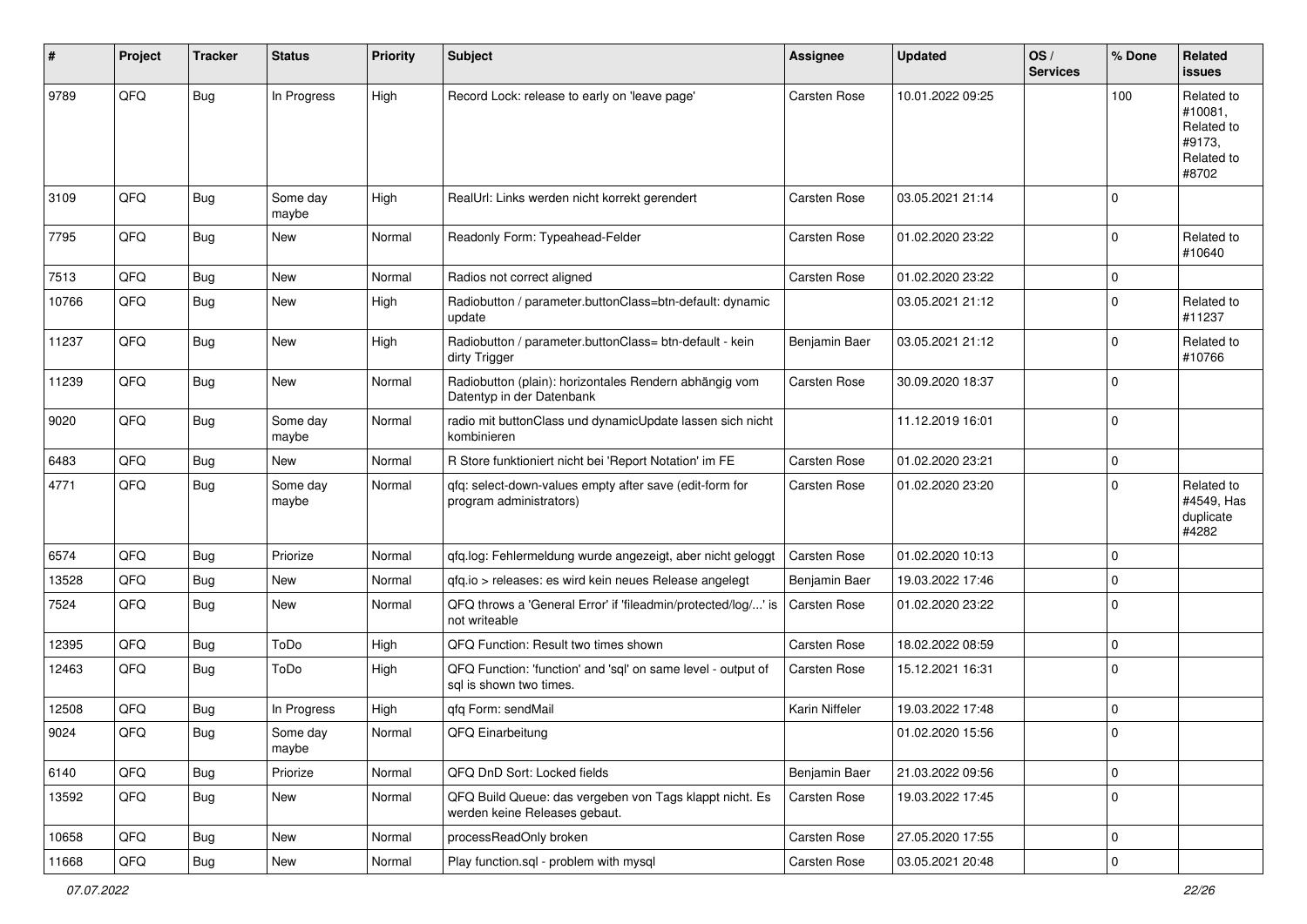| #     | Project | <b>Tracker</b> | <b>Status</b>     | <b>Priority</b> | <b>Subject</b>                                                                                           | <b>Assignee</b>     | <b>Updated</b>   | OS/<br><b>Services</b> | % Done      | Related<br><b>issues</b>                                                |
|-------|---------|----------------|-------------------|-----------------|----------------------------------------------------------------------------------------------------------|---------------------|------------------|------------------------|-------------|-------------------------------------------------------------------------|
| 2063  | QFQ     | Bug            | Some day<br>maybe | Normal          | Pills auf 'inaktiv' setzen falls keine Element auf dem Pill<br>sichtbar sind.                            | Benjamin Baer       | 11.12.2019 16:03 |                        | $\mathbf 0$ | Related to<br>#3752                                                     |
| 8668  | QFQ     | Bug            | <b>New</b>        | High            | Pill disabled: dyamic mode 'hidden' not respected - FE is still Carsten Rose<br>required                 |                     | 03.05.2021 21:14 |                        | $\mathbf 0$ |                                                                         |
| 7650  | QFQ     | Bug            | <b>New</b>        | High            | Optional do not show 'required' sign on FormElement                                                      | Carsten Rose        | 03.05.2021 21:14 |                        | $\mathbf 0$ |                                                                         |
| 14175 | QFQ     | Bug            | In Progress       | Normal          | Opening a form with no QFQ Session cookie fails                                                          | Carsten Rose        | 03.06.2022 10:40 |                        | $\mathbf 0$ |                                                                         |
| 7685  | QFQ     | Bug            | <b>New</b>        | Normal          | Open FormElement from QFQ error message and save<br>modified record: error about missing {{formId:F}}    | Carsten Rose        | 01.02.2020 23:22 |                        | $\mathbf 0$ |                                                                         |
| 12133 | QFQ     | Bug            | <b>New</b>        | Normal          | NPM, phpSpreadSheet aktualisieren                                                                        | Carsten Rose        | 15.03.2021 09:04 |                        | $\mathbf 0$ |                                                                         |
| 3613  | QFQ     | Bug            | Some day<br>maybe | Normal          | note /note unchecked -> note div (col-md) wird weiterhin<br>gerendert                                    | Elias Villiger      | 01.02.2020 23:19 |                        | 100         |                                                                         |
| 4546  | QFQ     | <b>Bug</b>     | Some day<br>maybe | Normal          | NH: SIP storage is destroyed                                                                             |                     | 01.02.2020 23:20 |                        | $\mathbf 0$ |                                                                         |
| 11667 | QFQ     | Bug            | <b>New</b>        | Normal          | MySQL mariadb-server-10.3: Incorrect datetime value                                                      | Carsten Rose        | 03.05.2021 20:48 |                        | $\mathbf 0$ |                                                                         |
| 11695 | QFQ     | Bug            | <b>New</b>        | Normal          | MultiForm required FE Error                                                                              | Carsten Rose        | 04.12.2020 13:34 |                        | $\mathbf 0$ |                                                                         |
| 12325 | QFQ     | Bug            | Priorize          | Normal          | MultiDB form.dblndex not working for report syntax                                                       | Carsten Rose        | 07.09.2021 13:37 |                        | $\mathbf 0$ | Related to<br>#12145,<br>Related to<br>#12314                           |
| 13332 | QFQ     | Bug            | <b>New</b>        | Normal          | Multi Form: Required Felder werden visuell nicht markiert.                                               | <b>Carsten Rose</b> | 19.03.2022 17:47 |                        | $\mathbf 0$ |                                                                         |
| 13331 | QFQ     | Bug            | <b>New</b>        | Normal          | Multi Form: Clear Icon misplaced                                                                         | Carsten Rose        | 19.03.2022 17:47 |                        | $\mathbf 0$ |                                                                         |
| 10508 | QFQ     | Bug            | <b>New</b>        | High            | Multi Form broken on Multi DB Instance                                                                   | Carsten Rose        | 03.05.2021 21:12 |                        | $\mathbf 0$ |                                                                         |
| 5459  | QFQ     | <b>Bug</b>     | <b>New</b>        | High            | Multi DB: spread system tables between 'QFQ' and<br>'Data'-DB                                            | Carsten Rose        | 03.05.2021 21:14 |                        | $\mathbf 0$ | Related to<br>#4720                                                     |
| 6566  | QFQ     | Bug            | Priorize          | Normal          | Link Function 'delete': provided parameter missing on page<br>reload                                     | Benjamin Baer       | 03.01.2022 08:08 |                        | $\mathbf 0$ |                                                                         |
| 9834  | QFQ     | <b>Bug</b>     | Priorize          | Normal          | Input elements with tag 'disabled' are missing on<br>form-submit: server option 'processReadOnly' broken | Carsten Rose        | 07.12.2021 16:43 |                        | $\mathbf 0$ | Related to<br>#9691,<br>Related to<br>#5305, Has<br>duplicate<br>#12331 |
| 14305 | QFG     | Bug            | <b>New</b>        | Normal          | Inline Report editing does not create history entries                                                    | Carsten Rose        | 10.06.2022 11:55 |                        | 0           |                                                                         |
| 4659  | QFQ     | <b>Bug</b>     | Some day<br>maybe | Normal          | infoButtonExtra                                                                                          | Carsten Rose        | 01.02.2020 23:20 |                        | $\mathbf 0$ |                                                                         |
| 14091 | QFQ     | <b>Bug</b>     | New               | Normal          | inconsistent template path for twig                                                                      | Carsten Rose        | 19.04.2022 18:36 |                        | $\pmb{0}$   |                                                                         |
| 12513 | QFQ     | <b>Bug</b>     | New               | High            | Implement server side check of maxlength                                                                 | Carsten Rose        | 07.12.2021 17:19 |                        | $\pmb{0}$   |                                                                         |
| 11347 | QFG     | Bug            | Feedback          | Normal          | If Bedingungen funktionieren nicht korrekt                                                               | Christoph Fuchs     | 21.03.2021 20:37 |                        | $\pmb{0}$   |                                                                         |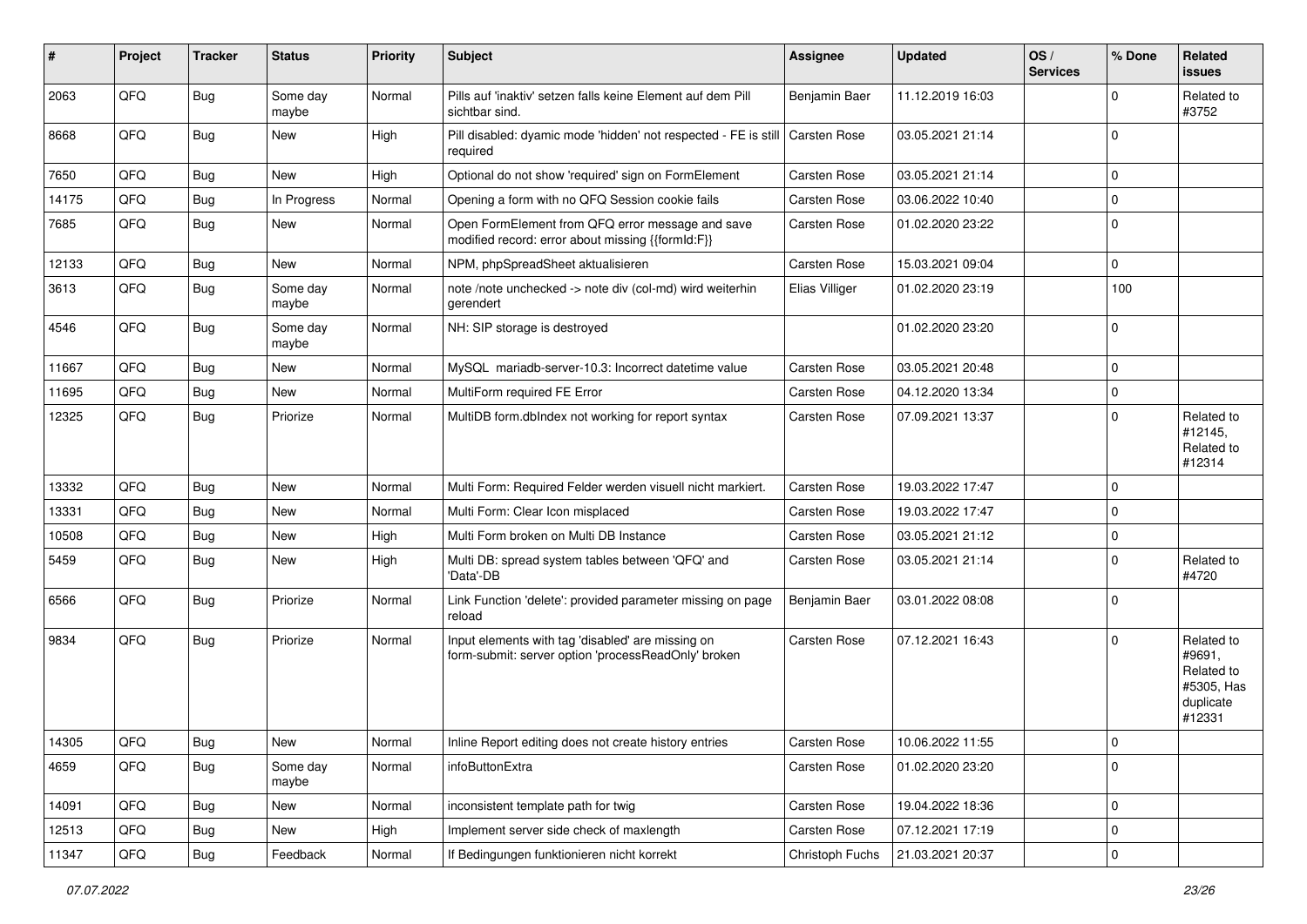| #     | Project | <b>Tracker</b> | <b>Status</b>     | <b>Priority</b> | <b>Subject</b>                                                                                                                                      | <b>Assignee</b>     | <b>Updated</b>   | OS/<br><b>Services</b> | % Done       | Related<br><b>issues</b>                     |
|-------|---------|----------------|-------------------|-----------------|-----------------------------------------------------------------------------------------------------------------------------------------------------|---------------------|------------------|------------------------|--------------|----------------------------------------------|
| 9126  | QFQ     | Bug            | Some day<br>maybe | Normal          | hidden Form elements are present in page source                                                                                                     |                     | 02.01.2021 18:41 |                        | 0            |                                              |
| 14283 | QFQ     | <b>Bug</b>     | Priorize          | Normal          | HEIC / HEIF convert doesn't trigger                                                                                                                 | <b>Carsten Rose</b> | 19.06.2022 16:37 |                        | $\pmb{0}$    |                                              |
| 9898  | QFQ     | Bug            | Feedback          | Normal          | Formular trotz Timeout gespeichert                                                                                                                  | Benjamin Baer       | 01.02.2020 15:56 |                        | $\mathbf{0}$ |                                              |
| 3570  | QFQ     | <b>Bug</b>     | Some day<br>maybe | High            | Formular mit prmitnew permitEdit=Always wird nicht<br>aufgerufen (ist leer)                                                                         | Carsten Rose        | 03.05.2021 21:14 |                        | $\pmb{0}$    |                                              |
| 8891  | QFQ     | <b>Bug</b>     | New               | High            | formSubmitLog: do not log passwords                                                                                                                 | Enis Nuredini       | 25.03.2022 09:06 |                        | $\pmb{0}$    |                                              |
| 10322 | QFQ     | <b>Bug</b>     | New               | Normal          | FormElement / Radio: missing column 'enum' >> FE not<br>reported                                                                                    | <b>Carsten Rose</b> | 07.05.2020 09:37 |                        | $\pmb{0}$    |                                              |
| 7890  | QFQ     | <b>Bug</b>     | New               | Normal          | FormElement 'required': extraButtonInfo not aligned                                                                                                 | Carsten Rose        | 11.06.2021 21:17 |                        | $\mathbf 0$  | Related to<br>#11517                         |
| 4008  | QFQ     | <b>Bug</b>     | Some day<br>maybe | Normal          | FormElemen.type=sendmail: wrong 'TO' if 'real<br>name <rea@mail.to>' is used</rea@mail.to>                                                          | <b>Carsten Rose</b> | 11.12.2019 16:03 |                        | $\mathbf 0$  |                                              |
| 8083  | QFQ     | <b>Bug</b>     | New               | High            | FormEditor: primary table list does not respect<br>'indexDb={{indexData:Y}}'                                                                        | Carsten Rose        | 03.05.2021 21:14 |                        | $\mathbf{0}$ | Has duplicate<br>#6678                       |
| 12468 | QFQ     | <b>Bug</b>     | <b>New</b>        | Urgent          | Form: update Form.title after save                                                                                                                  | Carsten Rose        | 03.05.2021 21:12 |                        | $\mathbf 0$  |                                              |
| 9773  | QFQ     | <b>Bug</b>     | New               | Normal          | form.parameter.formModeGlobal=requiredOff                                                                                                           | <b>Carsten Rose</b> | 01.02.2020 15:56 |                        | $\pmb{0}$    |                                              |
| 12581 | QFQ     | Bug            | New               | Normal          | Form.forward=close: Record 'new' in new browser tab ><br>save (& close) >> Form is not reloaded with new created<br>record id and stays in mode=new | Carsten Rose        | 19.03.2022 17:48 |                        | $\mathbf 0$  |                                              |
| 5557  | QFQ     | Bug            | Some day<br>maybe | Normal          | Form load: STORE RECORD filled, but should be empty                                                                                                 | Carsten Rose        | 01.02.2020 23:19 |                        | $\mathbf 0$  |                                              |
| 14322 | QFQ.    | <b>Bug</b>     | New               | Normal          | Form Load: by default no scroll (save & close should be<br>visible)                                                                                 | Enis Nuredini       | 15.06.2022 14:12 |                        | $\Omega$     | Related to<br>#14321,<br>Related to<br>#6232 |
| 4756  | QFQ     | <b>Bug</b>     | New               | Normal          | Form dirty even nothing changes                                                                                                                     | <b>Carsten Rose</b> | 11.12.2019 16:16 |                        | $\mathbf{0}$ |                                              |
| 13716 | QFQ     | Bug            | <b>New</b>        | High            | Firefox ask to store username/password                                                                                                              | Enis Nuredini       | 30.05.2022 09:31 |                        | $\mathbf{0}$ | Related to<br>#13827                         |
| 6462  | QFQ     | <b>Bug</b>     | New               | Normal          | File Upload: Nutzlose Fehlermeldung wenn Datei zu gross                                                                                             | Carsten Rose        | 01.02.2020 23:21 |                        | $\Omega$     | Related to<br>#6139                          |
| 10937 | QFQ     | Bug            | New               | Normal          | Fehler mit abhängigen Select- Feldern beim Positionieren                                                                                            | Carsten Rose        | 12.11.2020 23:45 |                        | $\pmb{0}$    |                                              |
| 7512  | QFQ     | <b>Bug</b>     | New               | Normal          | FE: inputType=number >> 'pattern' is not respected                                                                                                  | <b>Carsten Rose</b> | 01.02.2020 23:22 |                        | $\pmb{0}$    |                                              |
| 9533  | QFQ     | <b>Bug</b>     | New               | Normal          | FE.type=upload: Check in 'beforeSave' if upload is given                                                                                            | <b>Carsten Rose</b> | 01.02.2020 23:22 |                        | $\mathbf 0$  | Related to<br>#11523                         |
| 9534  | QFQ     | <b>Bug</b>     | Priorize          | Urgent          | FE.type=upload: 'Unknown Mode: ID"                                                                                                                  | <b>Carsten Rose</b> | 03.05.2021 21:14 |                        | $\Omega$     | Related to<br>#9532                          |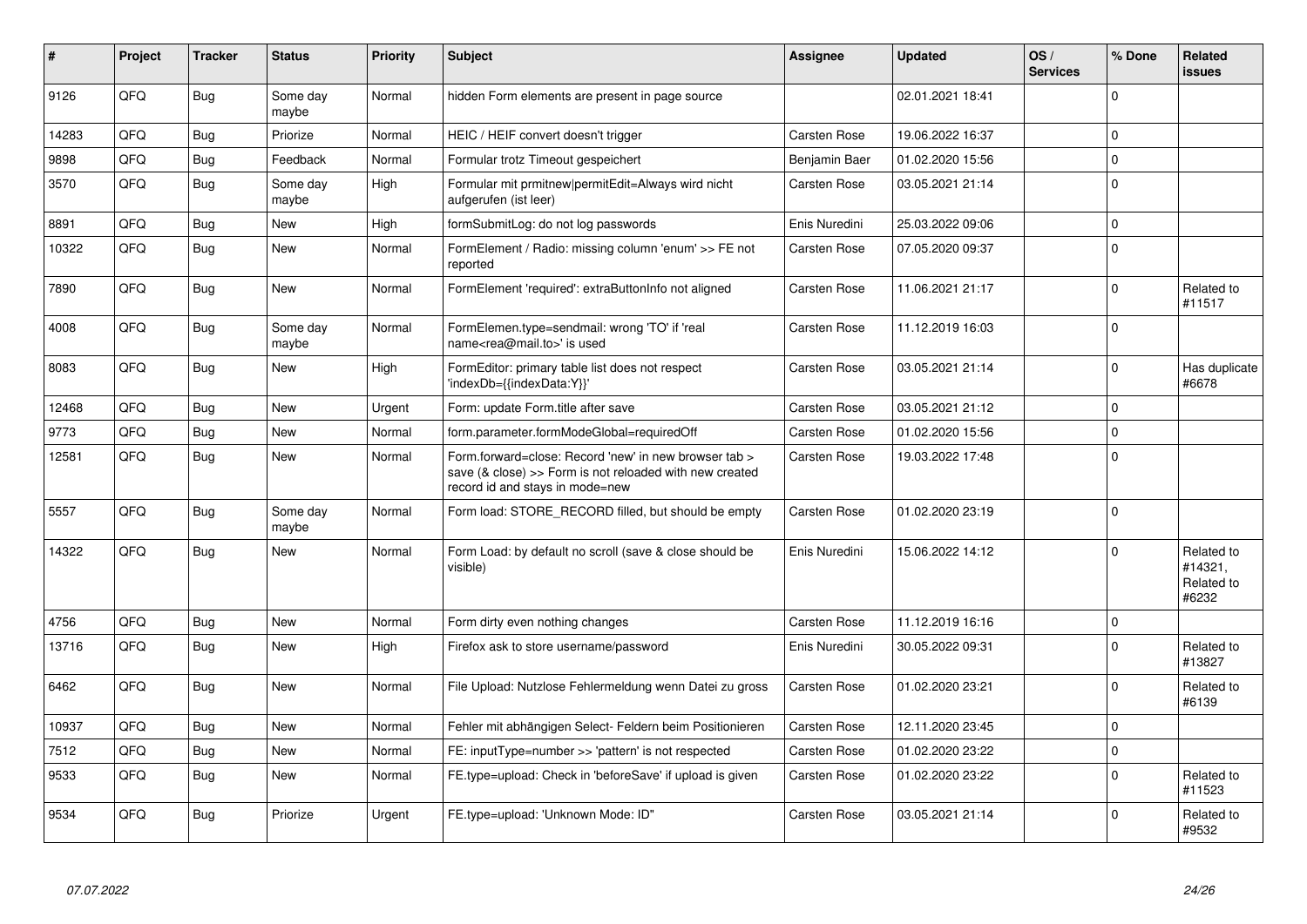| $\pmb{\sharp}$ | Project | <b>Tracker</b> | <b>Status</b>     | <b>Priority</b> | <b>Subject</b>                                                                                                       | <b>Assignee</b>     | <b>Updated</b>   | OS/<br><b>Services</b> | % Done       | Related<br><b>issues</b>                                                                                                       |
|----------------|---------|----------------|-------------------|-----------------|----------------------------------------------------------------------------------------------------------------------|---------------------|------------------|------------------------|--------------|--------------------------------------------------------------------------------------------------------------------------------|
| 8037           | QFQ     | Bug            | Priorize          | Normal          | FE.type=upload (advanced mode): {{slaveld:V}} missing<br>during dynamic update                                       | <b>Carsten Rose</b> | 01.02.2020 10:13 |                        | $\Omega$     |                                                                                                                                |
| 9347           | QFQ     | Bug            | New               | High            | FE.type=upload with dynamic show/hidden: required not<br>detected                                                    | Carsten Rose        | 12.06.2021 10:40 |                        | $\pmb{0}$    | Related to<br>#5305,<br>Related to<br>#12398                                                                                   |
| 10082          | QFQ     | Bug            | <b>New</b>        | Normal          | FE.type=SELECT - 'sanatize' Class                                                                                    | Carsten Rose        | 07.05.2020 09:36 |                        | $\mathbf{0}$ | Related to<br>#10081                                                                                                           |
| 7899           | QFQ     | Bug            | <b>New</b>        | High            | Fe.type=password / retype / required: always complain<br>about missing value                                         | Carsten Rose        | 03.05.2021 21:14 |                        | $\pmb{0}$    |                                                                                                                                |
| 5877           | QFQ     | <b>Bug</b>     | Some day<br>maybe | Normal          | FE.type=note:bsColumn strange behaviour                                                                              |                     | 01.02.2020 23:19 |                        | $\mathbf 0$  |                                                                                                                                |
| 9317           | QFQ     | <b>Bug</b>     | New               | Normal          | FE.type=note: with dynamic show/hidden an empty label<br>causes trouble                                              | Carsten Rose        | 01.02.2020 23:22 |                        | $\mathbf{0}$ |                                                                                                                                |
| 8049           | QFQ     | Bug            | New               | Normal          | FE.type=note, column 'value': text moves some pixel to top<br>after save                                             | Carsten Rose        | 01.02.2020 23:22 |                        | $\pmb{0}$    |                                                                                                                                |
| 5559           | QFQ     | <b>Bug</b>     | <b>New</b>        | Normal          | FE.type = Upload: 'accept' might contain variables                                                                   | <b>Carsten Rose</b> | 11.05.2020 21:23 |                        | $\pmb{0}$    |                                                                                                                                |
| 5021           | QFQ     | Bug            | Some day<br>maybe | Normal          | FE.typ=extra - during save displays error 'datum2' already<br>filled in STORE_SIP - the value is stored nevertheless | Carsten Rose        | 01.02.2020 23:19 |                        | $\pmb{0}$    | Related to<br>#3875                                                                                                            |
| 7656           | QFQ     | Bug            | Priorize          | Normal          | FE with required, 'pattern' and 'extraButtonLock': always<br>complain about missing value                            | Carsten Rose        | 01.02.2020 10:13 |                        | $\pmb{0}$    |                                                                                                                                |
| 3547           | QFQ     | <b>Bug</b>     | <b>New</b>        | Normal          | FE of type 'note' causes writing of empty fields.                                                                    | Carsten Rose        | 01.02.2020 23:21 |                        | $\pmb{0}$    |                                                                                                                                |
| 12040          | QFQ     | Bug            | <b>New</b>        | Normal          | FE Mode 'hidden' für zwei FEs auf einer Zeile                                                                        | <b>Carsten Rose</b> | 18.02.2021 10:13 |                        | 0            |                                                                                                                                |
| 3750           | QFQ     | <b>Bug</b>     | Some day<br>maybe | Normal          | FE in a row: if one violates check, all are red                                                                      | <b>Carsten Rose</b> | 11.12.2019 16:03 |                        | $\mathbf 0$  |                                                                                                                                |
| 9531           | QFQ     | <b>Bug</b>     | New               | High            | FE File: Dynamic Update / modeSql / required detected<br>even it not set                                             | Carsten Rose        | 11.06.2021 20:32 |                        | $\mathbf{0}$ | Related to<br>#12398                                                                                                           |
| 9862           | QFQ     | Bug            | Priorize          | Normal          | Failed writing to sql mail qfq.log should throw an exception                                                         | <b>Carsten Rose</b> | 01.02.2020 10:13 |                        | 0            |                                                                                                                                |
| 4528           | QFQ     | Bug            | Some day<br>maybe | Normal          | extraButtonLock mit SQLAhead Bug                                                                                     | Carsten Rose        | 01.02.2020 23:19 |                        | $\mathbf{0}$ |                                                                                                                                |
| 11517          | QFQ     | Bug            | In Progress       | Normal          | extraButtonInfo Broken for multiple FormElements                                                                     | Carsten Rose        | 12.05.2022 13:12 |                        | $\pmb{0}$    | Related to<br>#7890.<br>Related to<br>#3811, Has<br>duplicate<br>#10905, Has<br>duplicate<br>#10553, Has<br>duplicate<br>#6779 |